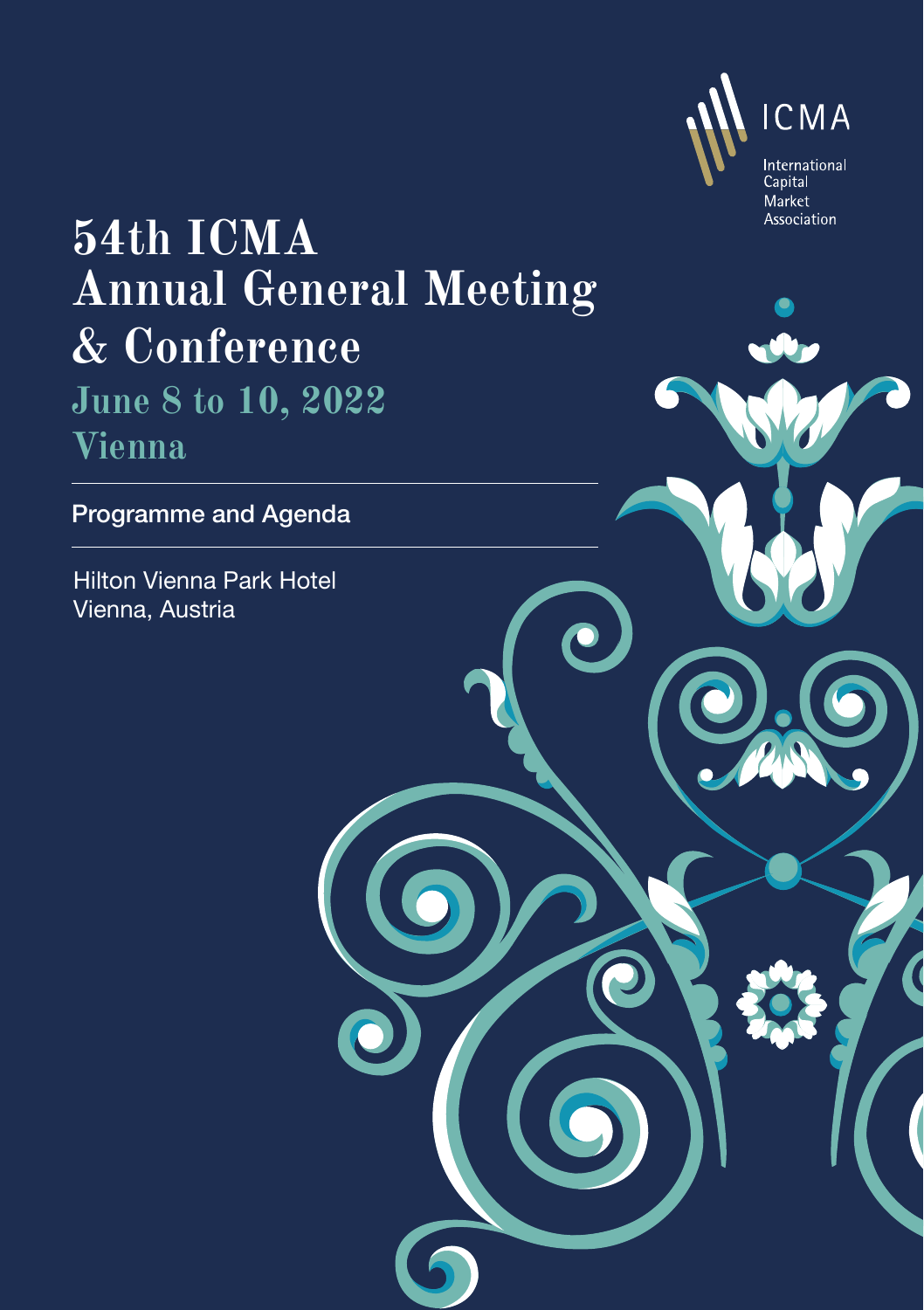© Copyright by the International Capital Market Association (ICMA), Zurich, Switzerland, 2022.

All rights reserved.

No part of this publication may be reproduced or transmitted in any form or by any means without permission from ICMA.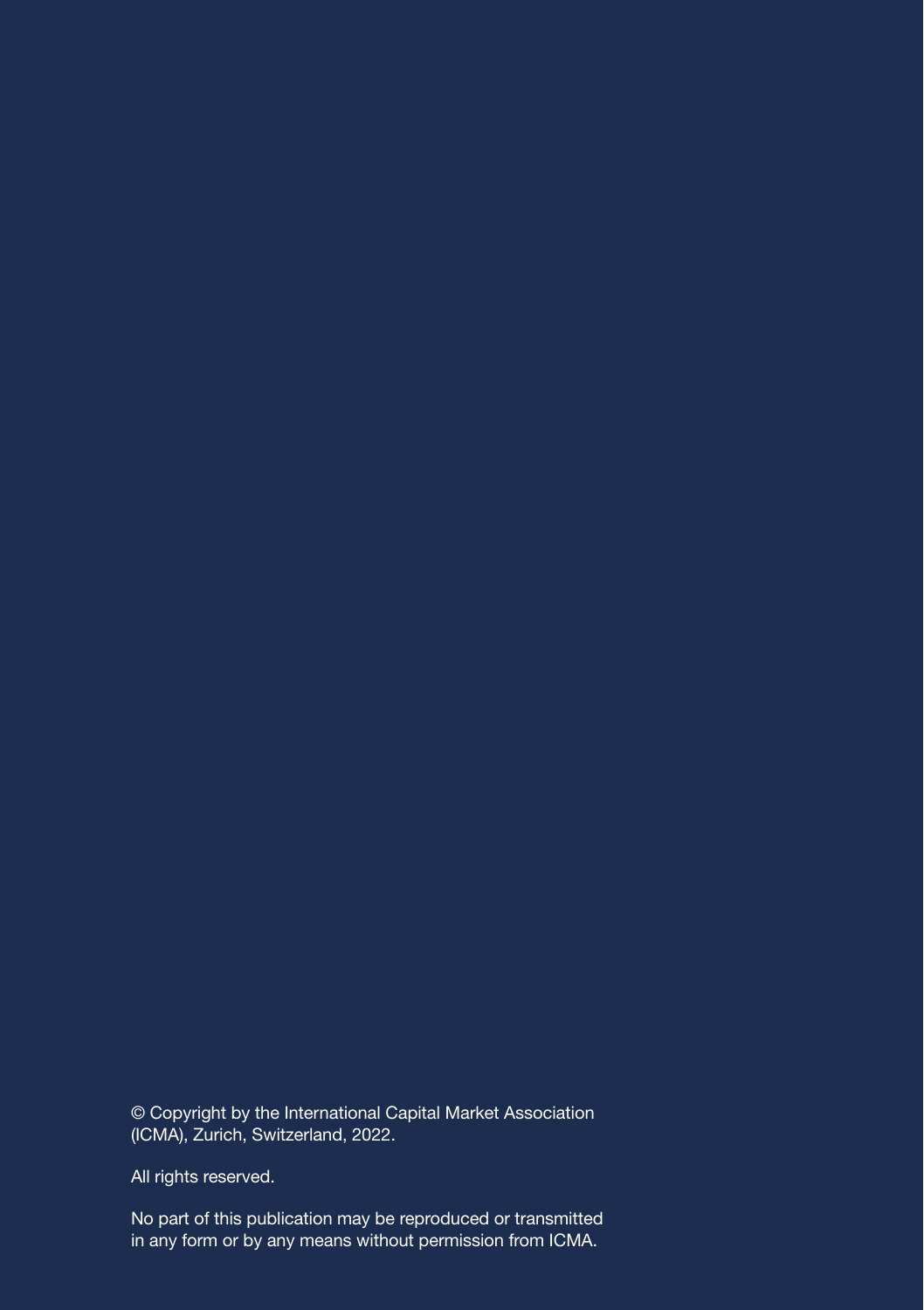# Index

| $\mathbf{1}$   |                                                                                                                   |
|----------------|-------------------------------------------------------------------------------------------------------------------|
| $\overline{2}$ |                                                                                                                   |
| 3              |                                                                                                                   |
| $\overline{4}$ | The Candidates nominated for the Board Elections at the AGM14                                                     |
| 5              | Auditor's Report (ICMA Consolidated 2021 Financial Statements) 27                                                 |
| 6              |                                                                                                                   |
| 7              |                                                                                                                   |
| 8              | Notes to the ICMA Consolidated 2021 Financial Statements34                                                        |
| 9              | Auditor's Report (ICMA Zurich 2021 Financial Statements) 45                                                       |
| 10             |                                                                                                                   |
| 11             |                                                                                                                   |
| 12             |                                                                                                                   |
| 13             | The Board's Composition (as of May 4, 2022) and the<br>Candidates nominated for the Board Elections at the AGM 62 |
| 14             |                                                                                                                   |
| 15             |                                                                                                                   |
| 16             |                                                                                                                   |
| 17             |                                                                                                                   |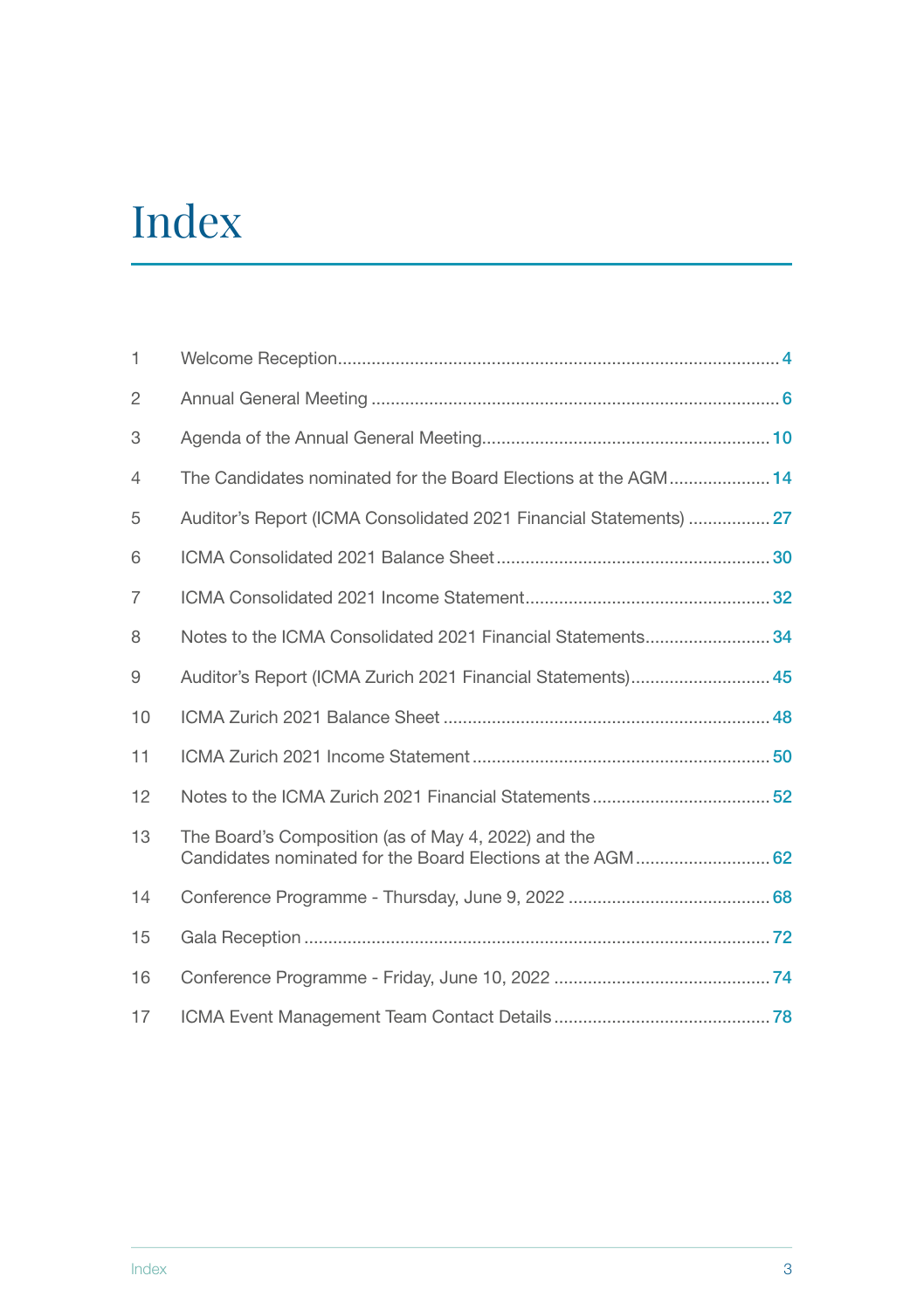# <span id="page-3-0"></span>Welcome Reception

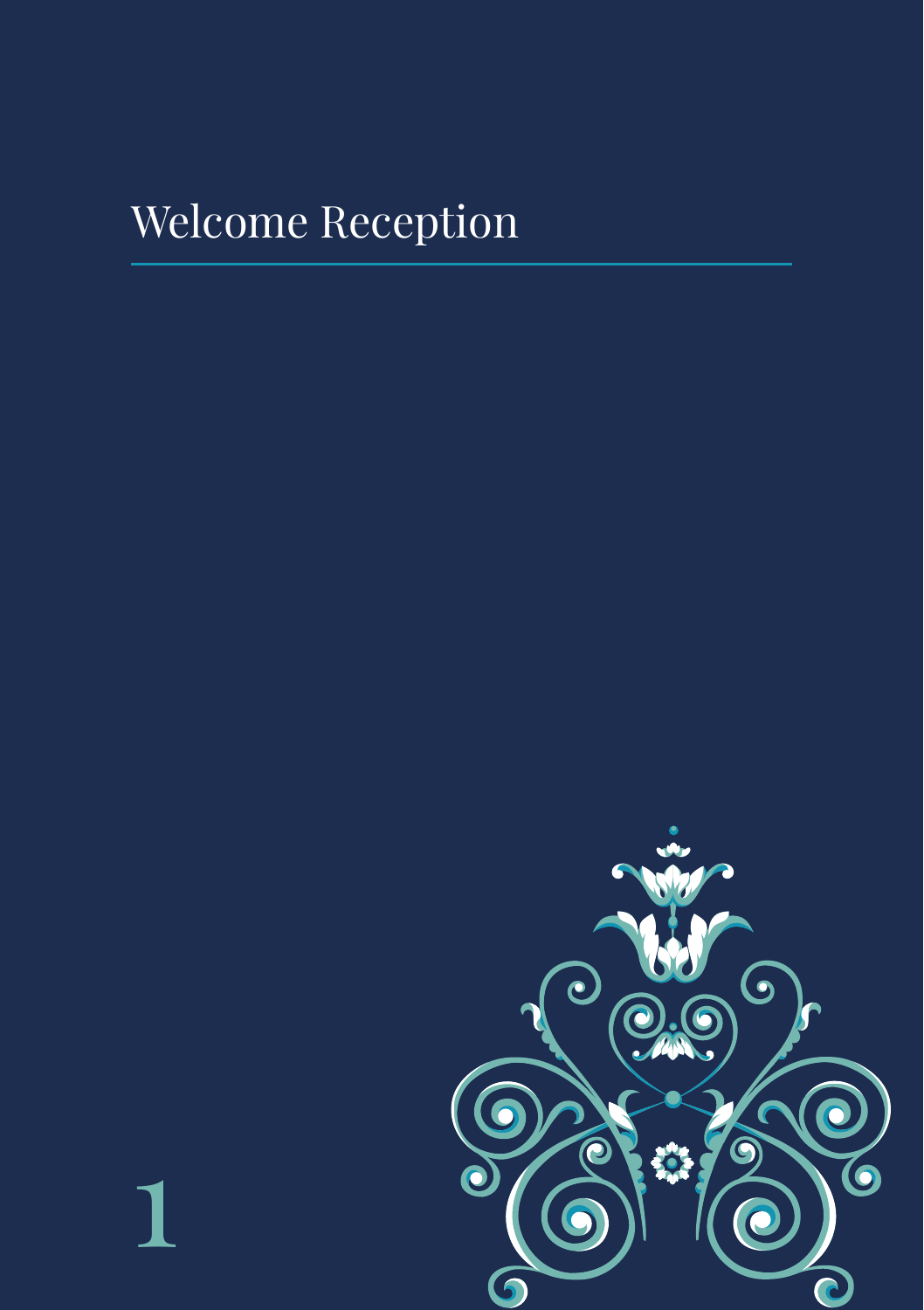### Welcome Reception

### Wednesday, June 8, 2022 19:30 to 23:30

Heuriger Wolff Rathstraße 46 1190 Wien Austria

For this year's Welcome Reception, you are invited to join ICMA at the Heuriger Wolff.

The Heuriger Wolff is a traditional old Viennese wine tavern, recognised as Vienna's top heuriger and run by the Wolff family since 1609.

Coaches will depart from the front of the Hilton Vienna Park Hotel at 19:00, taking delegates to the venue.

Coaches will return to the Hilton Vienna Park Hotel departing the Heuriger Wolff every 30 minutes from 22:30 until 23:30.

Dress code: business attire

For security purposes, please ensure that you wear your name badge at all times.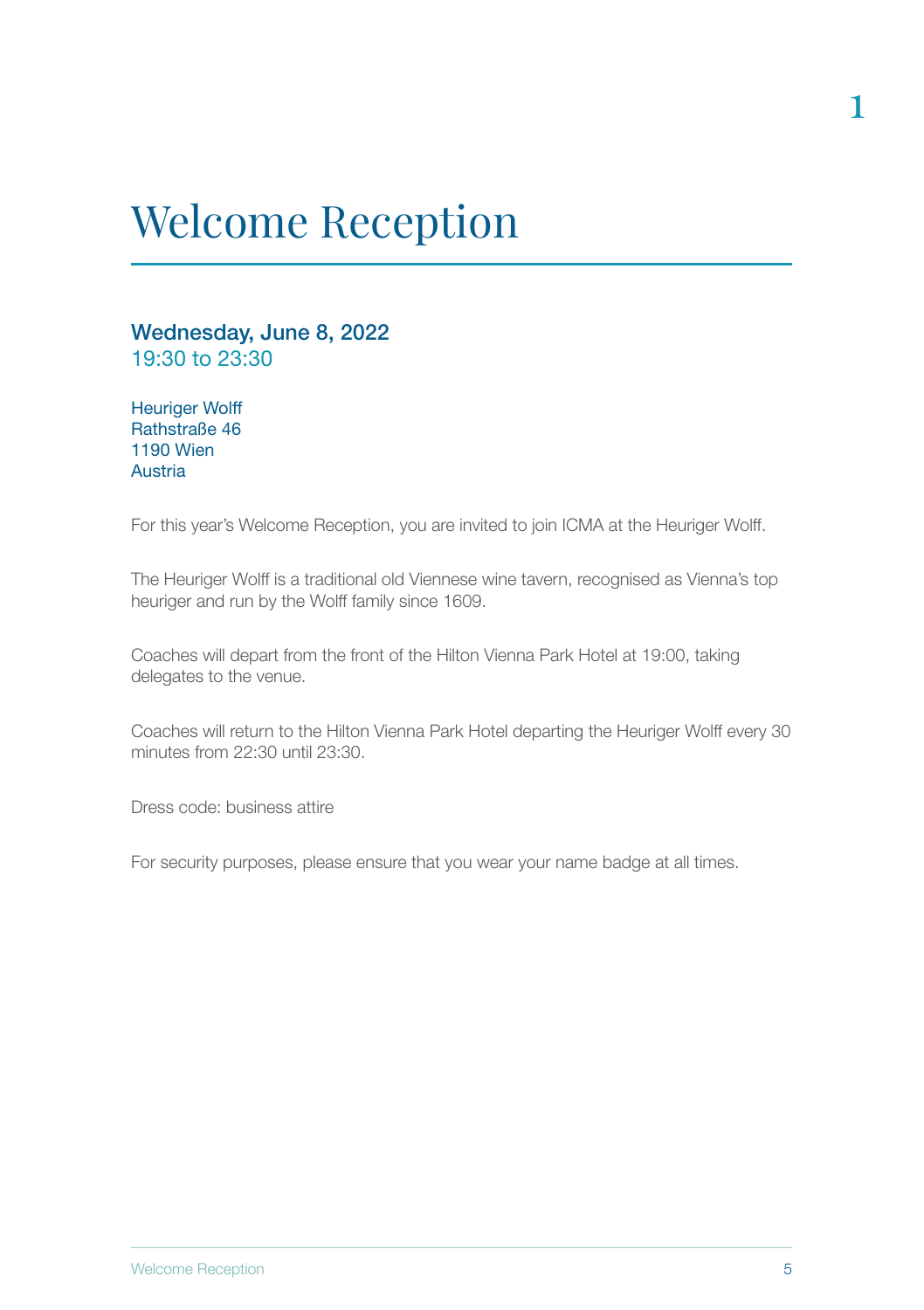<span id="page-5-0"></span>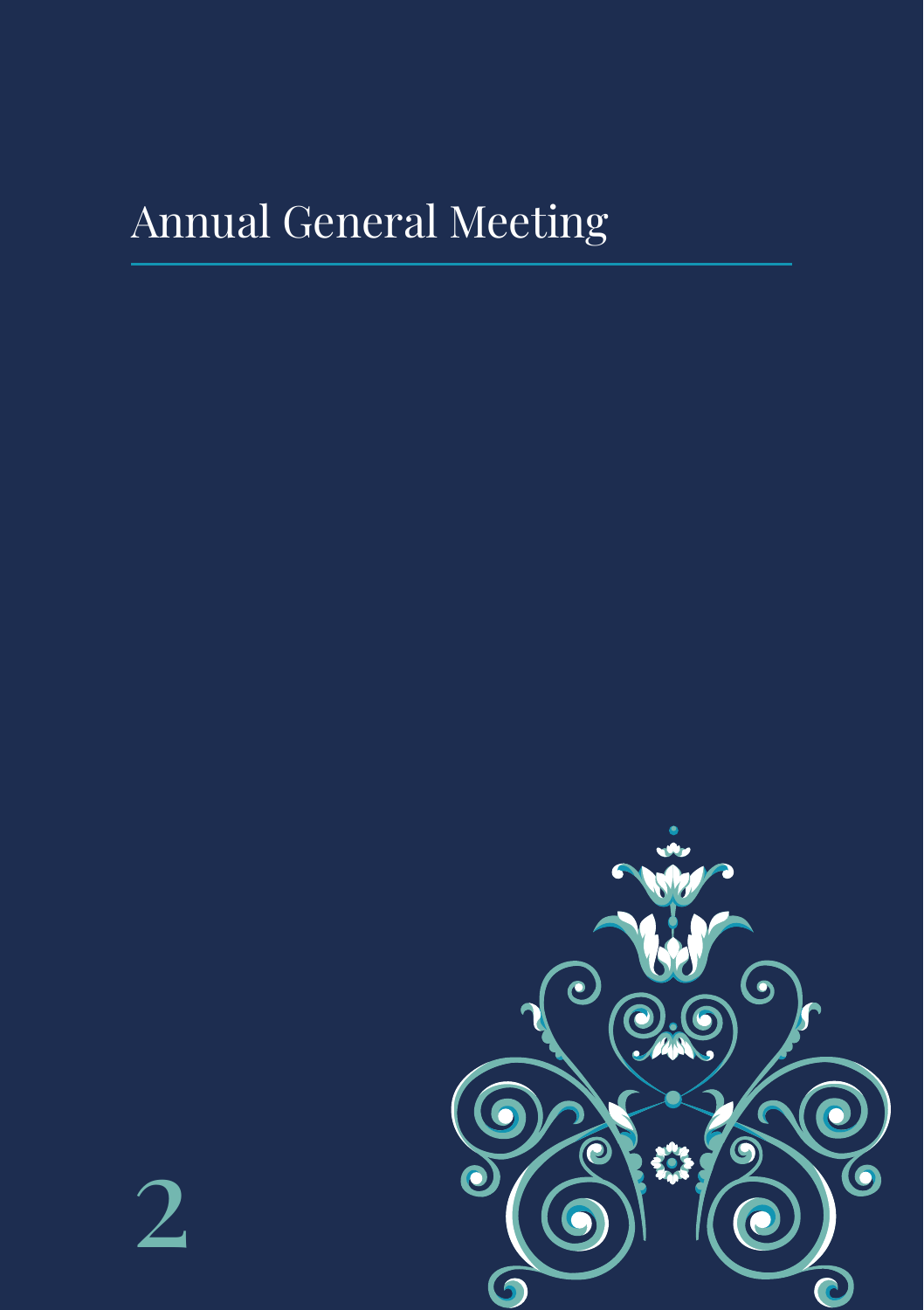### Thursday, June 9, 2022 09:00 to approx. 11:15

Hilton Vienna Park Hotel Am Stadtpark 1 1030 Vienna Austria

### 1. Registration for the board elections and the general meeting

| Location:                                                        | the registration desk is located on the first floor of the<br>Hilton Vienna Park Hotel, outside the exhibition hall.                                                                                                                                                                                                                                                                                                                                 |
|------------------------------------------------------------------|------------------------------------------------------------------------------------------------------------------------------------------------------------------------------------------------------------------------------------------------------------------------------------------------------------------------------------------------------------------------------------------------------------------------------------------------------|
| Time:                                                            | Thursday, June 9, 2022, from 07:00 (voting delegates<br>and proxy holders)                                                                                                                                                                                                                                                                                                                                                                           |
|                                                                  | Thursday, June 9, 2022, from 09:00 (delegates other than<br>voting delegates and proxy holders)                                                                                                                                                                                                                                                                                                                                                      |
|                                                                  | All delegates may alternatively register for the general<br>meeting (and the board elections, respectively) at the<br>Welcome Reception on June 8, 2022 at the Heuriger Wolff.                                                                                                                                                                                                                                                                       |
| Voting delegates:                                                | delegates acting as voting delegates for their member<br>firms at the board elections and the general meeting must<br>register as such and, upon registration, will be given                                                                                                                                                                                                                                                                         |
|                                                                  | $(i)$ a red name badge for admission to the board elections<br>and the general meeting                                                                                                                                                                                                                                                                                                                                                               |
|                                                                  | (ii) a <b>red voting card</b> for the participation in the board<br>elections and the general meeting.                                                                                                                                                                                                                                                                                                                                               |
| Proxy holders:                                                   | voting delegates carrying proxy for one or more member<br>firms at the board elections and the general meeting<br>must register as such by presenting the proxy form duly<br>completed by each member firm wishing to be represented<br>by proxy and, upon registration, will be given, for each<br>member firm represented by proxy, an orange proxy<br><b>voting card</b> for the participation in the board elections and<br>the general meeting. |
| Delegates (other than<br>voting delegates and<br>proxy holders): | must register as such and, upon registration, will be given a<br>green name badge for admission to the general meeting.                                                                                                                                                                                                                                                                                                                              |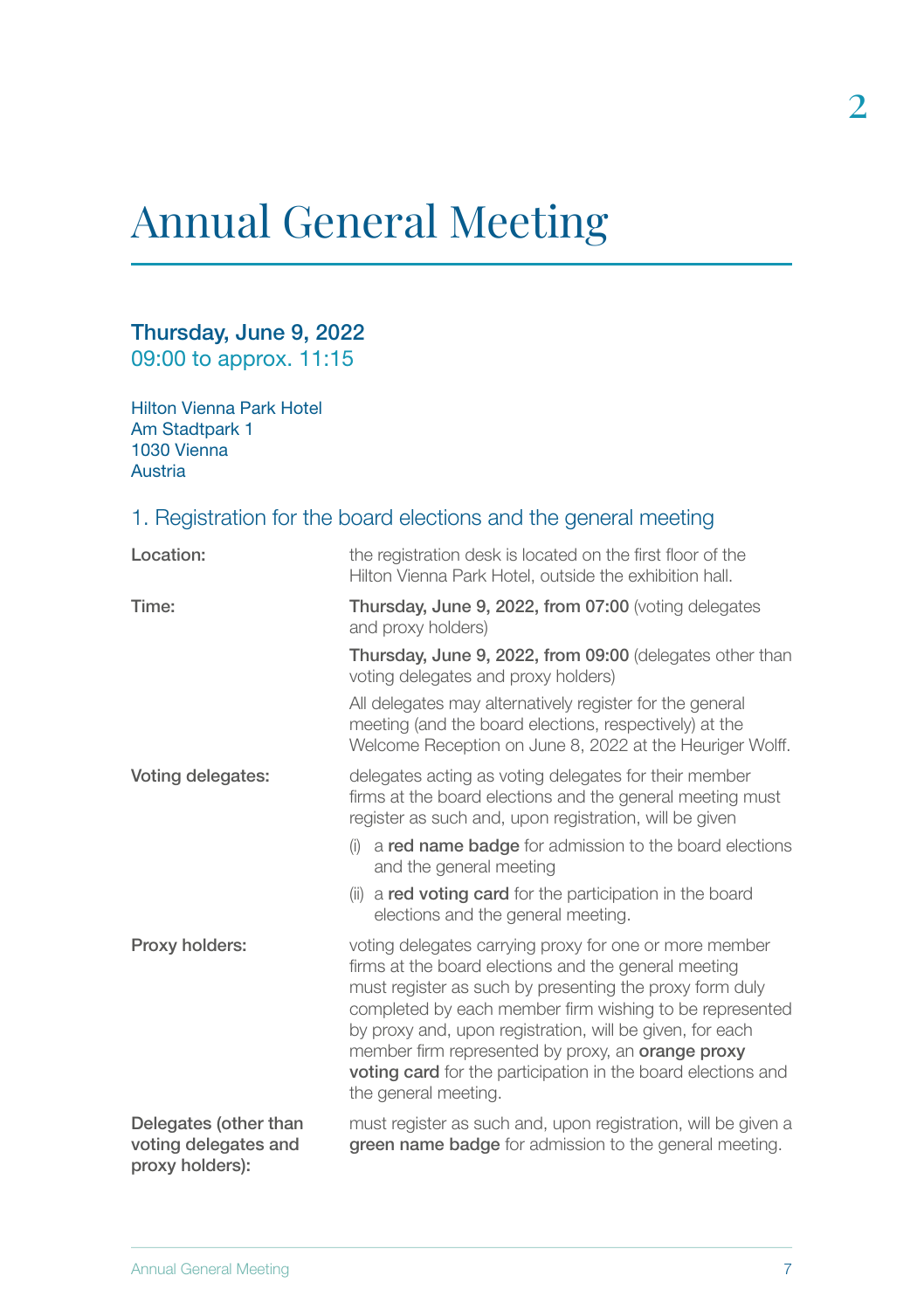### 2. The board elections

| Location:         | the board elections will take place by secret ballot at the<br>voting station located at the registration desk on the<br>first floor of the Hilton Vienna Park Hotel, outside the<br>exhibition hall. |
|-------------------|-------------------------------------------------------------------------------------------------------------------------------------------------------------------------------------------------------|
| Time:             | Thursday, June 9, 2022, 08:00 to 09:00                                                                                                                                                                |
| Voting delegates: | must present the <b>red voting card</b> at the voting station.                                                                                                                                        |
|                   | In exchange for the stub which will be detached from the<br>red voting card, voting delegates will be given                                                                                           |
|                   | unless already in possession, a blank <b>ballot form</b> for<br>(i)<br>the board elections                                                                                                            |
|                   | (ii) a <b>voting booklet</b> (with ten voting slips) for the AGM in<br>case voting on resolutions proposed for approval by the<br>general meeting requires the use of voting slips.                   |
| Proxy holders:    | must present the <b>orange proxy voting card(s)</b> at the<br>voting station.                                                                                                                         |
|                   | In exchange for the stub(s) which will be detached from the<br>orange proxy voting card(s), proxy holders will be given, for<br>each member represented by proxy,                                     |
|                   | $(i)$ unless already in possession, a blank <b>ballot form</b> for<br>the board elections                                                                                                             |
|                   | (ii) a <b>voting booklet</b> (with ten voting slips) for the AGM in<br>case voting on resolutions proposed for approval by the<br>general meeting requires the use of voting slips.                   |
| The candidates:   | nominated by the nomination committee for the board<br>elections are presenting their curricula vitae on pp. 17 to 26<br>of the Programme and Agenda.                                                 |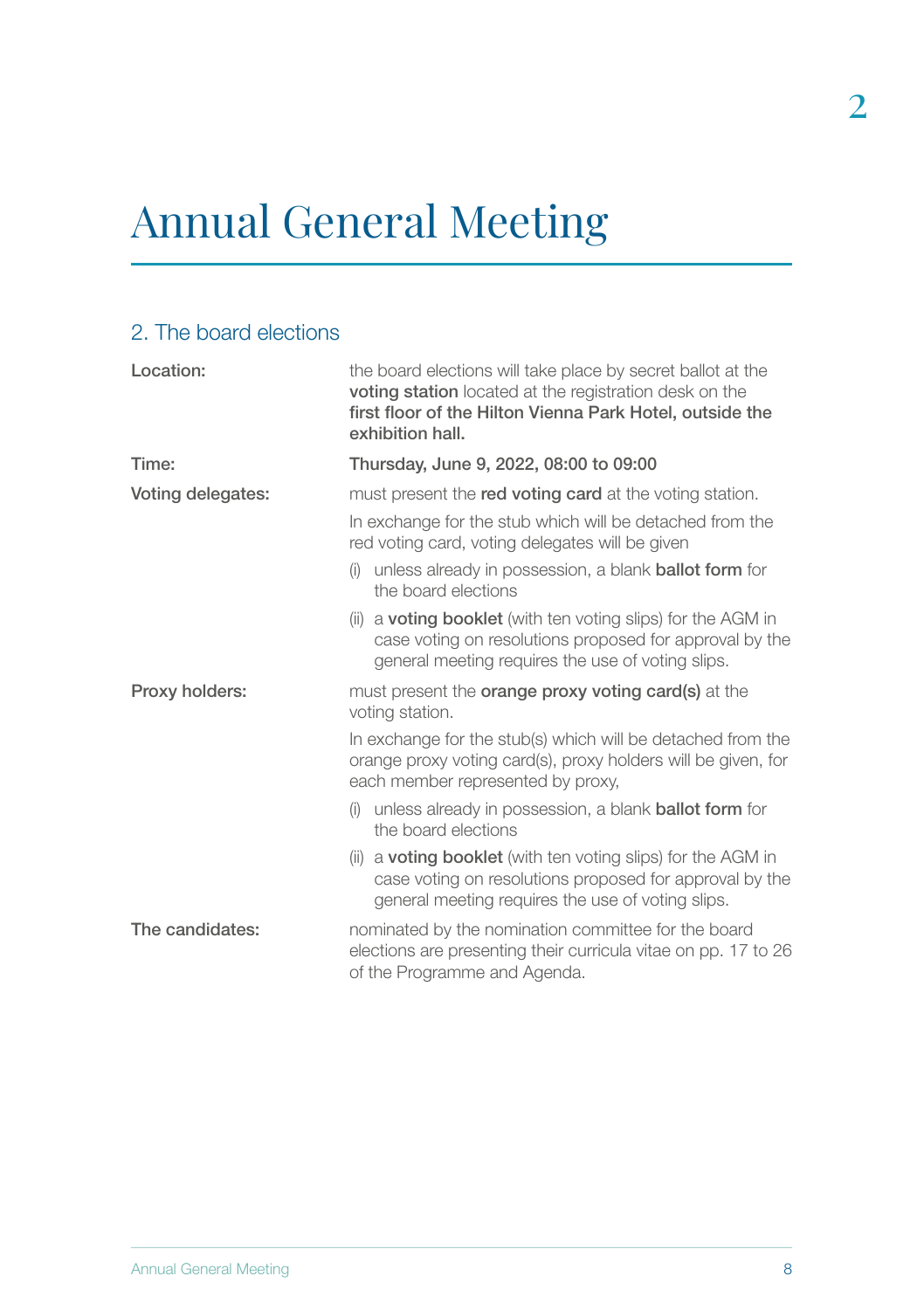### 3. The general meeting

| Location:             | the general meeting will take place in the Grand Park Hall<br>1-3 on the ground floor of the Hilton Vienna Park Hotel.                                                                                                                                                                           |
|-----------------------|--------------------------------------------------------------------------------------------------------------------------------------------------------------------------------------------------------------------------------------------------------------------------------------------------|
| Time:                 | Thursday, June 9, 2022, 09:00 to approx. 11:15                                                                                                                                                                                                                                                   |
| The agenda:           | the agenda of the general meeting is on pp. 10 to 13 of the<br>Programme and Agenda.                                                                                                                                                                                                             |
| Seating arrangements: | voting delegates and proxy holders are requested to sit<br>in the front section of the Grand Park Hall 1-3. Other<br>delegates are requested not to sit in this section.                                                                                                                         |
| Voting:               | in line with past practice, voting on resolutions proposed<br>for approval by the general meeting shall normally take<br>place by a <b>show of hands</b> , whereby voting delegates<br>and proxy holders will be requested to display clearly their<br>voting booklets when casting their votes. |
|                       | Should voting on resolutions require the use of one or more<br>voting slips in the voting booklet, voting delegates and<br>proxy holders will be instructed on how to use such slips<br>during the general meeting.                                                                              |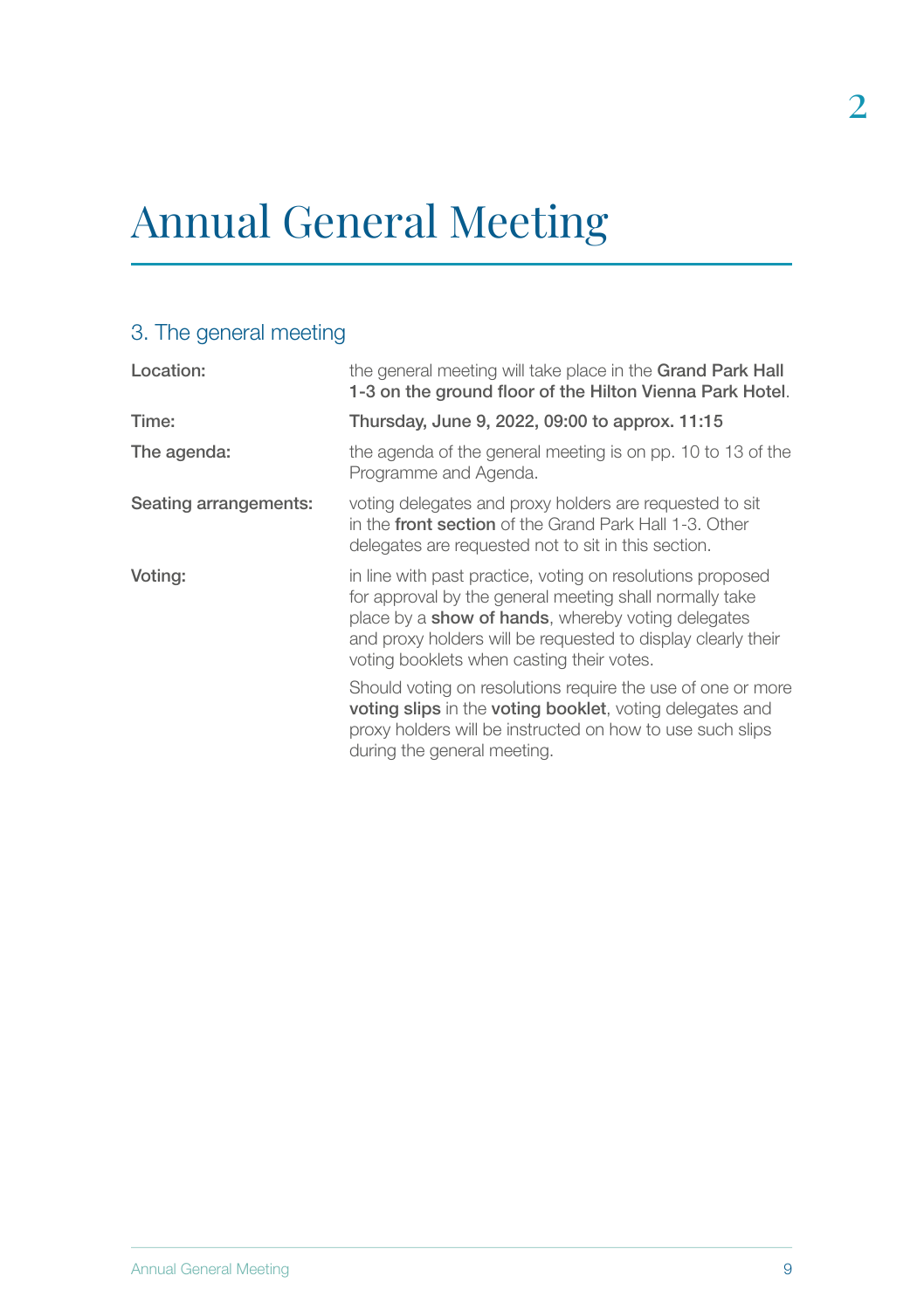<span id="page-9-0"></span>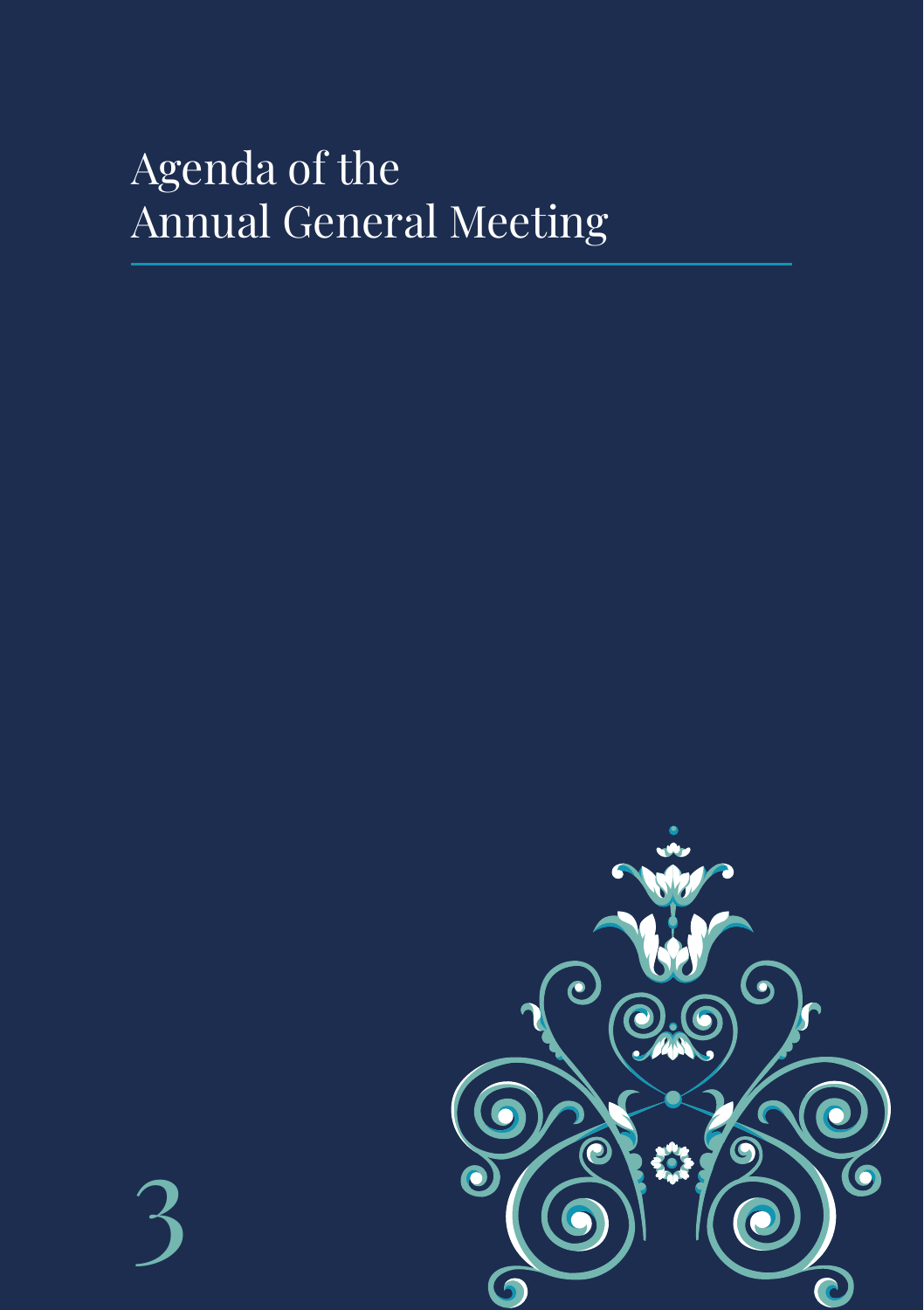#### 08:00 to 09:00

#### Board Elections

at the voting station located at the registration desk on the first floor of the Hilton Vienna Park Hotel, outside the exhibition hall.

The eight candidates nominated by the nomination committee for the board elections and their respective curricula vitae are on pp. 14 to 26 of the Programme and Agenda.

#### 09:00

#### General Meeting

in the Grand Park Hall 1-3 on the ground floor of the Hilton Vienna Park Hotel.

#### Introductory remarks by Mandy DeFilippo, Chair of the board

#### 09:15

#### 1. Opening of the meeting

Mandy DeFilippo, Chair, and Mario Kessler, Company Secretary, to report

#### 2. Chief Executive's report

Bryan Pascoe, Chief Executive, to report

### 3. Tellers

Mandy DeFilippo, Chair, to report

The general meeting is requested *to approve the tellers who will be proposed on June 9, 2022.*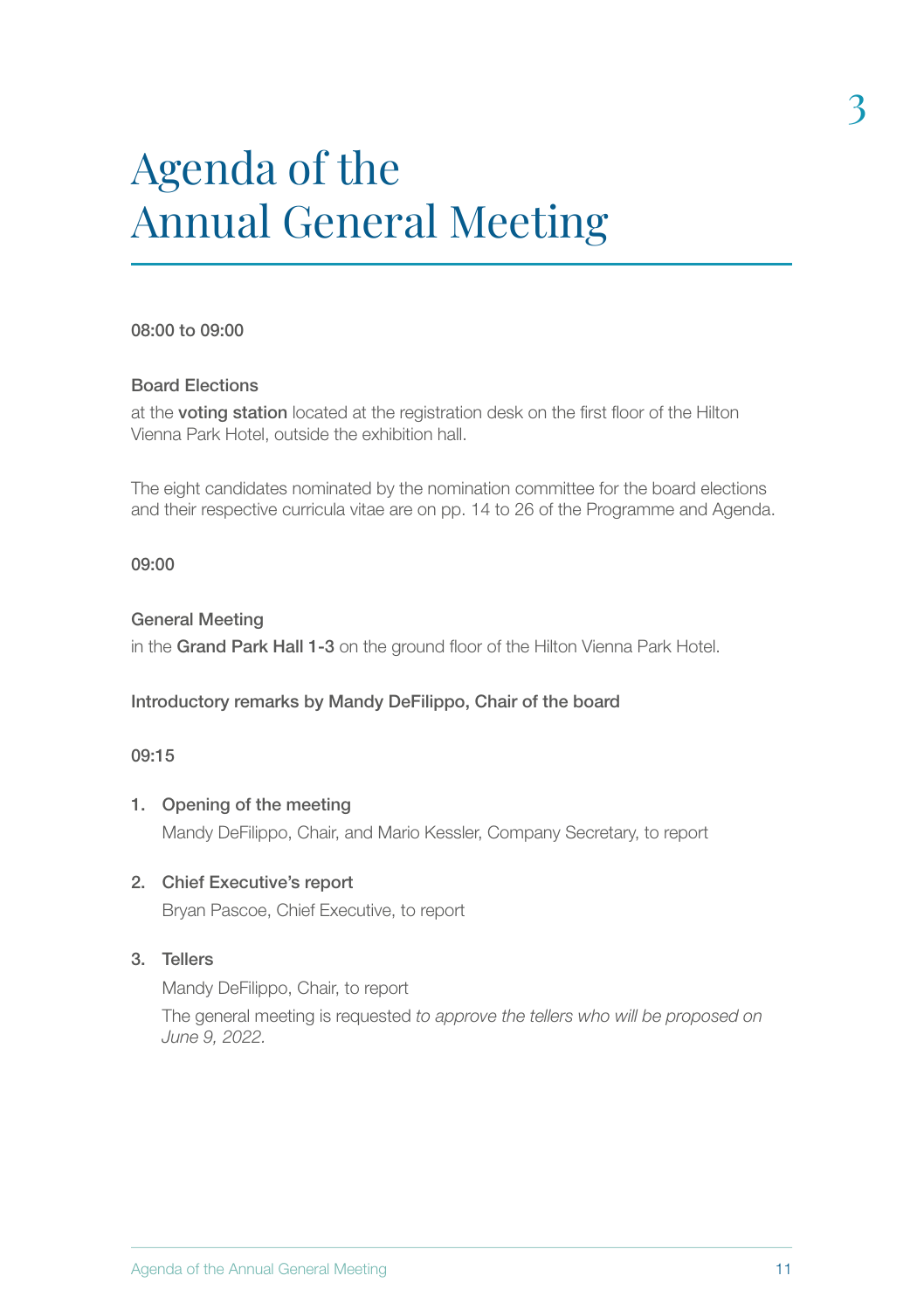### 4. Minutes of the annual general meeting held on June 24, 2021 in Zurich

Mario Kessler to report

The minutes were sent to the principal delegates of all ICMA members on June 30, 2021. The [minutes](https://www.icmagroup.org/Security/login?BackURL=%2Fassets%2Fdocuments%2FEvents%2FAGM-2021%2FLocked-for-members%2FMinutesICMA-AGM-2021Zurichincl-attachments-300621.pdf) were put on ICMA's website on the same date.

The general meeting is requested to *approve the minutes.*

#### 5. ICMA's 2021 financial statements

Roman Schmidt, Chair of the audit, compliance and governance committee, to report

#### 5.1 ICMA's 2021 consolidated financial statements and the auditor's report

The balance sheet, income statement and notes for the year ended December 31, 2021 and the auditor's report are on pp. 27 to 44 of the Programme and Agenda.

The general meeting is requested *to approve ICMA's 2021 consolidated financial statements and the auditor's report.*

#### 5.2 ICMA Zurich's 2021 financial statements and the auditor's report

The balance sheet, income statement and notes for the year ended December 31, 2021 and the auditor's report are on pp. 45 to 61 of the Programme and Agenda.

The general meeting is requested *to approve ICMA Zurich's 2021 financial statements and the auditor's report.*

#### 6. Election of ICMA's auditor for 2022

Roman Schmidt to report

The general meeting is requested *to elect Ernst & Young AG, Zurich as ICMA's auditor for 2022.*

#### 7. Regions

Chris Muyldermans, Chair of the committee of regional representatives, to report

#### 8. ICMA Future Leaders

Michael Sansen, Chair of the ICMA Future Leaders committee, to report

#### 9. ICMA Women's Network

Nathalie Masset, Chair of the ICMA Women's Network steering committee, to report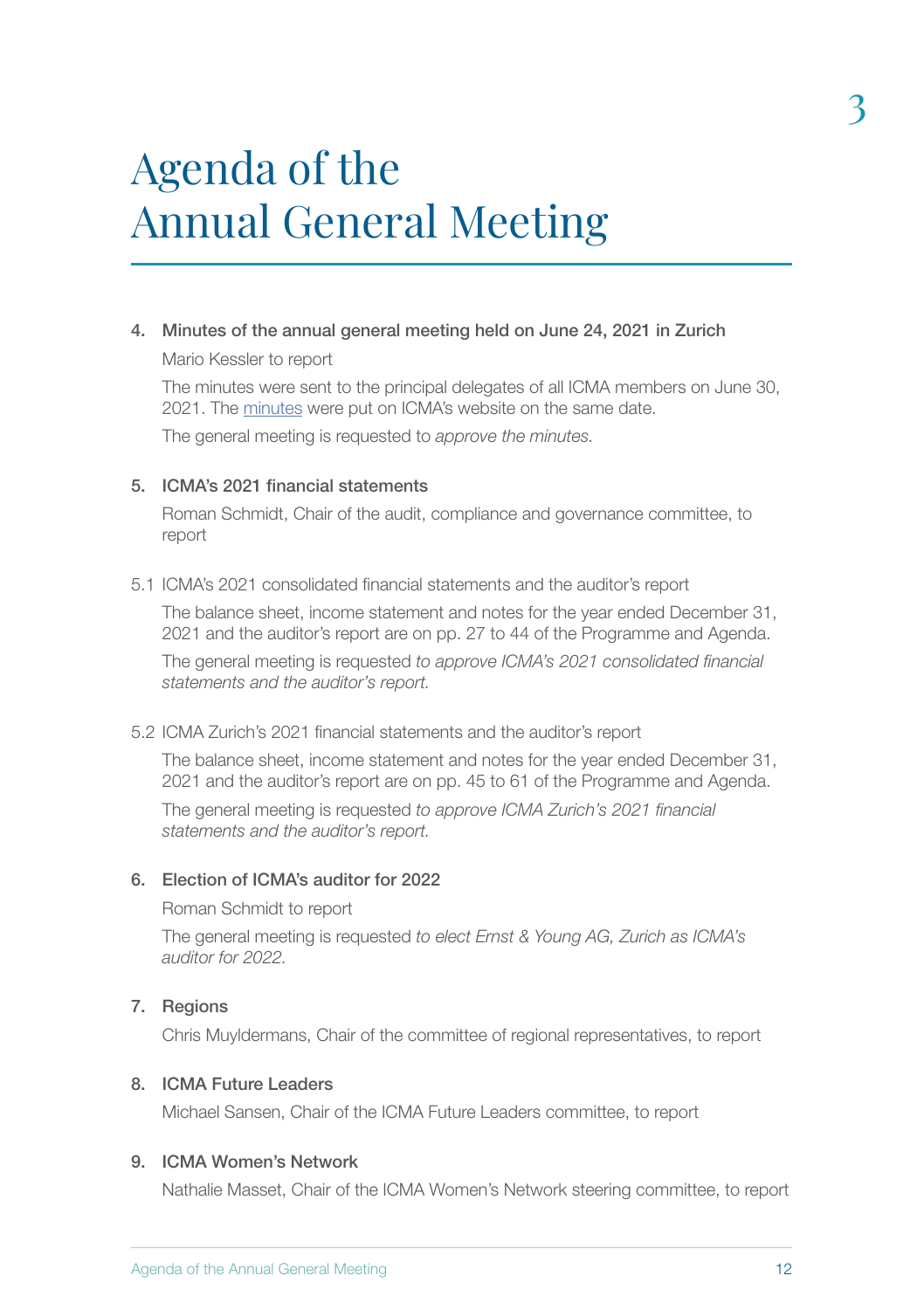#### 10. Discharge to the board and the executive committee

Mandy DeFilippo, Chair, to report

The general meeting is requested *to grant discharge to the board and the executive committee for their activities in 2021.*

#### 11. Board elections and the board's composition following the board elections

Mario Kessler to report

The board's composition (as of May 4, 2022) and the candidates nominated for the board elections are on pp. 62 to 67 of the Programme and Agenda.

The general meeting is requested *to note the board's composition following the board elections.*

#### 12. Any other business

Close of the meeting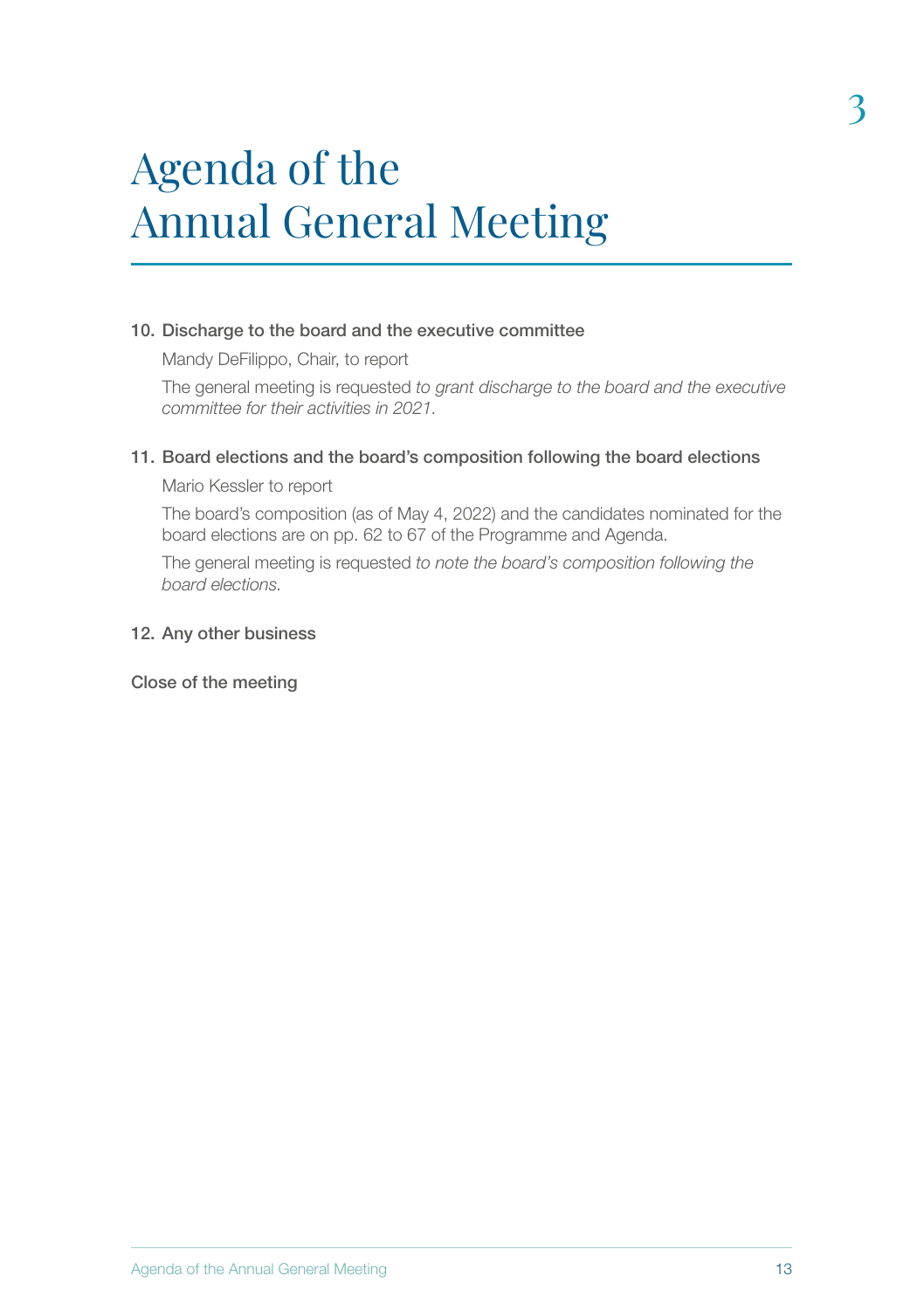<span id="page-13-0"></span>

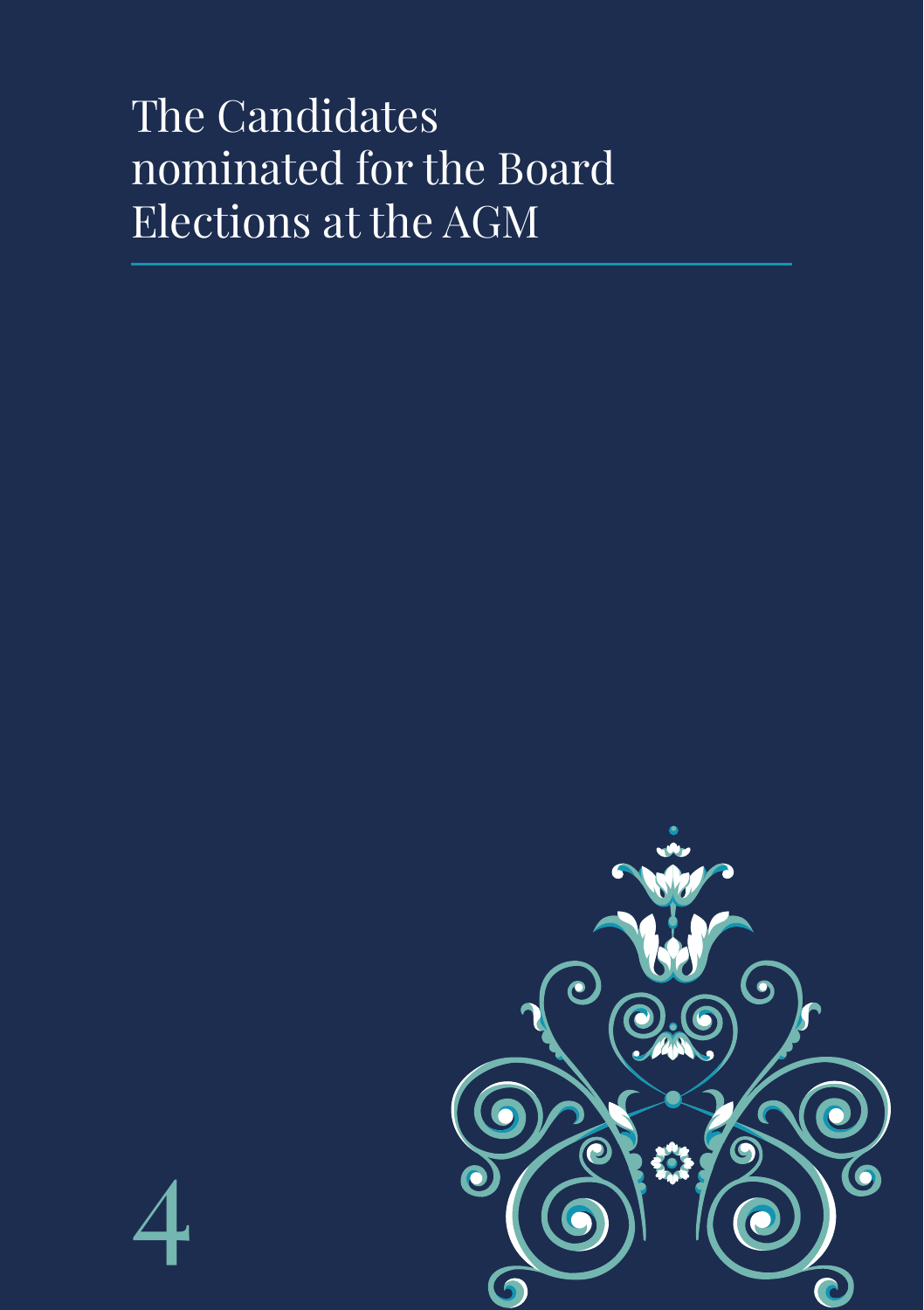On March 4, 2022 the secretariat notified the membership in writing that the nomination committee, established under article 15 (1) of ICMA's statutes and comprising

| Tim Skeet (chair)        | Bank of China Limited, London<br>Branch, London |
|--------------------------|-------------------------------------------------|
| Reiko Hayashi            | Bank of America Merrill Lynch, Tokyo            |
| <b>Benjamin Heck</b>     | Credit Suisse AG, Zurich                        |
| Joachim Heppe            | Commerzbank AG, Frankfurt am Main               |
| Eila Kreivi              | European Investment Bank, Luxembourg            |
| Marc Lewell              | J.P. Morgan Securities Limited, London          |
| Ashish Malhotra          | <b>Standard Chartered Bank, Singapore</b>       |
| <b>Chris Muyldermans</b> | <b>KBC Bank N.V., Brussels</b>                  |
| Johan Wijkström          | Swedbank AB (publ), Stockholm                   |

nominated the following eight candidates<sup>1</sup> for the board elections at the AGM on June 9, 2022 (for the terms of office specified below) to fill the eight vacancies on the board2:

Alessandro Brusadelli (currently on the board) UniCredit S.p.A., Milan standing for an additional consecutive term of three years expiring at the AGM 2025

Dr. Frank Engels (currently on the board) Union Asset Management Holding AG3, Frankfurt am Main standing for an additional consecutive term of three years expiring at the AGM 2025

Kun Hu (currently on the board) Bank of China Limited, Beijing standing for an additional consecutive term of three years expiring at the AGM 2025

**Jean-Luc Lamarque** (currently on the board) Crédit Agricole Corporate and Investment Bank, London standing for a first term of three years expiring at the AGM 2025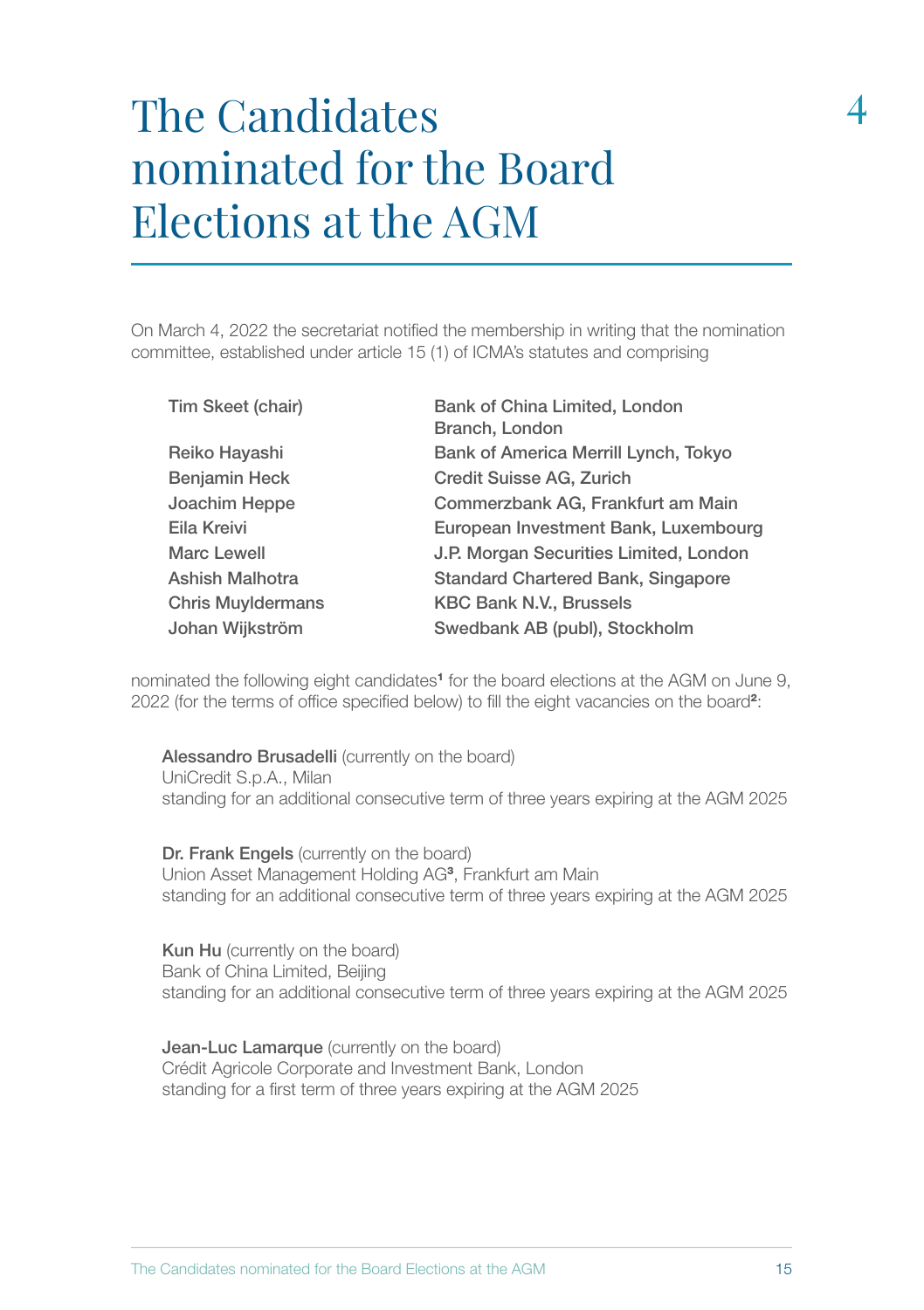Janet Wilkinson (currently on the board) RBC Europe Limited, London standing for an additional consecutive term of three years expiring at the AGM 2025

Jérôme Jean Haegeli (currently on the board) Swiss Re Management Ltd4, Zurich standing for an abbreviated first term expiring at the AGM 2024<sup>5</sup>

#### Stephen Fisher

BlackRock Investment Management (UK) Limited, London standing for a first term of three years expiring at the AGM 2025

#### Henrik Raber

Standard Chartered Bank, Singapore standing for a first term of three years expiring at the AGM 2025

<sup>1</sup> seven based on the statutes which stipulate that one-third of the total number of elected board members shall retire at each AGM and one appointed to the board by the nomination committee (based on the authorization granted by the AGM to the nomination committee on June 24, 2021) on November 24, 2021 effective the same date for an initial term of office until the AGM 2022 (with the respective candidate standing for a first term of two, rather than three years in order to uphold the principle in the statutes pursuant to which one-third of the total number of elected board members shall retire at each AGM)

<sup>&</sup>lt;sup>2</sup> no further candidates were proposed by the membership pursuant to article 15 (1) e) of the statutes

<sup>3</sup> effective July 1, 2022, associated with Union Investment Privatfonds GmbH, Frankfurt am Main

<sup>4</sup> associated with Swiss Reinsurance Company Ltd, Zurich

<sup>5</sup> see footnote 1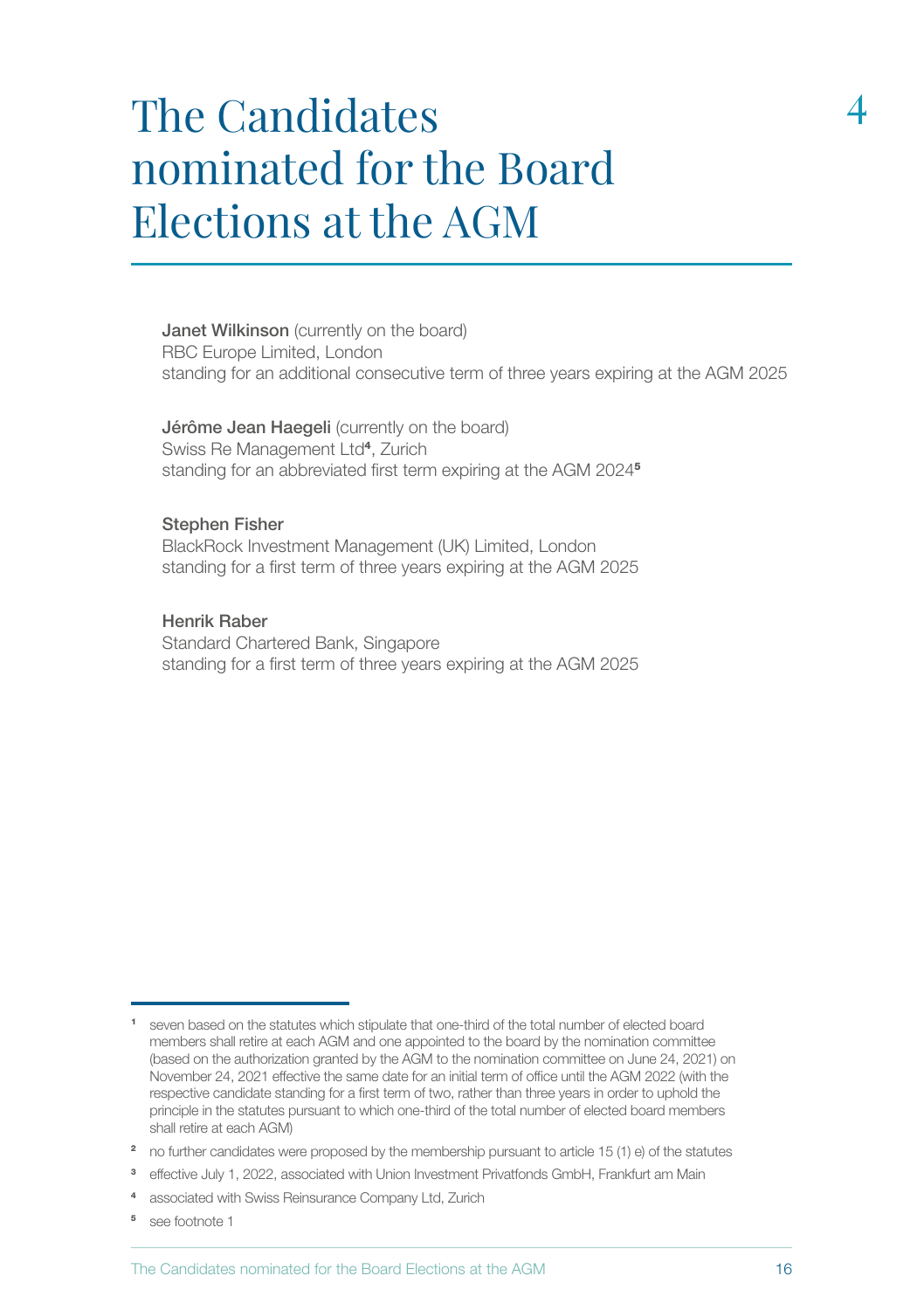

 $\boldsymbol{\varDelta}$ 

### Alessandro Brusadelli

Nationality: Italian

#### Professional Experience:

| $2022 -$ Present | Executive Vice President, Head of Group ALM & Funding, Group<br>Finance Department, UniCredit Group, Milan                                                           |
|------------------|----------------------------------------------------------------------------------------------------------------------------------------------------------------------|
| $2017 - 2021$    | Executive Vice President, Head of Group Finance, Group Finance<br>Department, UniCredit Group, Milan                                                                 |
| $2015 - 2017$    | Senior Vice President, Head of Group Strategic Funding & Balance<br>Sheet Management, Group Finance Department, UniCredit Group,<br>Milan                            |
| $2011 - 2015$    | Senior Vice President, Head of Group Credit Treasury, Group<br>Finance Department, UniCredit Group, Milan                                                            |
| $2009 - 2011$    | Senior Vice President, Head of Corporate & Investment Banking<br>Planning Control for Global Coordination, Financing and Advisory<br>and FIG, UniCredit Group, Milan |
| $2006 - 2009$    | Vice President, Head of Group Asset Liability Management &<br>Financial Planning, UniCredit Group, Milan                                                             |
| $2002 - 2005$    | Vice President, Head of Market Risk Control Unit, Capital Allocation<br>& Risk Management, UniCredit Group, Milan                                                    |
| $1999 - 2002$    | First Vice President Risk Management & Control, JP Morgan, New<br>York                                                                                               |
| 1998 - 1999      | Financial Division & Risk Management, JP Morgan, London                                                                                                              |
| 1996 - 1998      | Financial Division, JP Morgan, Milan                                                                                                                                 |

### Education:

| 2016          | Leadership Program, Creating Value for the organization - INSEAD                                                                          |
|---------------|-------------------------------------------------------------------------------------------------------------------------------------------|
| 2015          | <b>IMD CFO Partnering Journey Program, Lausanne</b>                                                                                       |
| 2011          | UniCredit Leadership Meeting Course, Milan                                                                                                |
| $2002 - 2004$ | Annual\Risk Management Seminar, Geneva                                                                                                    |
| 1998          | JPMorgan Core Training Programme, New York                                                                                                |
| 1996          | Degree in Business Administration, specialization in Company<br>Management and Evaluation, Università Cattolica del Sacro Cuore,<br>Milan |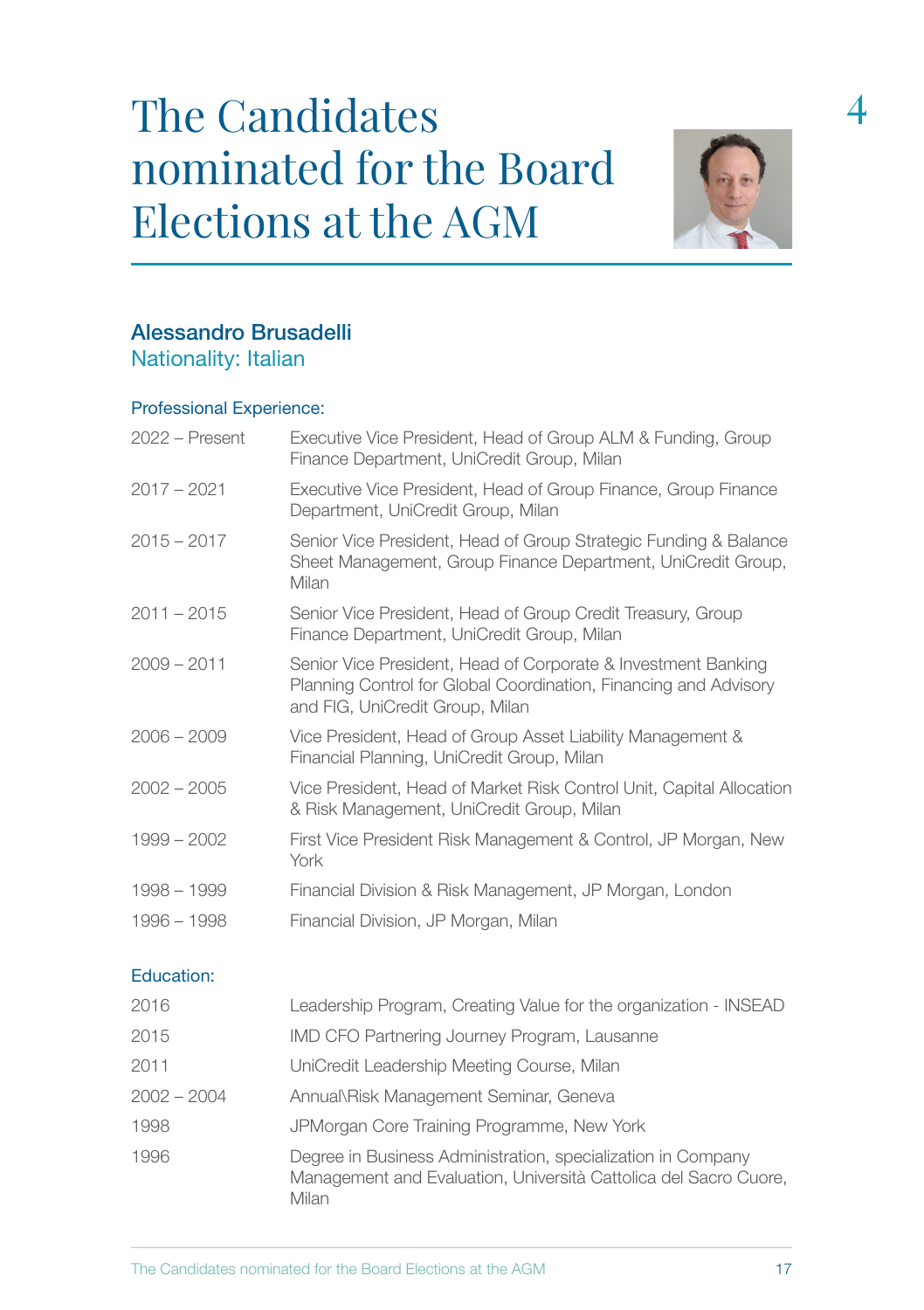| 1995 – 1996 | Military Service, Police Army, Milan                       |
|-------------|------------------------------------------------------------|
| 1993        | Summer Internship at Bank of America, Toronto              |
| 1988        | High School Diploma, Scientifico "Francesco Severi", Milan |

#### Additional Information:

| $2017 - 2019$ | Board Member of the Prime Collateralised Securities (PCS) UK<br>Limited |
|---------------|-------------------------------------------------------------------------|
| $2015 - 2017$ | Vice Chairman of UniCredit Bank Luxembourg                              |
|               | Languages: Italian (mother tongue), English (fluent), Spanish (good)    |

 $\boldsymbol{\varDelta}$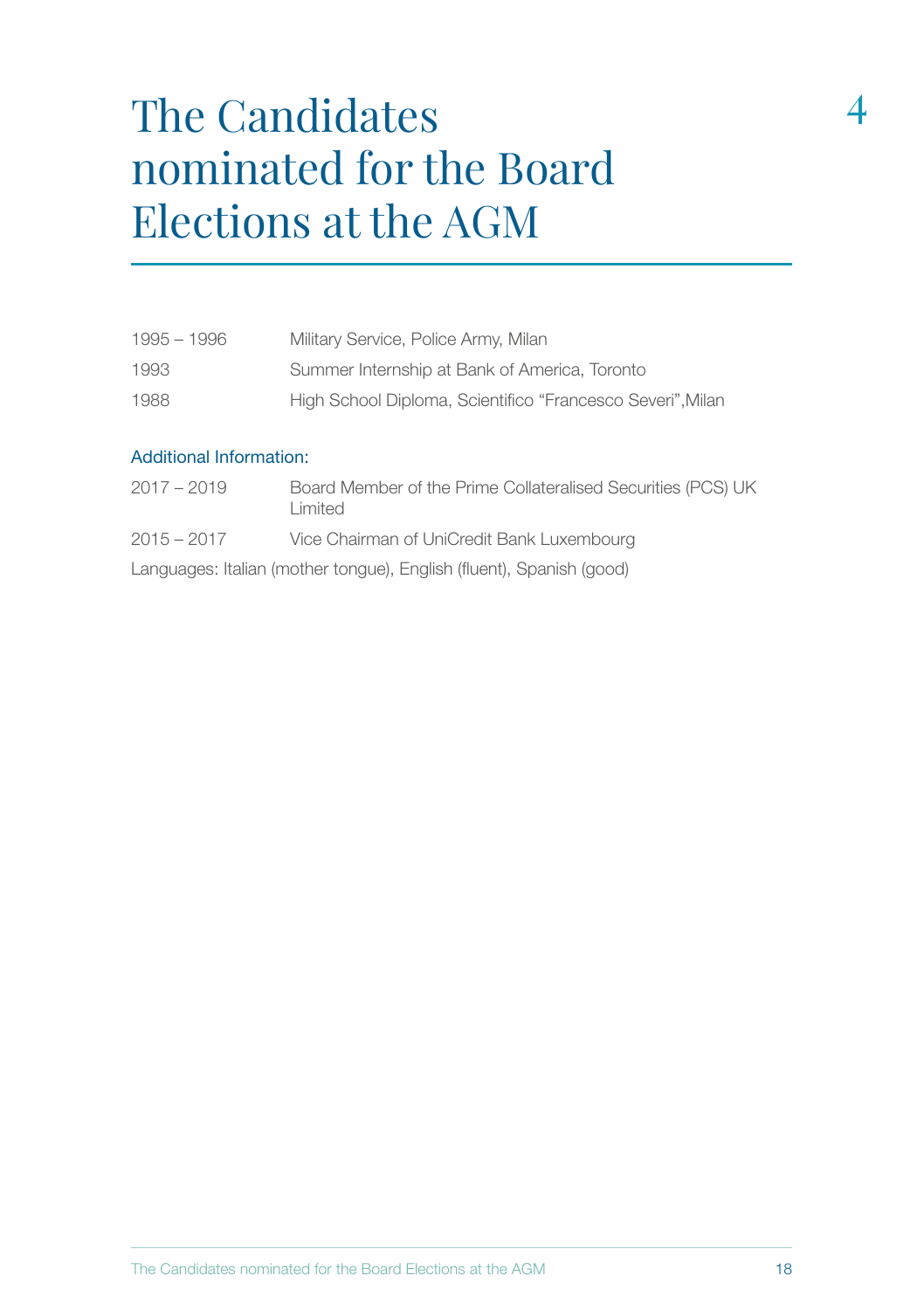

### Dr. Frank Engels Nationality: German

#### Professional Experience:

|                  | July 2022 – Present Chief Investment Officer, Union Asset Management Holding AG,<br>Frankfurt                                            |
|------------------|------------------------------------------------------------------------------------------------------------------------------------------|
| 2021 - June 2022 | Global Head of Fixed Income, DWS Investment GmbH, Frankfurt                                                                              |
| $2018 - 2021$    | Chief Investment Officer, Portfolio Management, Union Investment<br>Privatfonds GmbH. Frankfurt                                          |
| 2017             | Managing Director & Chief Investment Officer, Multi Asset, Union<br>Investment Privatfonds GmbH, Frankfurt                               |
| $2012 - 2016$    | Managing Director & Chief Investment Officer, Fixed Income, Union<br>Investment Privatfonds GmbH, Frankfurt                              |
| $2010 - 2011$    | Managing Director, Global Head of Asset Allocation & Co-Head of<br>European Economic Research, Barclays Capital, London                  |
| $2009 - 2010$    | Head of Emerging Market Debt Group, International Fixed Income<br>Division, Union Investment Privatfonds GmbH, Frankfurt                 |
| $2008 - 2009$    | Senior Portfolio Manager, Emerging Markets Fixed Income, Intl.<br>Fixed Income Division, Union Investment Privatfonds GmbH,<br>Frankfurt |
| $2004 - 2008$    | Chief Economist, Strategist and Investment Manager, Global Credit<br>Team, Thames River Capital LLP, London                              |
| $2002 - 2004$    | Senior Economist, EU Countries Division, Forecasting and<br>Monitoring Unit, European Central Bank, Frankfurt                            |
| $1999 - 2002$    | Economist, European Department and Policy Review Department,<br>International Monetary Fund (IMF), Washington DC                         |
| $1998 - 1999$    | Economist, Economic Research Group, Swiss Reinsurance<br>Company (SwissRe), Zurich                                                       |

### Education:

| 1994 - 1998 | Ph.D. in economics, summa cum laude, WHU Koblenz, Otto<br>Beisheim Graduate School of Management, Vallendar |
|-------------|-------------------------------------------------------------------------------------------------------------|
| 1989 - 1994 | Diploma in economics in 1994, Gutenberg University, Mainz                                                   |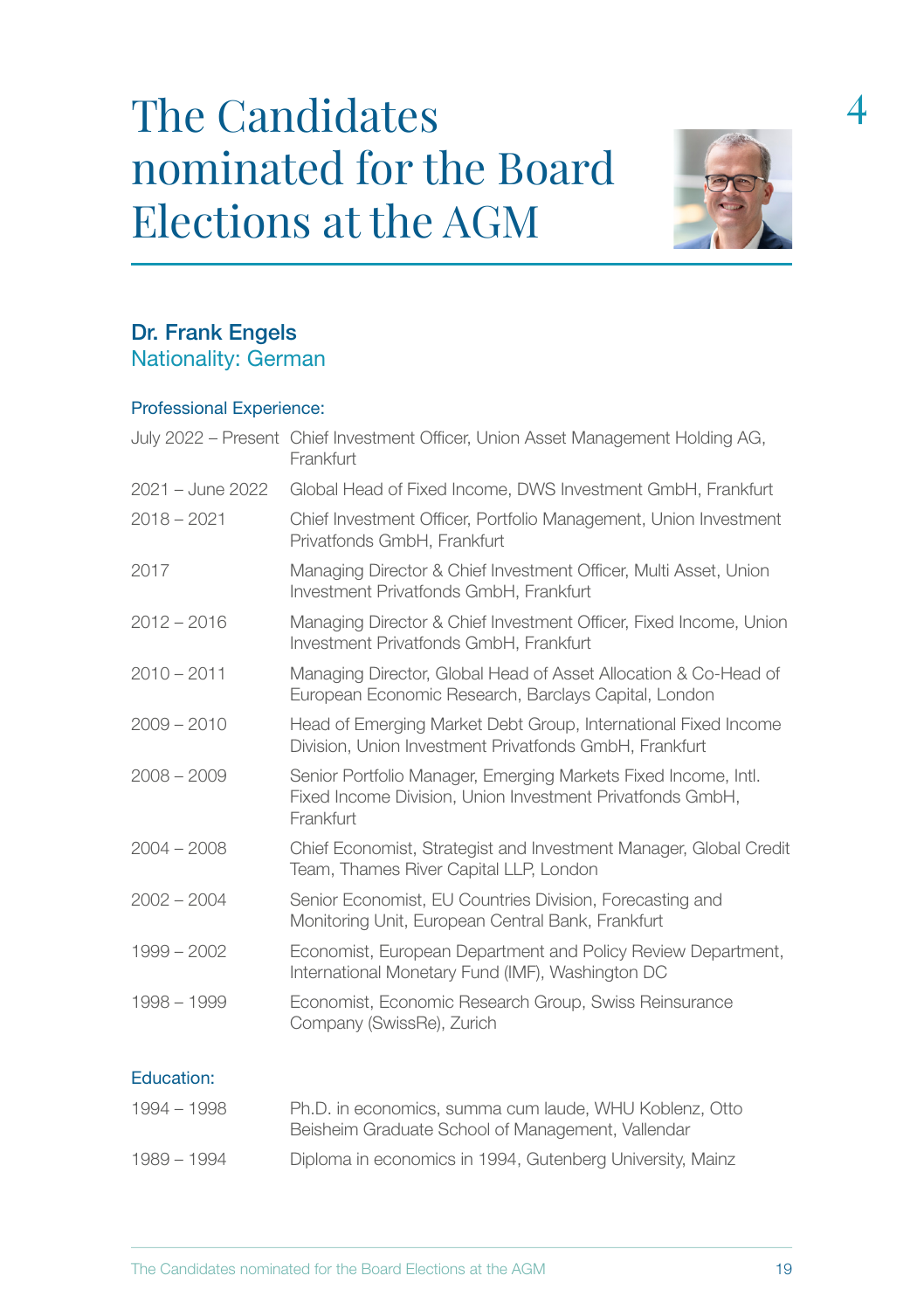#### Additional Information:

| <b>July 2022</b> | Member of the Executive Board of the Union Asset Management<br>Holding AG, Frankfurt                |
|------------------|-----------------------------------------------------------------------------------------------------|
| $2018 - 2021$    | Member of the Executive Committee of the Union Investment<br>Group                                  |
| $2015 - 2019$    | Member of the Board, DVFA (German Association of Financial<br>Analysts), Frankfurt                  |
| $2014 - 2021$    | Member of the Executive Board, Union Investment Privatfonds<br>GmbH                                 |
| $2016 - 2017$    | Leadership Program, St. Gallen Management Institute (SGMI)                                          |
| $2014 - 2015$    | General Management Seminar, ESMT Berlin                                                             |
| 2005             | Investment Management Certificate (IMC), UK Society of<br>Investment Professionals, London          |
| $1994 - 1998$    | Junior Faculty Member, Ph.D. scholar at WHU Koblenz, Otto<br>Beisheim Graduate School of Management |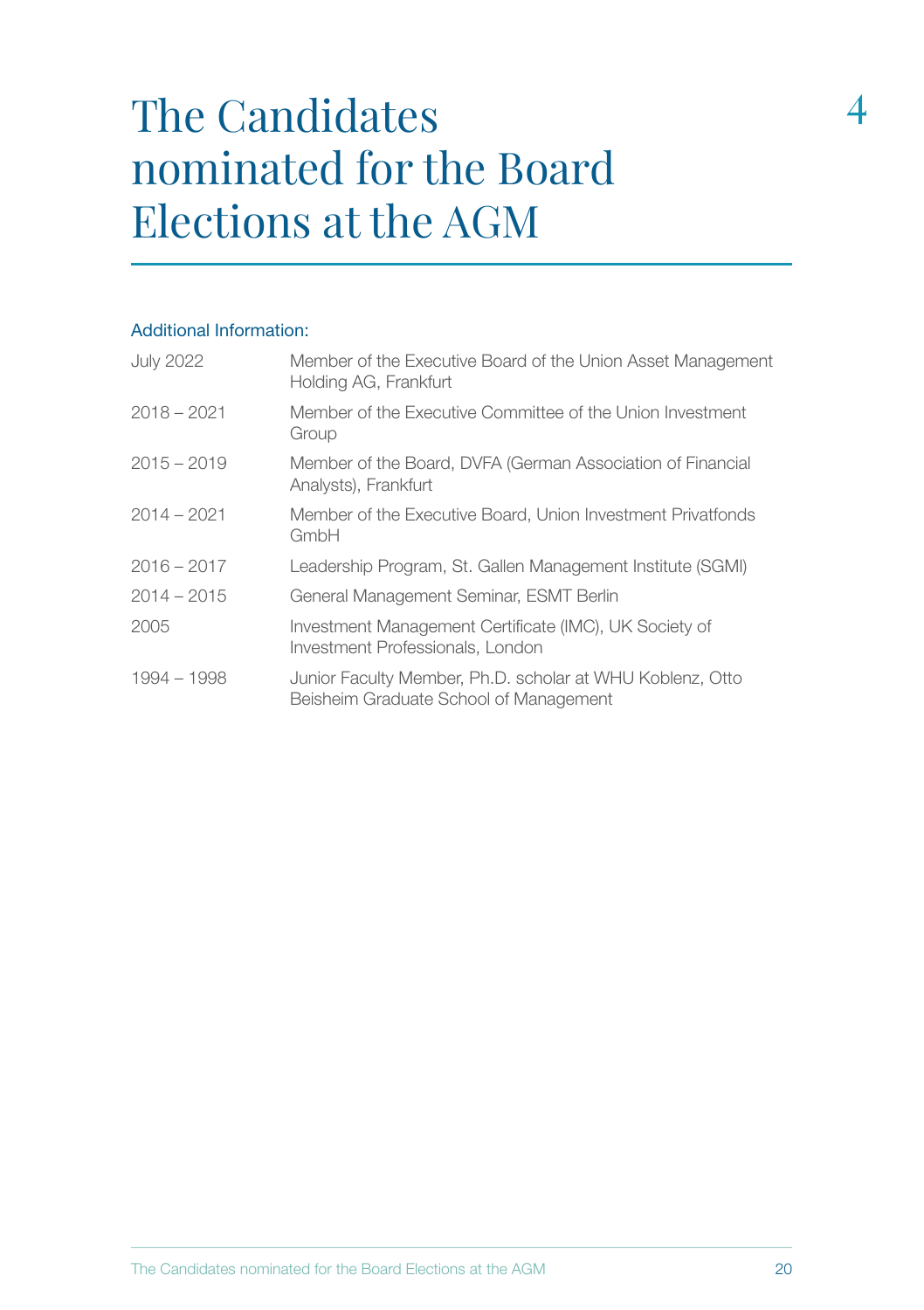

 $\boldsymbol{\varDelta}$ 

### Kun Hu Nationality: Chinese

#### Professional Experience:

| $2020 -$ Present | General Manager, Investment Banking and Asset Management<br>Department, Bank of China Head Office, Beijing                   |
|------------------|------------------------------------------------------------------------------------------------------------------------------|
| $2016 - 2020$    | Deputy General Manager, Bank of China Limited London Trading<br>Centre, London                                               |
| $2015 - 2016$    | General Manager, Financial Market Department, Bank of China<br>Beijing Branch, Beijing                                       |
| $2013 - 2015$    | Head of Debt Capital Market, Investment Banking and Asset<br>Management, Bank of China Head Office, Beijing                  |
| $2010 - 2013$    | Head of Asset Management division, Global Market Department,<br>Bank of China Head Office, Beijing                           |
| $2009 - 2010$    | Asset Management Senior Portfolio Manager, Global Market<br>Department, Bank of China Head Office, Beijing                   |
| $2008 - 2009$    | Senior Portfolio Manager, Fixed Income Investment, Global<br>Financial Market Department, Bank of China Head Office, Beijing |
| $2007 - 2008$    | Portfolio Manager, Fixed Income Investment, Global Market<br>Department, Bank of China Head Office, Beijing                  |
| $2002 - 2007$    | Portfolio Manager, Fixed Income Investment, Bank of China Hong<br>Kong Branch, Hong Kong                                     |
| $2000 - 2002$    | Forex Trader, Finance Department, Bank of China Head Office,<br>Beijing                                                      |

### Education:

| 2006 – 2008 | MBA, the Chinese University of Hong Kong, Hong Kong                         |
|-------------|-----------------------------------------------------------------------------|
| 1996 – 2000 | Bachelor of Economics, Financial and Banking Institute of China,<br>Beijing |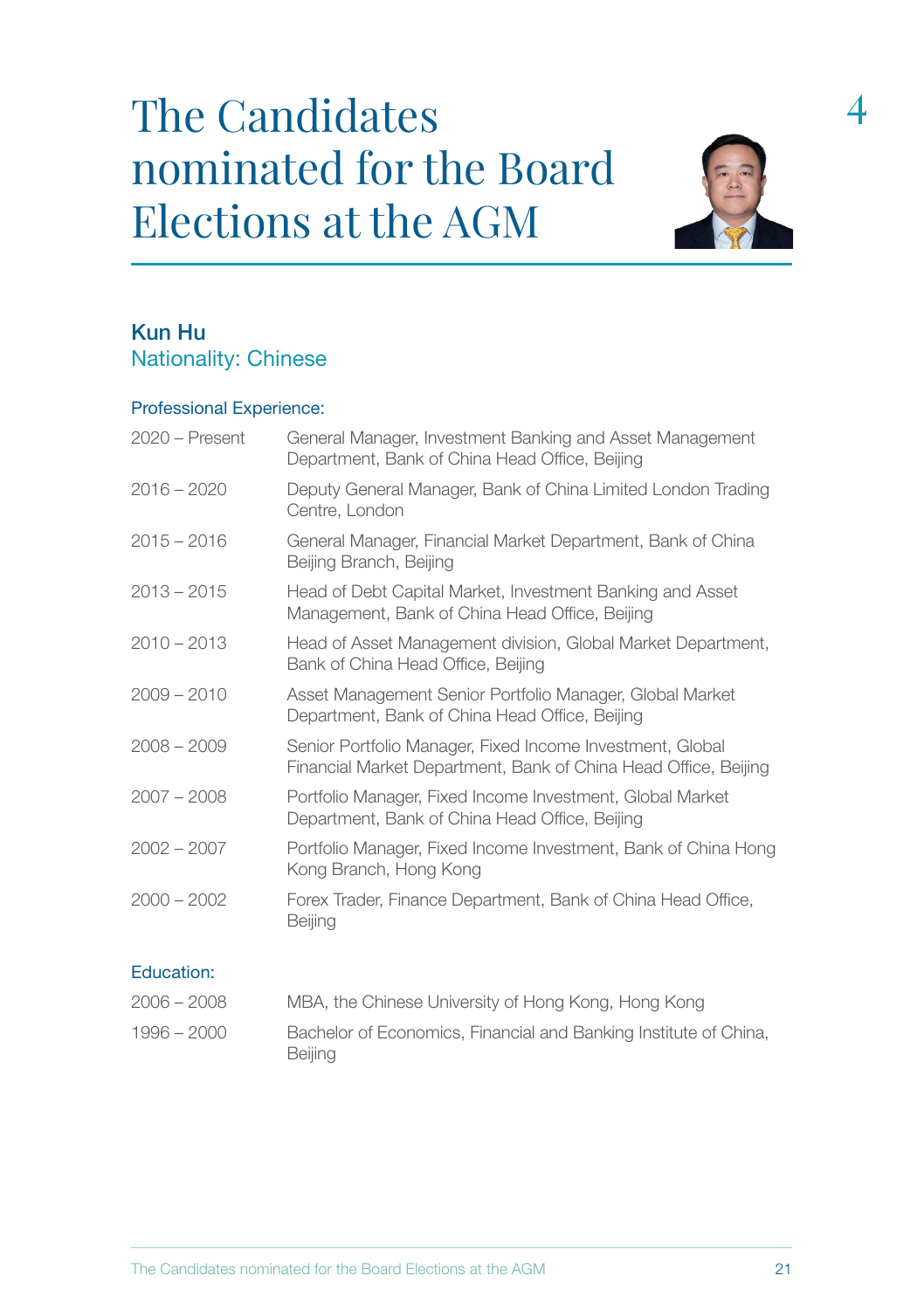

### Jean-Luc Lamarque Nationality: French and British

#### Professional Experience:

| 2021 – Present | Global Co-Head of Primary, Credit Agricole CIB, London                                                |
|----------------|-------------------------------------------------------------------------------------------------------|
| $2019 - 2021$  | Global Head of Syndicate, Credit Trading & Sales, Credit Agricole<br>CIB, London                      |
| $2005 - 2019$  | Global Head of Syndicate, Credit Agricole CIB, London                                                 |
| $1999 - 2005$  | Head of European Syndicate, Credit Agricole CIB, Paris                                                |
| 1997 - 1999    | Senior Debt Syndicate Manager, Credit Agricole CIB, Paris                                             |
| 1996 - 1997    | Head of Interest Rates Swap Trading, Credit Agricole Indosuez,<br>London                              |
| $1995 - 1996$  | European Currencies (ex-French Franc) Swaps Trader, Caisse des<br>Depots et Consignation (CDC), Paris |
| 1994 - 1995    | European Currencies (ex-French Franc) Swaps, Cap-floors &<br>Swaptions Trader, Credit Lyonnais, Paris |
| 1993 - 1994    | French Franc Swaps, Cap-floors & Swaptions Trader, Credit<br>Lyonnais, Paris                          |
| $1990 - 1992$  | French Franc Swaps, FRAs & French T-Bills Trader, Credit<br>Lyonnais, Paris                           |

### Education:

Master2 in Finance Sorbonne University Paris

#### Additional Information:

2019 – Present Chair, ICMA's regional committee for France & Monaco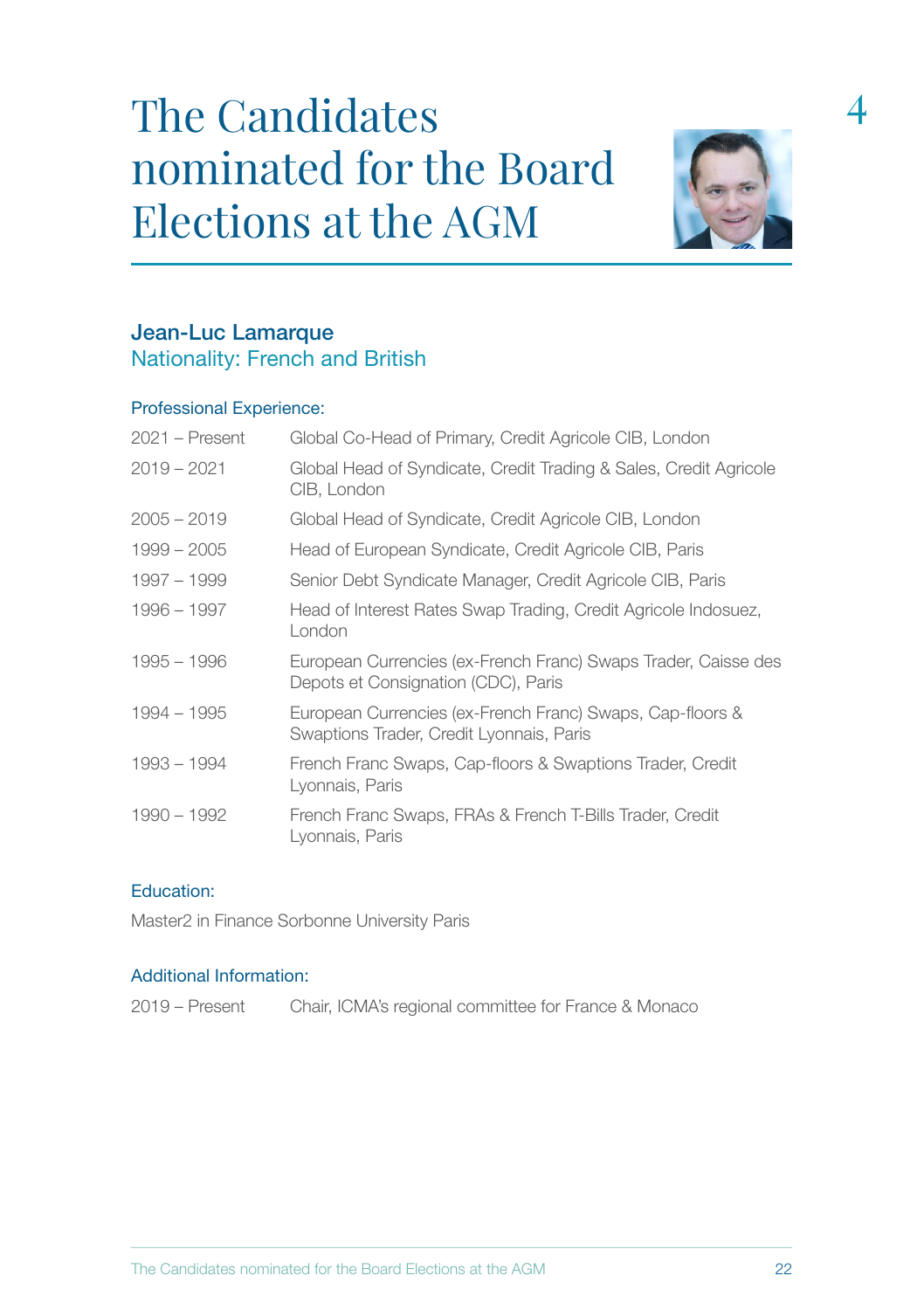

 $\varDelta$ 

### Janet Wilkinson

### Nationality: British and South African

### Professional Experience:

| $2013 -$ Present | Managing Director, Head of Global Markets Flows Sales, EMEA,<br>RBC Capital Markets, London              |
|------------------|----------------------------------------------------------------------------------------------------------|
|                  | Managing Director, Head of Fixed Income and Currency Flow<br>Sales, RBC Capital Markets, London          |
|                  | Managing Director, Co-Head Fixed Income Sales, RBC Capital<br>Markets, London                            |
|                  | Managing Director, Head of Credit Sales, RBC Capital Markets,<br>London                                  |
| $2007 - 2013$    | Head Benelux & Swiss Credit Sales, Lloyds Banking Group,<br>London                                       |
| $2004 - 2007$    | Director, Financial Solutions Group, Benelux and Swiss, Dresdner<br>Kleinwort Investment Bank, London    |
| $2003 - 2004$    | Director, Private Banking Services, EMEA, Russell Investment<br>Group, London                            |
| $2000 - 2003$    | Director, Equity Sales, Citigroup Global Markets, London                                                 |
| $1999 - 2000$    | Senior Consultant, Financial Services, The Capital Markets<br>Company, London                            |
| 1998 - 1999      | Senior Consultant, Financial Services, PricewaterhouseCoopers<br>Consulting (now IBM Consulting), London |
| $1996 - 1998$    | Business Manager, European Equity Sales and Trading, HSBC<br>Securities, London                          |
| $1995 - 1996$    | Accountant, European Financial Control, Lehman Brothers,<br>London                                       |
|                  |                                                                                                          |

### Education:

| 1989 - 1992 | Bachelor of Commerce – Accounting and Information Systems; |
|-------------|------------------------------------------------------------|
|             | Rhodes University, Grahamstown, South Africa               |

### Additional Information:

Other interests: road running, cycling, tennis, golf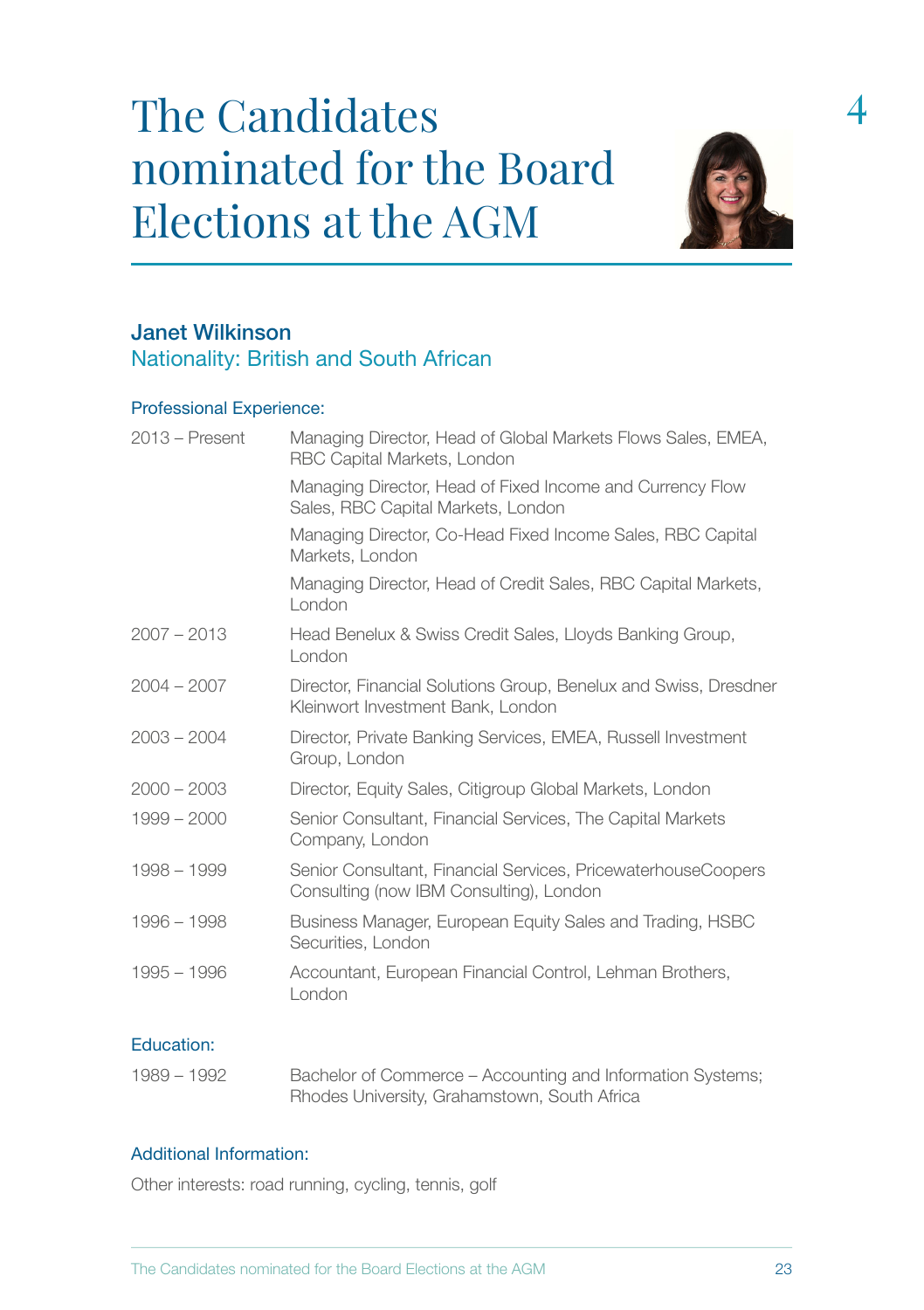

 $\boldsymbol{\varDelta}$ 

### Jérôme Jean Haegeli Nationality: Swiss and French

#### Professional Experience:

| $2018 -$ Present | Group Chief Economist, Swiss Re, Zurich                      |
|------------------|--------------------------------------------------------------|
| $2008 - 2018$    | Head Investment Strategy, Swiss Re, Zurich                   |
| $2007 - 2008$    | Head Emerging Market Bond Strategy, Bank Julius Baer, Zurich |
| $2004 - 2007$    | Advisor, International Monetary Fund, Washington             |
| $2003 - 2007$    | Senior Economist, Swiss National Bank, Zurich                |
| $2000 - 2003$    | FX Strategist and Senior Economist, UBS Warburg, Zurich      |
|                  |                                                              |

### Education:

| 2000 | PhD, Economics, University of Basel, Basel                                      |
|------|---------------------------------------------------------------------------------|
| 1999 | Fellow, Economics, Harvard University, Boston                                   |
| 1997 | MSC. Economics. The London School of Economics and Political<br>Science, London |

#### Additional Information:

| $2022 -$ Present | Director of the Board, China Asia-Pacific Reinsurance Research<br>Center (CAPRRC), Beijing |
|------------------|--------------------------------------------------------------------------------------------|
| $2021 -$ Present | Board Member of Global Asia Insurance Partnership (GAIP),<br>Singapore                     |
| $2000 -$ Present | Honorary General Consul for Tuvalu in Switzerland                                          |
| $2019 - 2021$    | Co-Chair, World Bank's Global Infrastructure Facility (GIF) Advisory<br>Council            |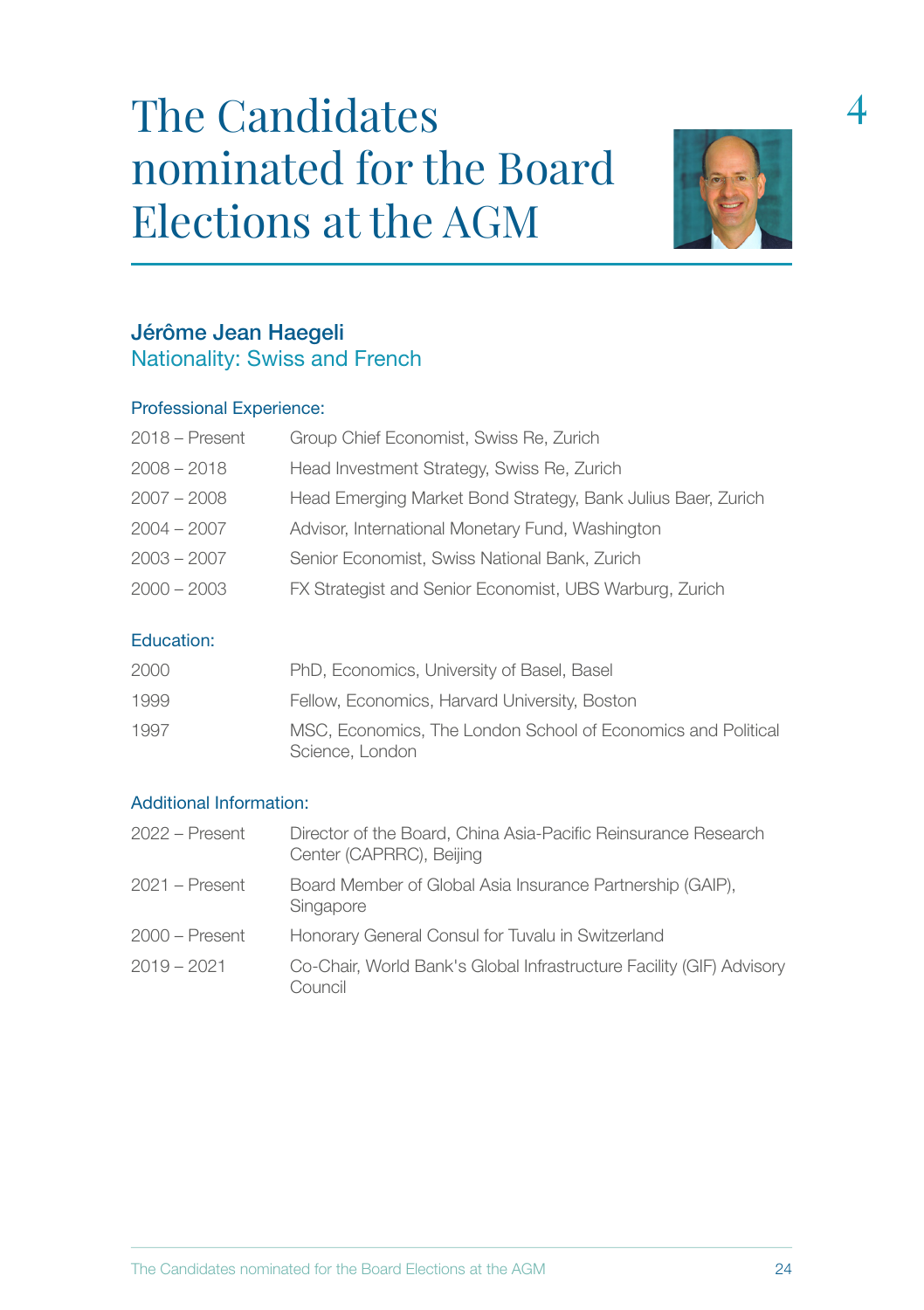

 $\boldsymbol{\varDelta}$ 

### Stephen Fisher Nationality: British

#### Professional Experience:

| $2010 -$ Present | Managing Director, Public Policy, BlackRock, London               |
|------------------|-------------------------------------------------------------------|
| $2009 - 2010$    | Director of European Affairs, Dutch Banking Association, Brussels |
| $2004 - 2009$    | Financial Markets Adviser, European Banking Federation, Brussels  |
| $2000 - 2004$    | Associate, Financial Services Authority, London                   |
|                  |                                                                   |

### Education:

| $2006 - 2009$ | MSc (Distance Learning) Finance & Financial Law, CeFIMS,<br>University of London, London        |
|---------------|-------------------------------------------------------------------------------------------------|
| 1995 – 2000   | MA First Class Honours Social Anthropology & Spanish, University<br>of St. Andrews, St. Andrews |

#### Additional Information:

2001 CFA Society, Investment Management Certificate

Languages: English (mother tongue), French, Spanish, Italian and Dutch, and is currently learning Arabic

Married, father of three

Other interests: cycling, swimming and running. Active in the community where he lives, is increasingly involved in fundraising for a range of national and local charities, and currently serves as Trustee of the Faversham Municipal Charities.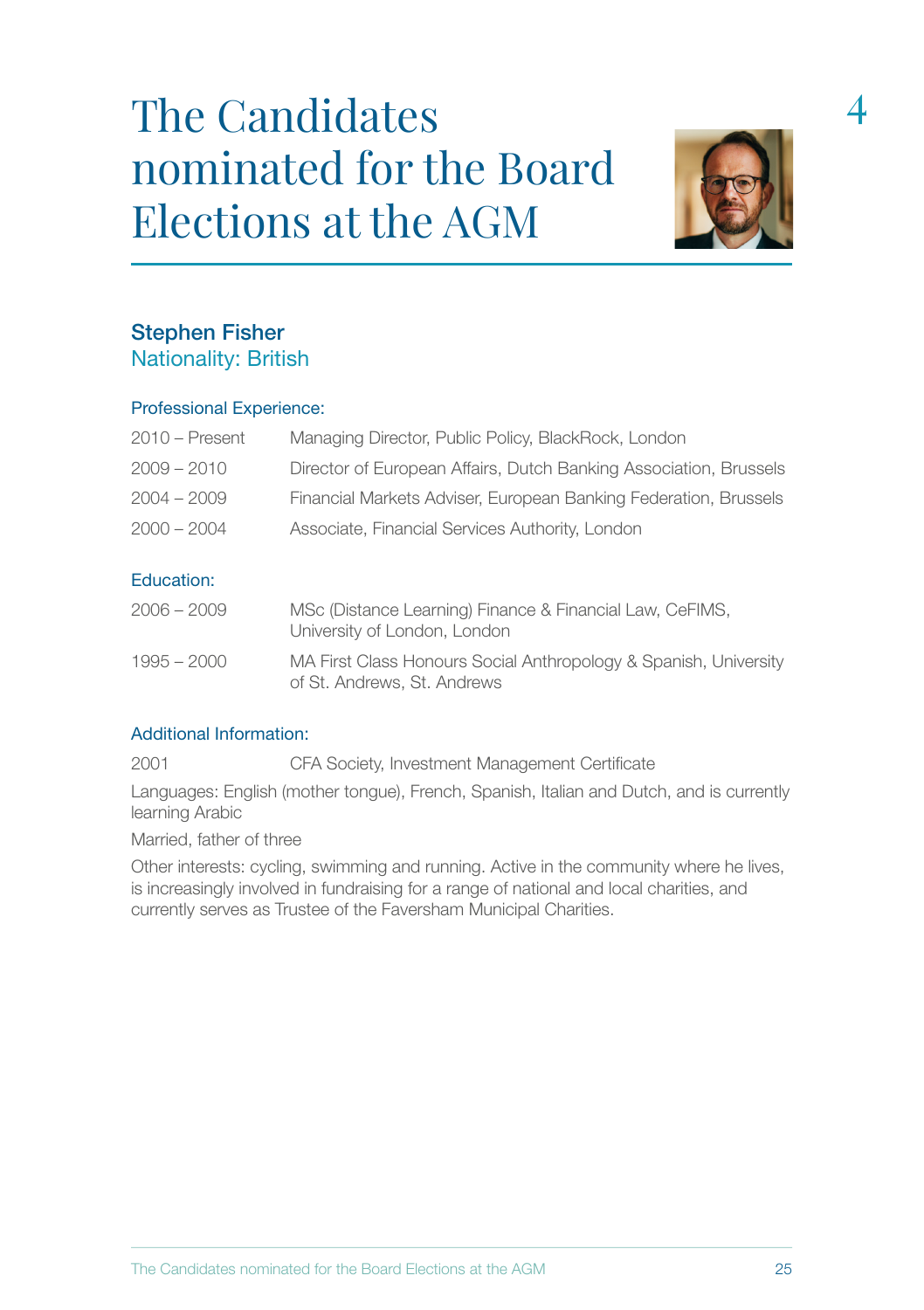

### Henrik Raber Nationality: Swedish

#### Professional Experience:

| $2021 -$ Present | Global Head, Global Credit Markets (GCM), Standard Chartered<br>Bank (SCB), Singapore                                 |
|------------------|-----------------------------------------------------------------------------------------------------------------------|
| $2018 - 2021$    | Global Head, Credit Markets, SCB, Singapore                                                                           |
| $2017 - 2018$    | Co-Head of Capital Structuring and Distribution Group (CSDG) and<br>Global Head, Capital Markets (CM), SCB, Singapore |
| $2014 - 2017$    | Global Head, Capital Markets, SCB, Singapore                                                                          |
| $2010 - 2014$    | Global Head, DCM, SCB, Singapore/Dubai                                                                                |
| $2009 - 2010$    | Head, DCM West, SCB, London                                                                                           |
| $2001 - 2009$    | Co-head Credit Flow Sales and Trading, UBS, London                                                                    |
| $1993 - 2001$    | European Bond Syndicate Head of Financials, Lehman Brothers<br>International, London/Frankfurt/Tokyo                  |

#### Education:

BA Economics, Georgetown University, Washington DC, USA

 $\boldsymbol{\varDelta}$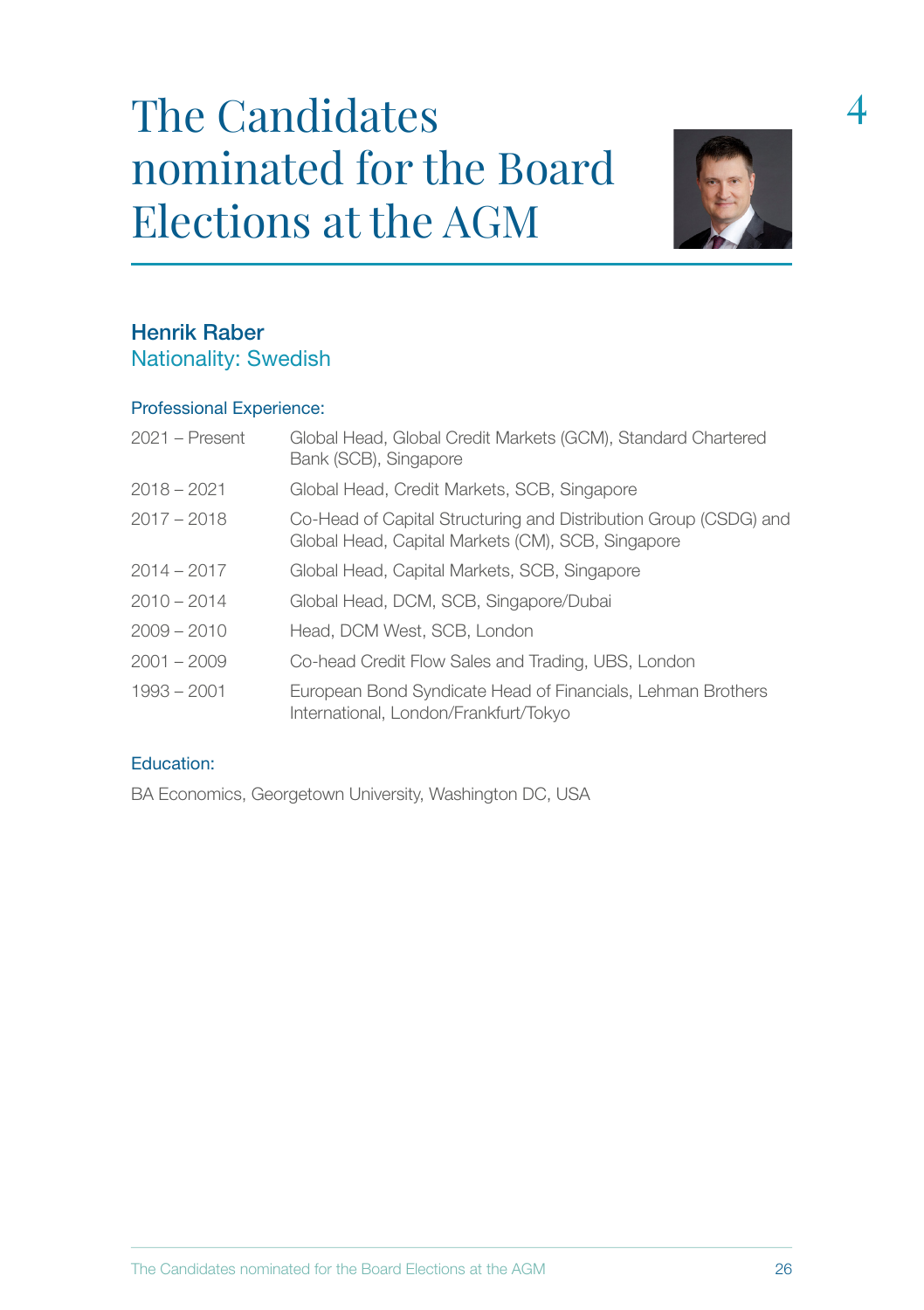### <span id="page-26-0"></span>Auditor's Report (ICMA Consolidated 2021 Financial Statements)

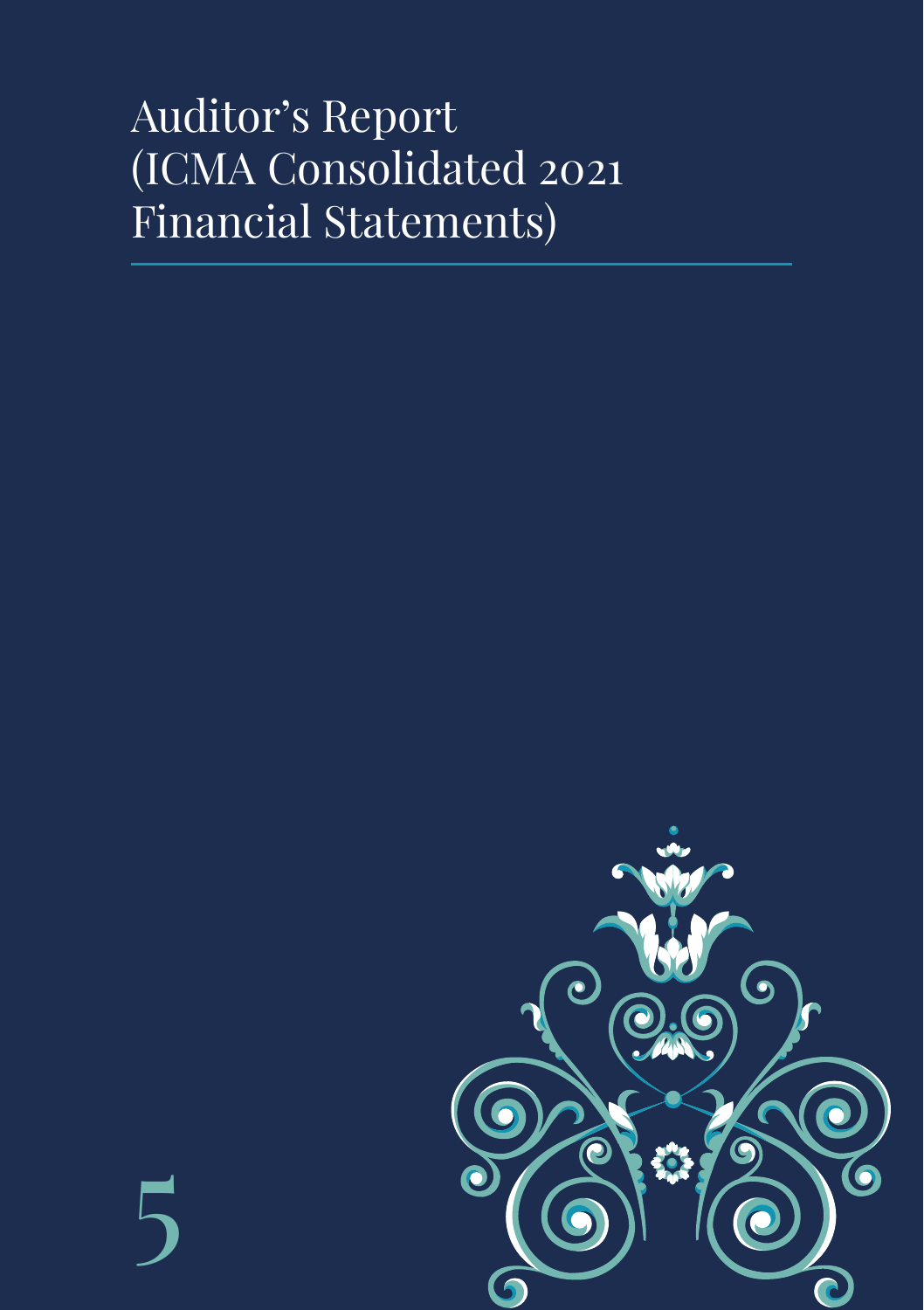### Auditor's Report (ICMA Consolidated 2021 Financial Statements)

Report of the Auditor on the Consolidated Financial Statements to the General Meeting of the Members

### International Capital Market Association, Zurich

As auditor and in accordance with ICMA's instructions, we have audited the consolidated financial statements of the International Capital Market Association contained herein, which comprise the balance sheet, income statement and notes, for the year ended 31 December 2021.

### Board of Directors' Responsibility

The board of directors is responsible for the preparation of the consolidated financial statements in accordance with the requirements of Swiss law. This responsibility includes designing, implementing and maintaining an internal control system relevant to the preparation of the consolidated financial statements that are free from material misstatement, whether due to fraud or error. The board of directors is further responsible for selecting and applying appropriate accounting policies and making accounting estimates that are reasonable in the circumstances.

### Auditor's Responsibility

Our responsibility is to express an opinion on these consolidated financial statements based on our audit. We conducted our audit in accordance with Swiss Auditing Standards. Those standards require that we comply with ethical requirements and plan and perform the audit to obtain reasonable assurance whether the consolidated financial statements are free from material misstatement.

An audit involves performing procedures to obtain audit evidence about the amounts and disclosures in the consolidated financial statements. The procedures selected depend on the auditor's judgment, including the assessment of the risks of material misstatement of the consolidated financial statements, whether due to fraud or error. In making those risk assessments, the auditor considers the internal control system relevant to the entity's preparation of the consolidated financial statements in order to design audit procedures that are appropriate in the circumstances, but not for the purpose of expressing an opinion on the existence and effectiveness of the entity's internal control system. An audit also includes evaluating the appropriateness of the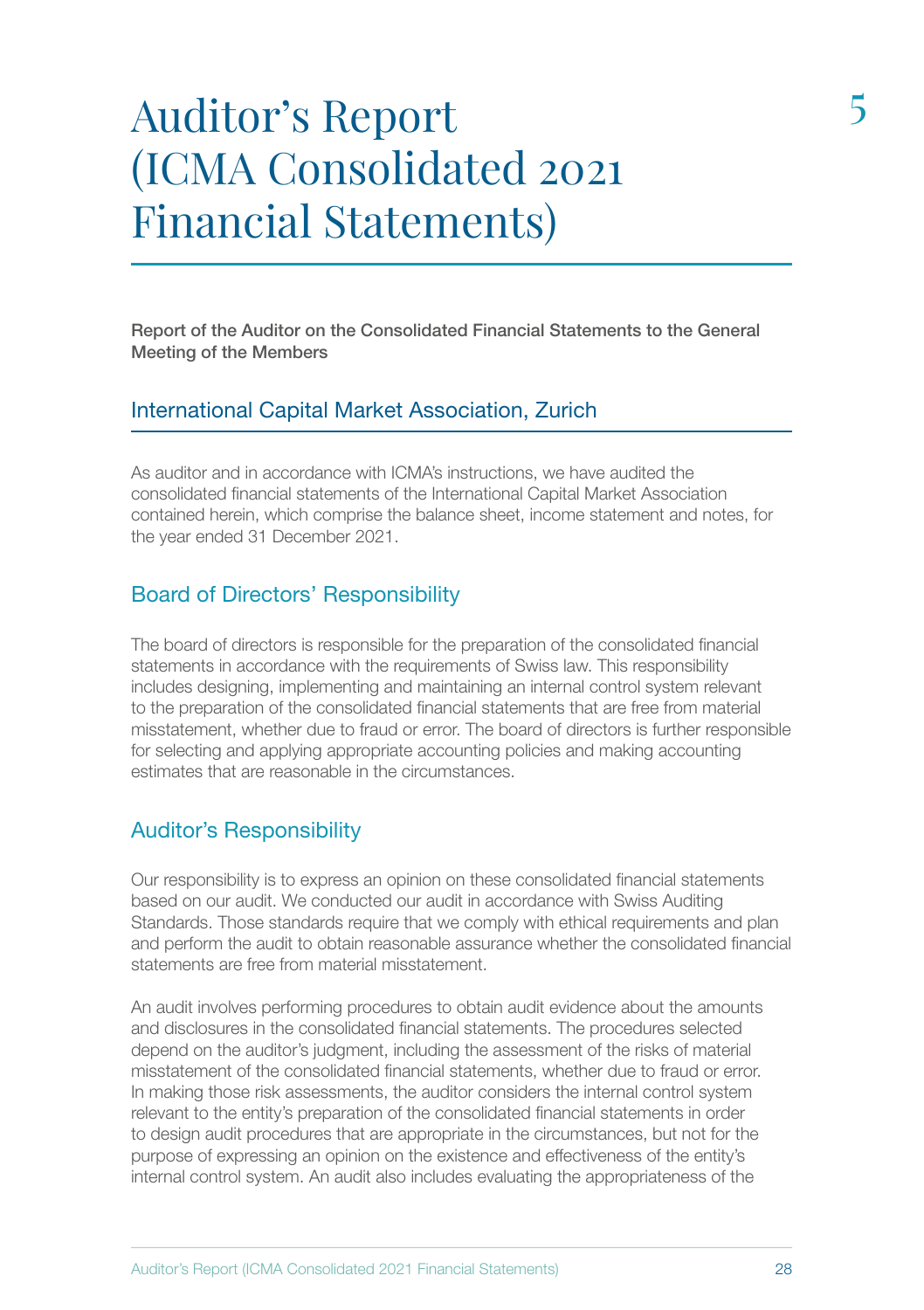### Auditor's Report 5 (ICMA Consolidated 2021 Financial Statements)

accounting policies used and the reasonableness of accounting estimates made, as well as evaluating the overall presentation of the consolidated financial statements. We believe that the audit evidence we have obtained is sufficient and appropriate to provide a basis for our audit opinion.

### **Opinion**

In our opinion, the consolidated financial statements for the year ended 31 December 2021 comply with Swiss law and the Association's statutes.

Zurich, March 14, 2022

### Ernst & Young Ltd.

Eveline Hunziker Licensed Audit Expert (Auditor in charge)

Arik Amiet Licensed Audit Expert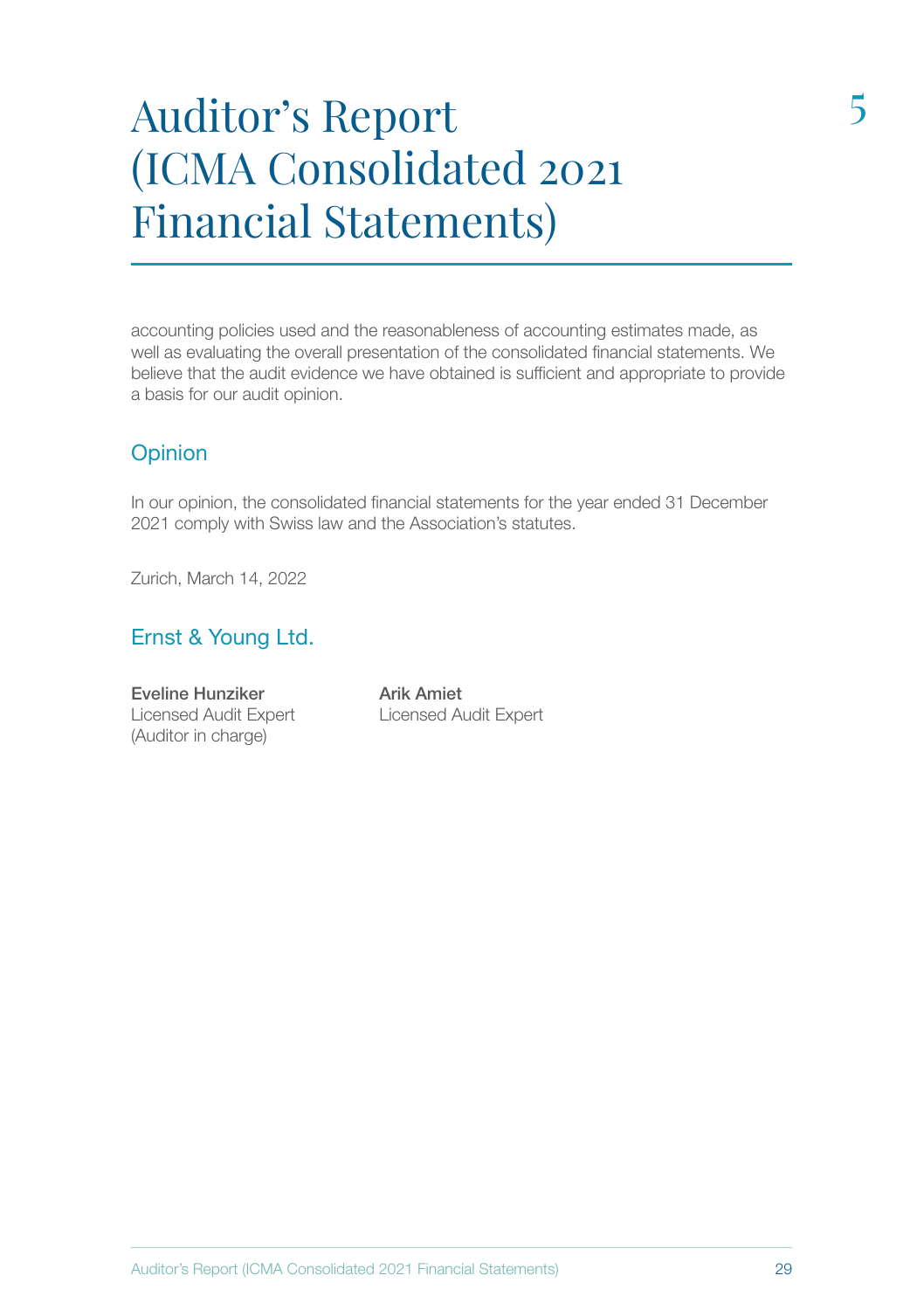### <span id="page-29-0"></span>ICMA Consolidated 2021 Balance Sheet

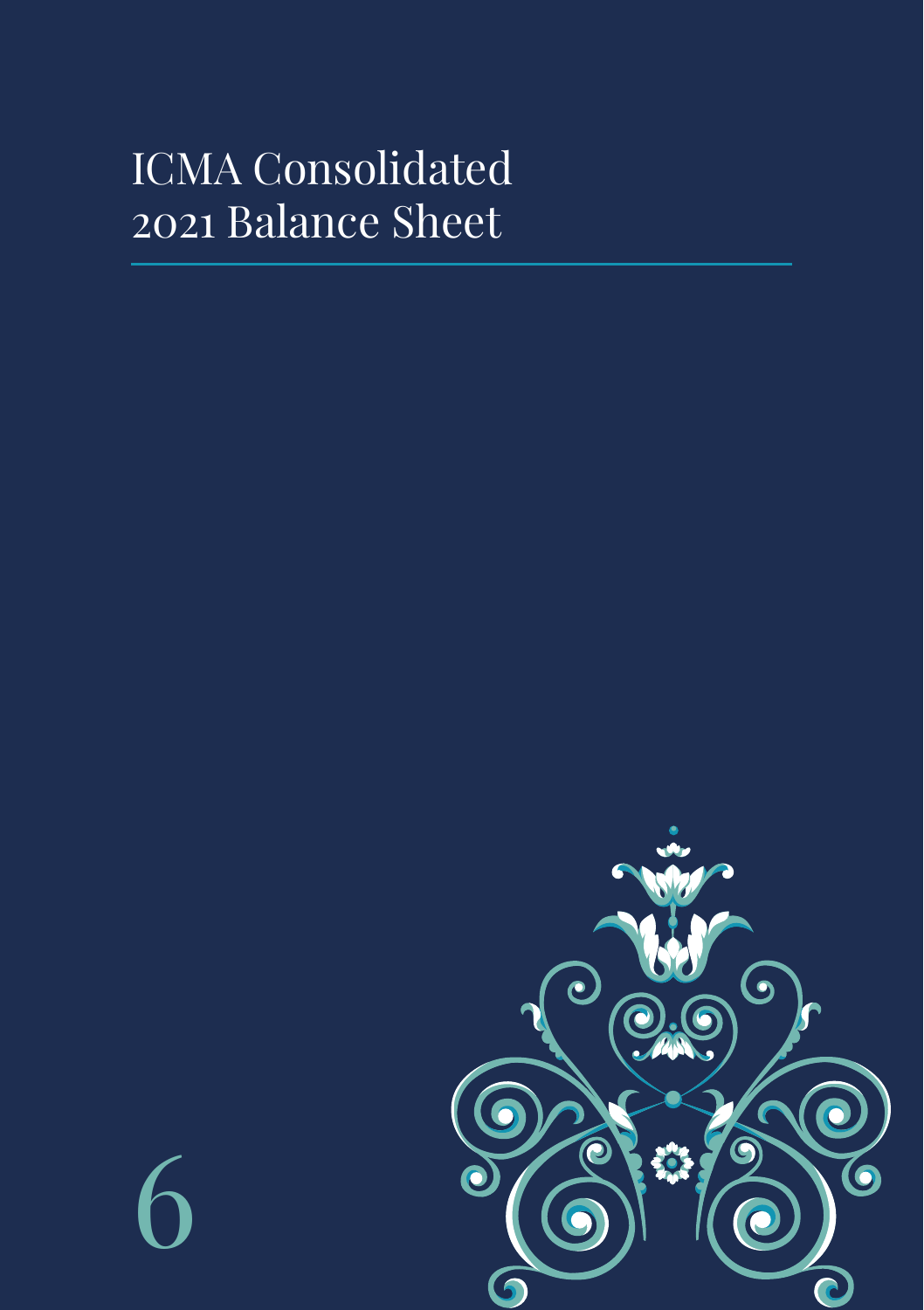### ICMA Consolidated 2021 Balance Sheet

| <b>Balance Sheet</b><br>as at December 31                                                                                                                     | <b>Notes</b> | 2021<br>CHF                      | 2020<br>CHF                      |
|---------------------------------------------------------------------------------------------------------------------------------------------------------------|--------------|----------------------------------|----------------------------------|
| Assets                                                                                                                                                        |              |                                  |                                  |
| Current assets<br>- Petty cash / cash at banks<br>- Short-term receivables<br>- Prepaid expenses / accrued income                                             | 7<br>8<br>9  | 23,258,856<br>478,039<br>498,103 | 22,585,696<br>561,322<br>583,894 |
| Long-term assets<br>- Financial assets<br>- Tangible fixed assets                                                                                             | 10<br>11     | 998,890<br>206,400               | 1,013,280<br>277,095             |
| <b>Total Assets</b>                                                                                                                                           |              | 25,440,288                       | 25,021,287                       |
| Liabilities<br><b>Current liabilities</b><br>- Trade payables<br>- Short-term liabilities (non-interest-bearing)<br>- Accruals / provisions / deferred income | 12           | 1,230,191<br>4,312<br>4,315,950  | 735,458<br>44,573<br>3,564,473   |
| Long-term liabilities<br>- General long-term provisions                                                                                                       | 13           | 3,000,000                        | 3,000,000                        |
| <b>Total Liabilities</b>                                                                                                                                      |              | 8,550,453                        | 7,344,504                        |
| Capital<br>Deficit for the year                                                                                                                               |              | (865, 522)                       | (185, 269)                       |
| <b>Translation difference</b>                                                                                                                                 |              | 78,574                           | (51, 711)                        |
| Retained surplus at January 1<br>incl. translation difference from previous<br>vears                                                                          |              | 17,676,783                       | 17,913,763                       |
| <b>Total Capital</b>                                                                                                                                          |              | 16,889,835                       | 17,676,783                       |
| <b>Total Liabilities and Capital</b>                                                                                                                          |              | 25,440,288                       | 25,021,287                       |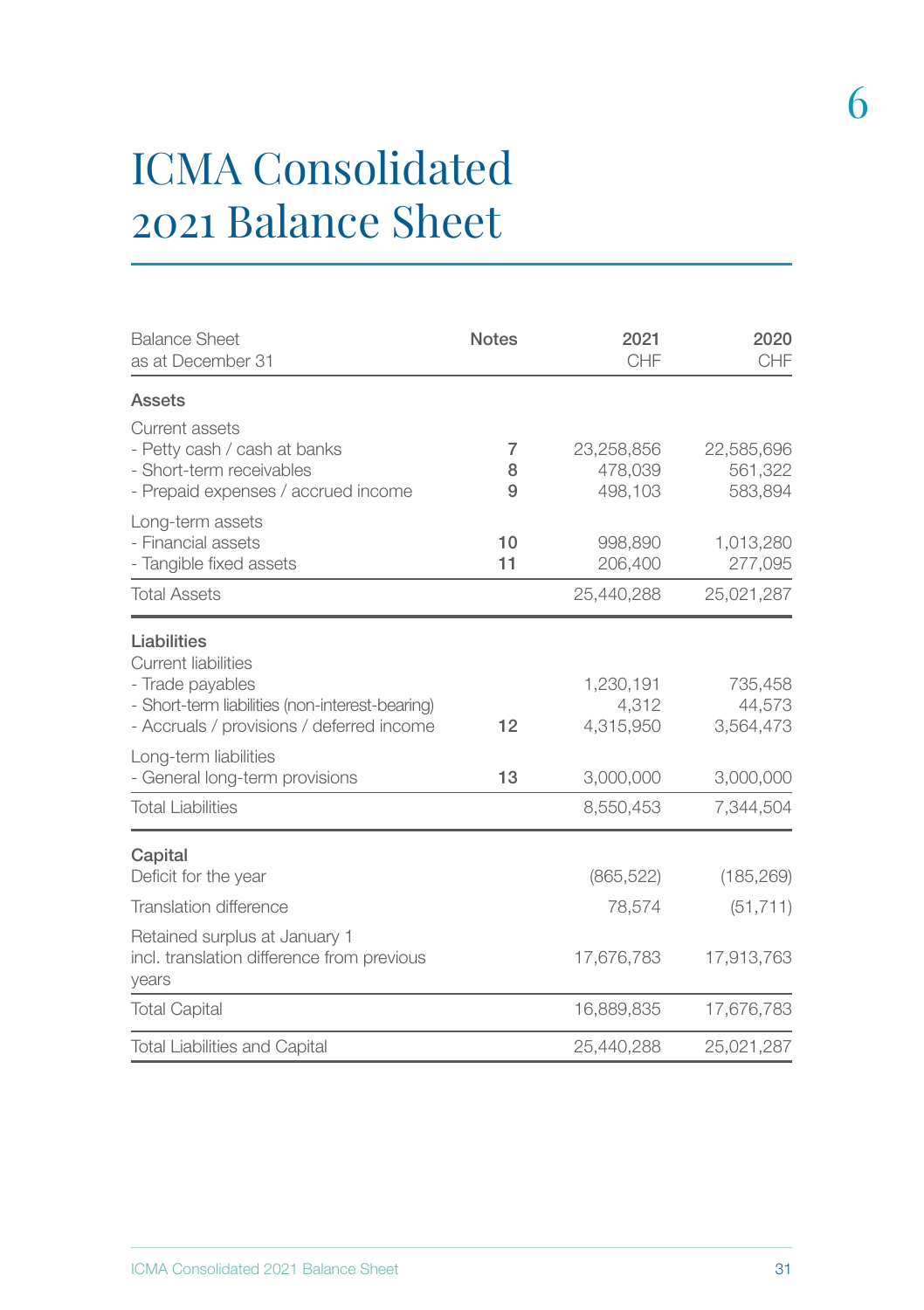### <span id="page-31-0"></span>ICMA Consolidated 2021 Income Statement

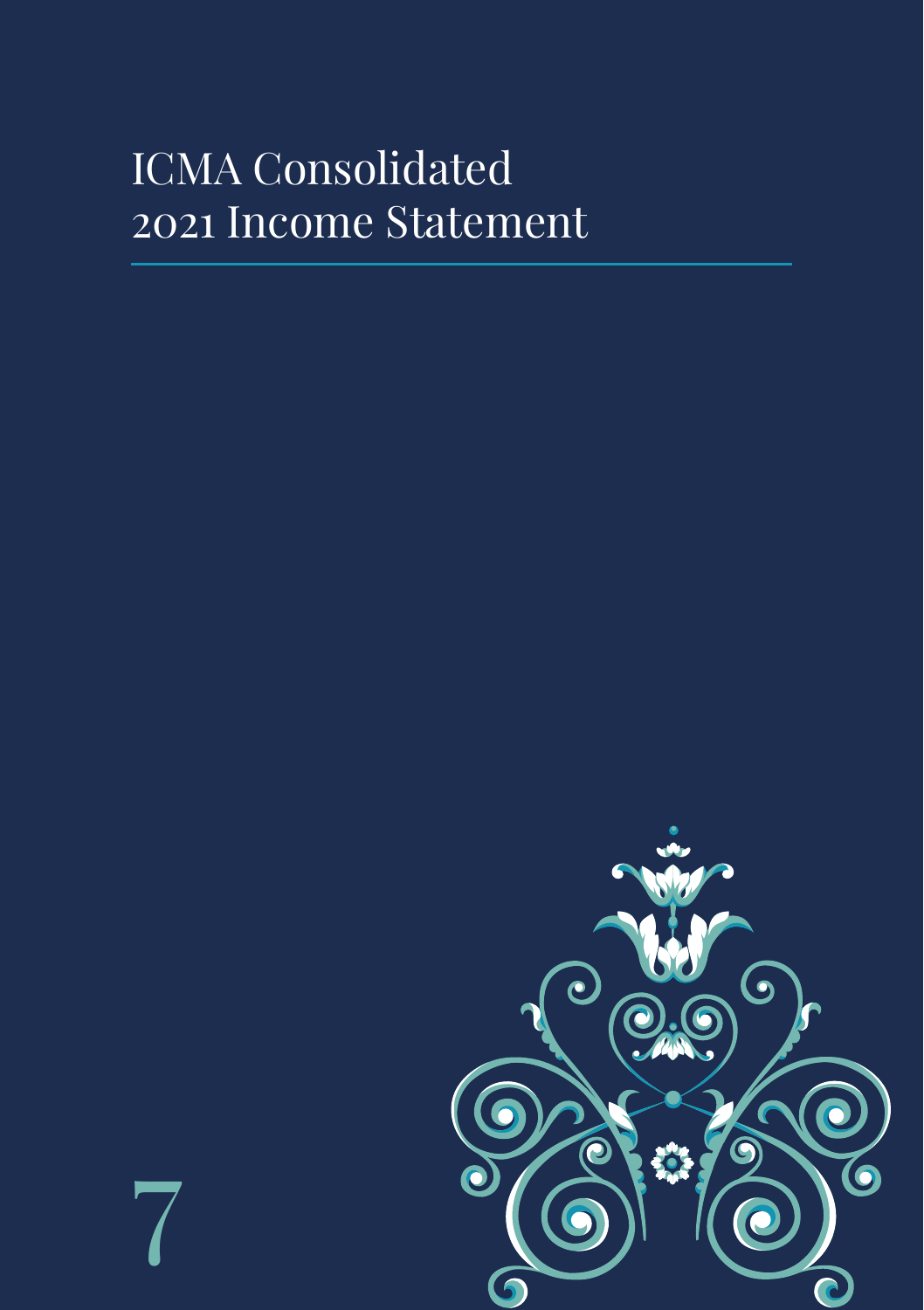### ICMA Consolidated 2021 Income Statement

| Income Statement<br>for the year ended December 31 | <b>Notes</b> | 2021<br><b>CHF</b>            | 2020<br>CHF                    |
|----------------------------------------------------|--------------|-------------------------------|--------------------------------|
| Income                                             |              |                               |                                |
| Membership fees and services                       | 14,15        | 13,668,309                    | 13,528,142                     |
| Total income                                       |              | 13,668,309                    | 13,528,142                     |
| Expenditure                                        |              |                               |                                |
| Personnel expenses<br>Other expenses               | 16<br>19     | (11, 325, 421)<br>(3,086,620) | (10, 241, 572)<br>(2,904,077)  |
| Total operating expenses                           |              | (14, 412, 041)                | (13, 145, 649)                 |
| <b>EBITDA</b>                                      |              | (743, 732)                    | 382,493                        |
| Depreciation on assets                             | 11           | (77, 805)                     | (114,326)                      |
| <b>EBIT</b>                                        |              | (821, 537)                    | 268,167                        |
| Financial result<br>Extraordinary result           | 20<br>21     | 13,949<br>0                   | (413, 436)<br>$\left( \right)$ |
| Deficit before taxes                               |              | (807, 588)                    | (145, 269)                     |
| Direct taxes                                       |              | (57, 934)                     | (40,000)                       |
| Deficit for the year                               |              | (865, 522)                    | (185, 269)                     |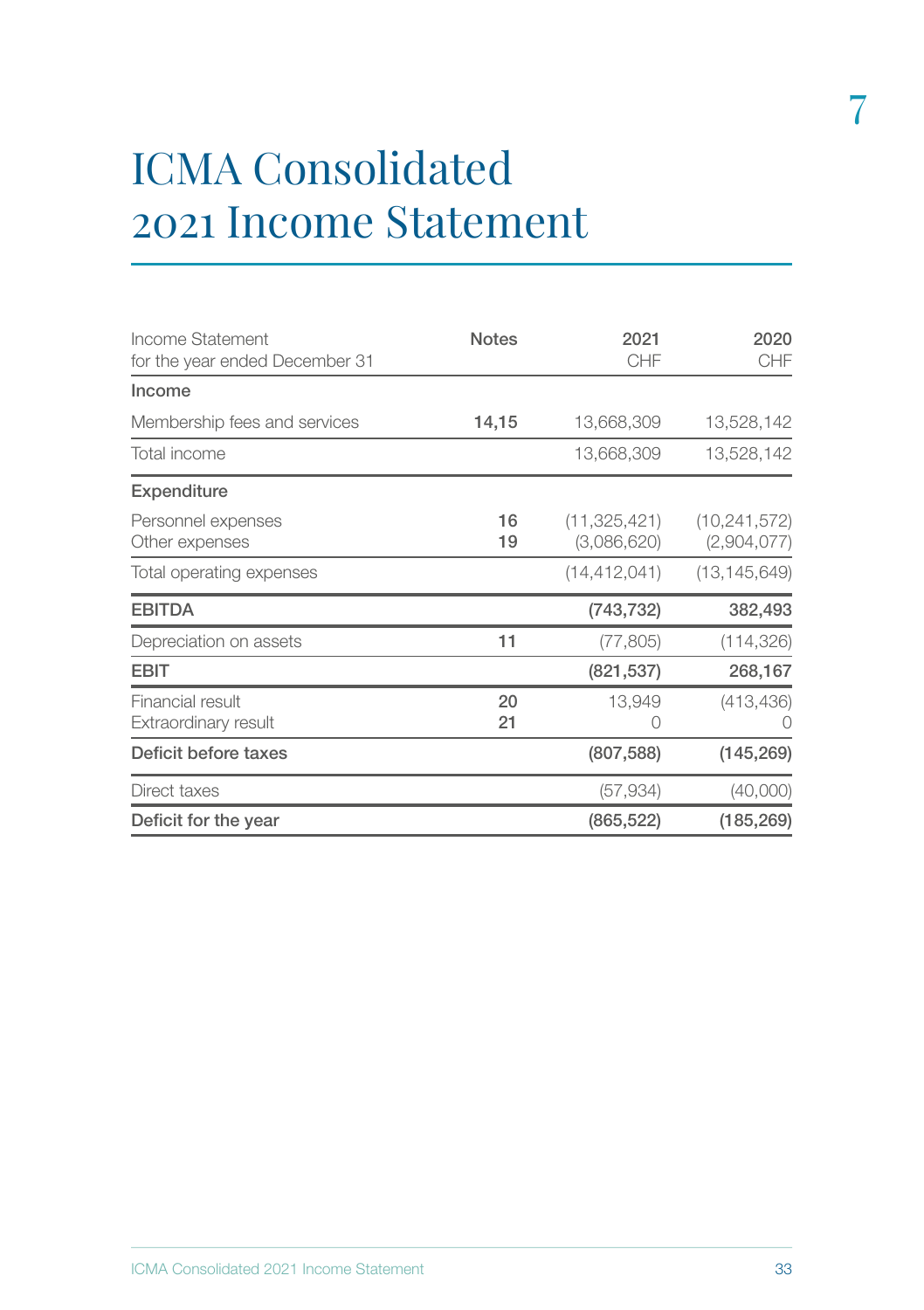### <span id="page-33-0"></span>Notes to the ICMA Consolidated 2021 Financial Statements

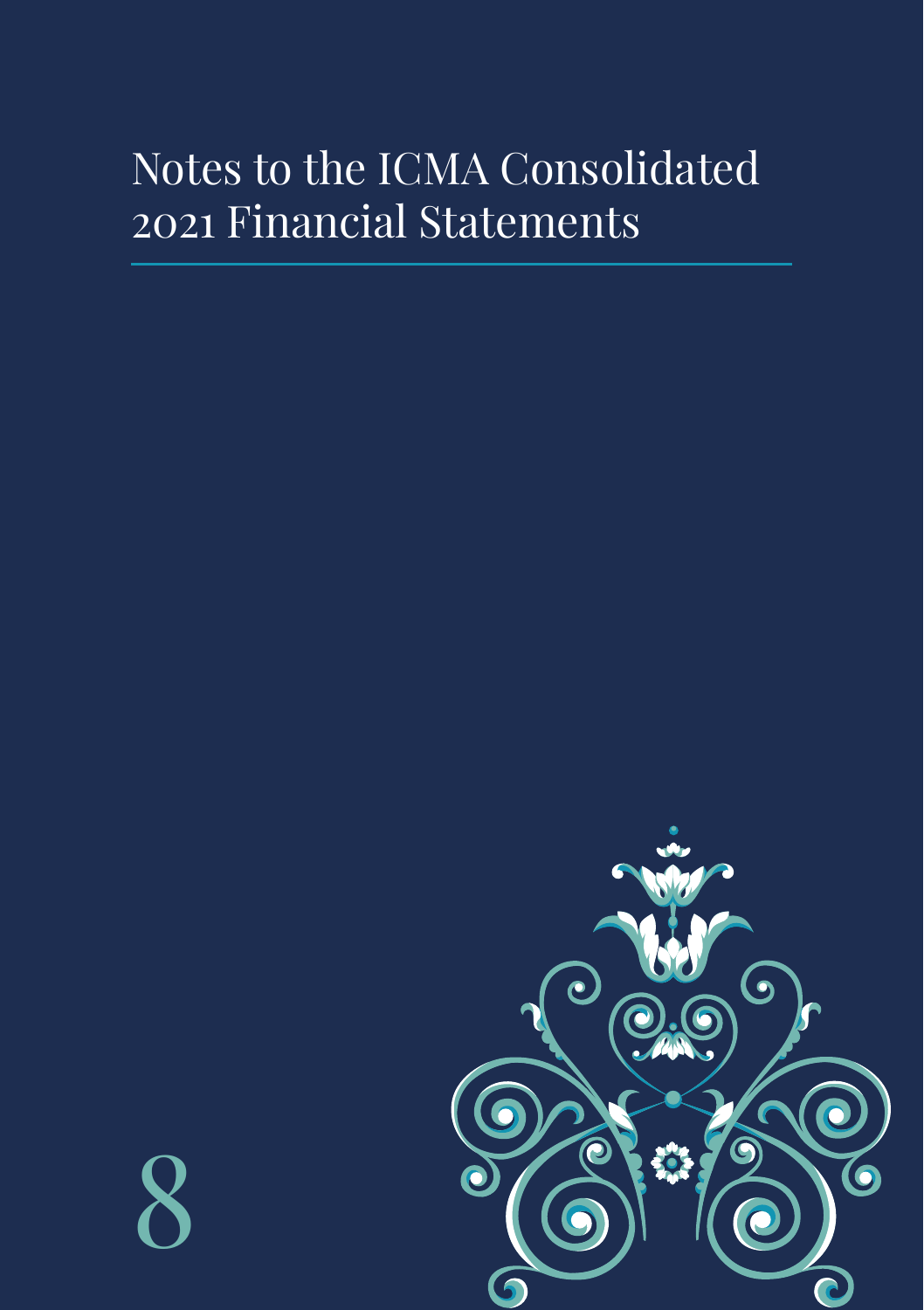### Notes to the ICMA Consolidated 2021 Financial Statements

### 1 Basis of preparation

The consolidated financial statements of the International Capital Market Association group ("ICMA Group") have been prepared in accordance with the provisions of the Swiss Code of Obligations.

### 2 Company name, legal form, domicile

The International Capital Market Association (ICMA) is an association (Verein) pursuant to articles 60 to 79 of the Swiss Civil Code. It is an independent legal entity with legal capacity. It is governed by Swiss law. Its duration is unlimited. ICMA is domiciled in Zurich (Switzerland) and registered in the Zurich Commercial Register.

### 3 Basis of consolidation

The consolidated financial statements consolidate all group companies in accordance with the following basis of consolidation:

A subsidiary is a company which ICMA controls, directly or indirectly, with more than 50% of the voting rights. Companies in which the Association has an equity holding of between 20% and 50% (associated companies) which are held for the long-term are included using the equity method. Holdings of less than 20% are shown at purchase price less any value adjustments required.

### **Investments**

Material investments of ICMA during 2021 and 2020 and the consolidation treatment applied are as follows:

| Company   |         | Share capital Share premium<br>(local currency) (local currency) | Proportion<br>of share<br>capital held | Accounting<br>treatment   |
|-----------|---------|------------------------------------------------------------------|----------------------------------------|---------------------------|
|           | GBP     | GBP                                                              |                                        |                           |
| ICMA Ltd. | 250,000 |                                                                  | 100%                                   | <b>Full consolidation</b> |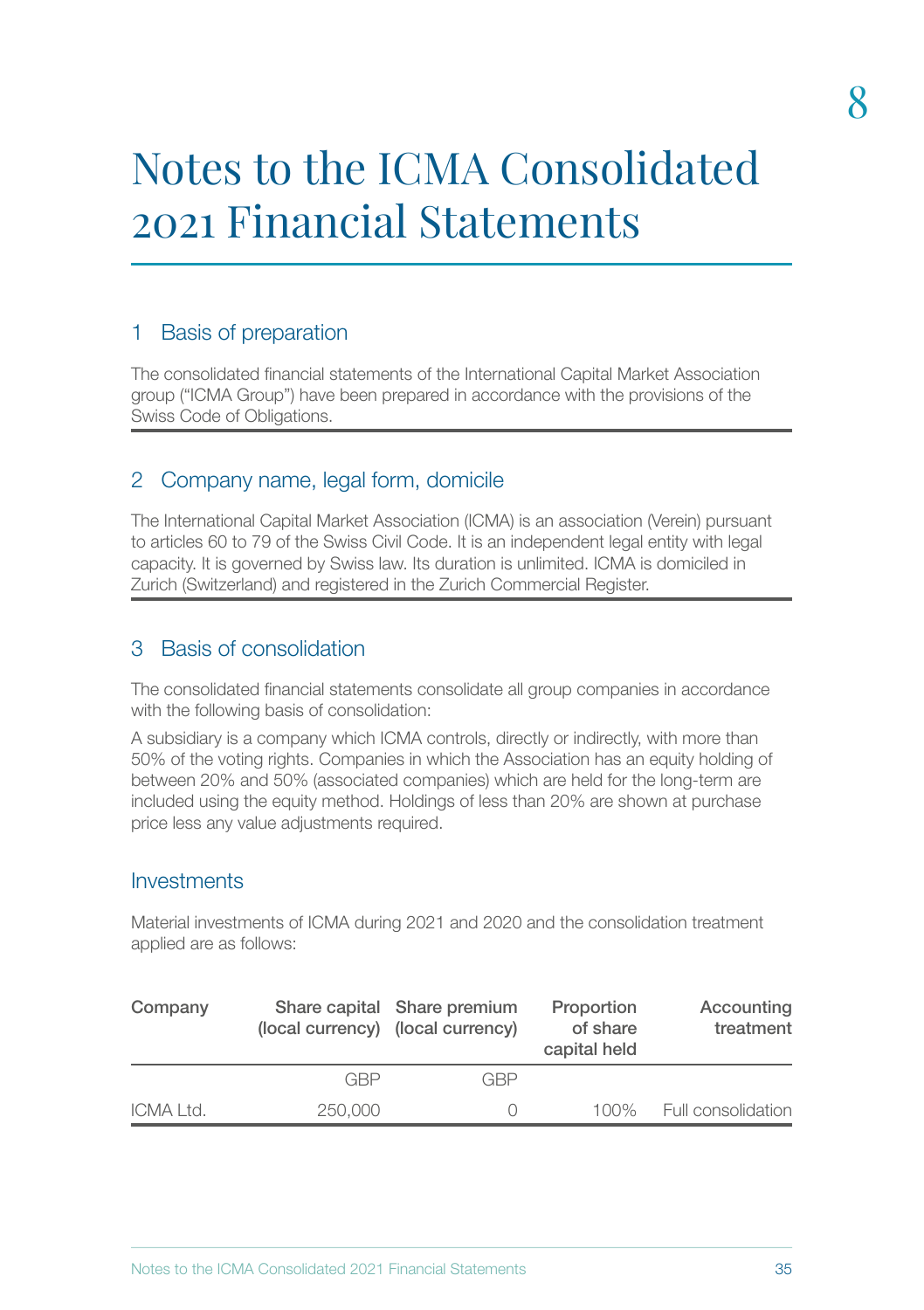# Notes to the ICMA Consolidated

### 2021 Financial Statements

### 4 Method of consolidation

The financial statements of subsidiaries are fully consolidated. Assets and liabilities, revenue and expenditure are incorporated in full. Capital consolidation is effected using the purchase method of accounting.

Intragroup transactions and balances are eliminated in the course of the consolidation.

### 5 Foreign currency translation

The reporting currency of the consolidated financial accounts is the Swiss Franc. Financial statements in other currencies are translated to Swiss Francs as follows: current assets, fixed assets and liabilities at the rate prevailing on the balance sheet date and capital and reserves at the historical rate. All income and expenditure items and the net annual result are translated applying the average rate for the year. Any differences arising from such translations are taken straight to group reserves in the form of translation differences with no impact on the consolidated income statement for the year.

Foreign currency positions in the accounts of consolidated group companies are translated as follows: foreign currency transactions at the rate on the date of the transaction and foreign currency balances at the rate prevailing on the balance sheet date. The resulting differences are disclosed as gain/(loss) from FX differences in the consolidated income statement.

#### Key exchange rates used are as follows:

|                  |      | ------   |
|------------------|------|----------|
| Average rate     | 2021 | 1.257465 |
|                  | 2020 | 1.203878 |
|                  | 2019 | 1.268298 |
| Rate at year-end | 2021 | 1.234100 |
|                  | 2020 | 1.208300 |
|                  | 2019 | 1.282822 |
| Historical rate  |      | 2.232100 |

GBP/CHF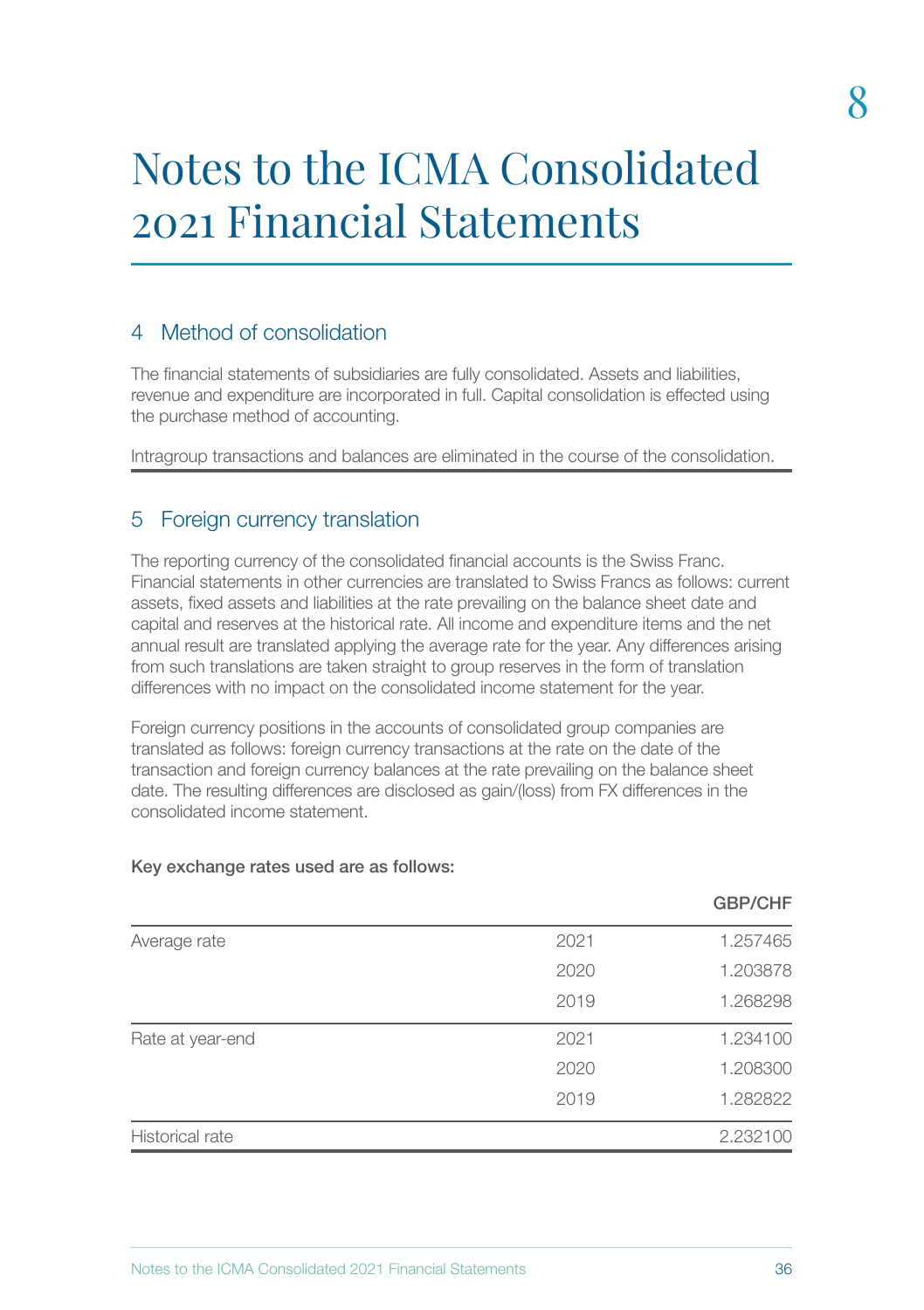### 6 Revenue recognition

Sales are recognised upon delivery of products or performance of services, net of sales taxes and after eliminating sales within the group. To the extent that payments are received in advance of service performance, or delivery of products, these are recorded as deferred income and released in line with the principle outlined above.

|                                          | 2021<br>CHF | 2020<br>CHF |
|------------------------------------------|-------------|-------------|
|                                          |             |             |
| Petty cash / cash at banks<br>$\sqrt{2}$ |             |             |
| Petty cash                               | 1.614       | 2,022       |
| Cash at banks (CHF)                      | 22,575,674  | 21,759,372  |
| Cash at banks (GBP)                      | 271,235     | 208,754     |
| Cash at banks (EUR)                      | 410,333     | 615,548     |
| Petty cash / cash at banks               | 23,258,856  | 22,585,696  |
|                                          |             |             |
| Short-term receivables<br>8              |             |             |
| Accounts due from members                | 362,735     | 402,781     |
| Provision for doubtful debts             | (153,000)   | (106,000)   |
| Sundry debtors                           | 268,304     | 264,541     |
| Short-term receivables                   | 478,039     | 561,322     |
|                                          |             |             |
| Prepaid expenses / accrued income<br>9   |             |             |
| Prepaid expenses                         | 438,754     | 515,094     |
| Accrued income                           | 59,349      | 68,800      |
| Prepaid expenses / accrued income        | 498,103     | 583,894     |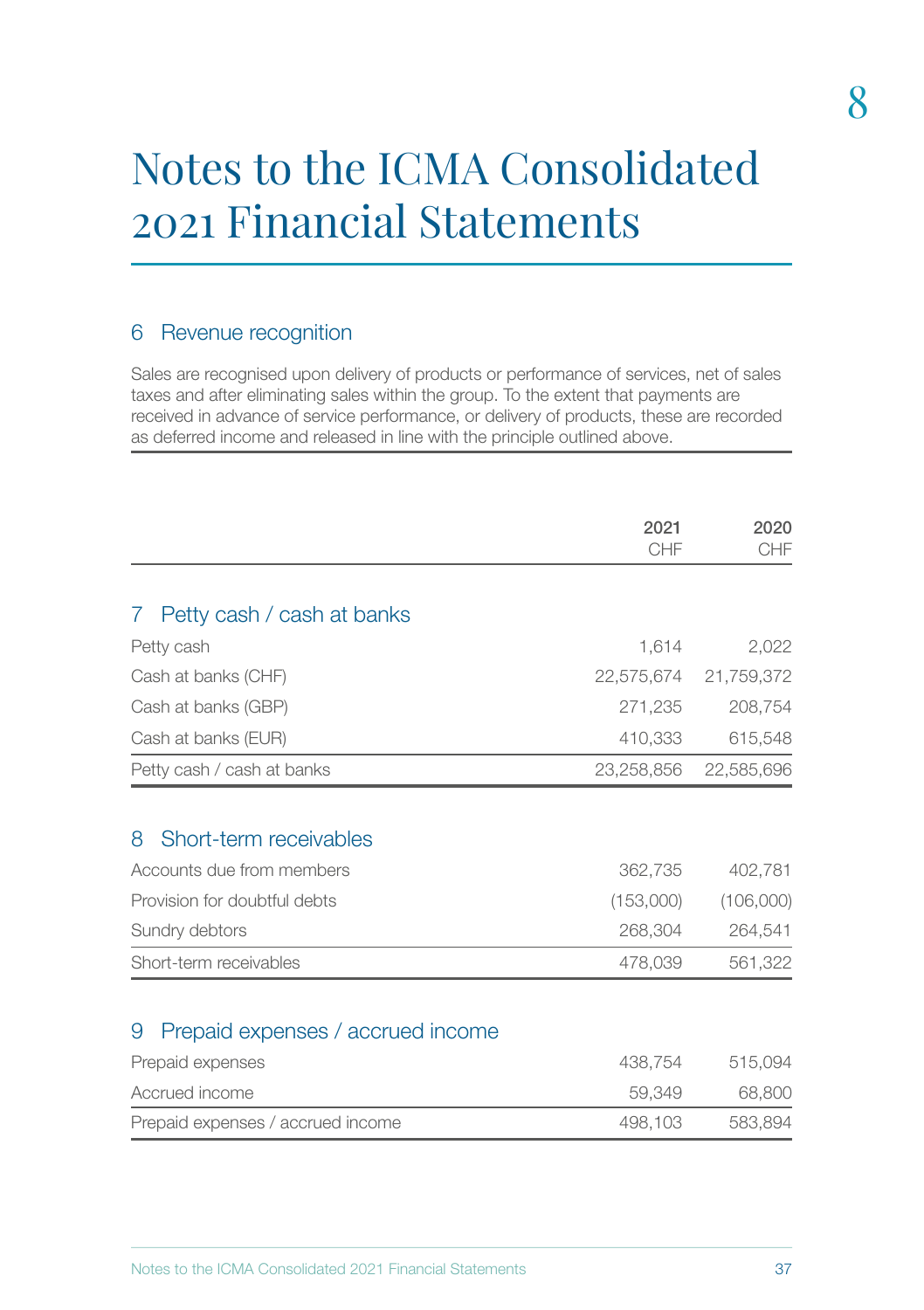|                                                            | 2021<br>CHF | 2020<br>CHF |
|------------------------------------------------------------|-------------|-------------|
| 10 Financial assets                                        |             |             |
| Maturing in 2022                                           |             |             |
| UBS London, 0.56%<br>maturing 22.04.2022; senior unsecured | 998,890     | 1,013,280   |
| Financial assets                                           | 998,890     | 1.013.280   |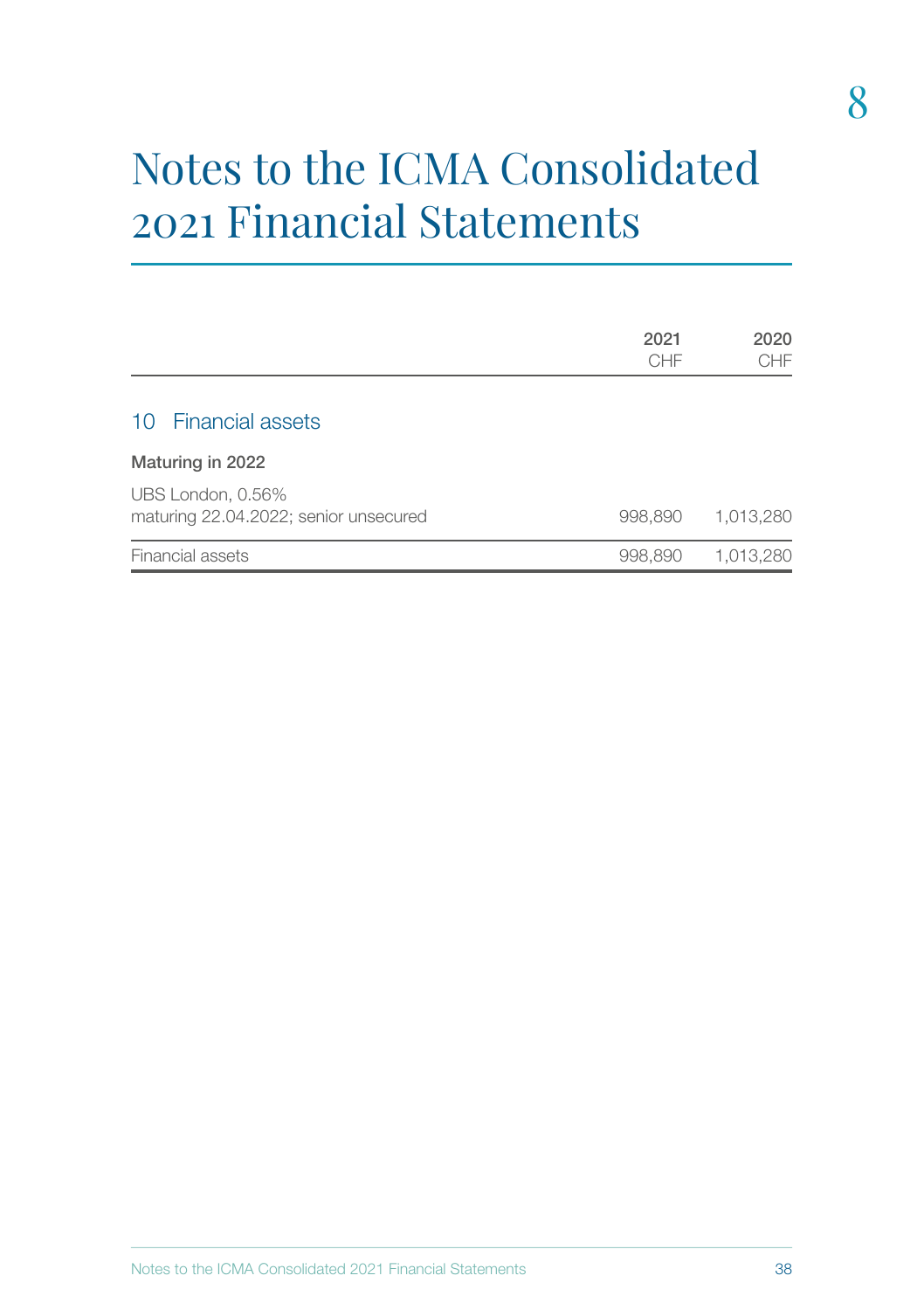|                             |                                  |                       | 2021<br>CHF | 2020<br>CHF |
|-----------------------------|----------------------------------|-----------------------|-------------|-------------|
| Tangible fixed assets<br>11 |                                  |                       |             |             |
|                             | Office<br>equipment,<br>fixtures | Computer<br>equipment | Total       | Total       |
| Net book value: Jan 1       | 274,956                          | 9,249                 | 284,205     | 21,722      |
| Additions                   | 0                                | C                     | 0           | 369,699     |
|                             | 274,956                          | 9,249                 | 284,205     | 391,421     |
| Depreciation                | (71,030)                         | (6, 775)              | (77,805)    | (114, 326)  |
| Net book value: Dec 31      | 203,926                          | 2,474                 | 206,400     | 277.095     |

Net book value Jan 1, 2021 converted with 2021 year-end rate.

### 12 Accruals / provisions / deferred income

| Accruals / provisions                   |           |           |
|-----------------------------------------|-----------|-----------|
| - Legal and consultancy                 | 205,911   | 153.499   |
| - Other accruals                        | 1,710,693 | 1,662,059 |
| - Provisions                            | 273.214   | 485,000   |
| Deferred income                         |           |           |
| - Membership fees and services          | 1.384.740 | 815.934   |
| - Other deferred income                 | 741.392   | 447.981   |
| Accruals / provisions / deferred income | 4,315,950 | 3.564.473 |
|                                         |           |           |

### 13 General long-term provisions

| General long-term provisions | 3,000,000 3,000,000 |  |
|------------------------------|---------------------|--|
| General long-term provisions | 3,000,000 3,000,000 |  |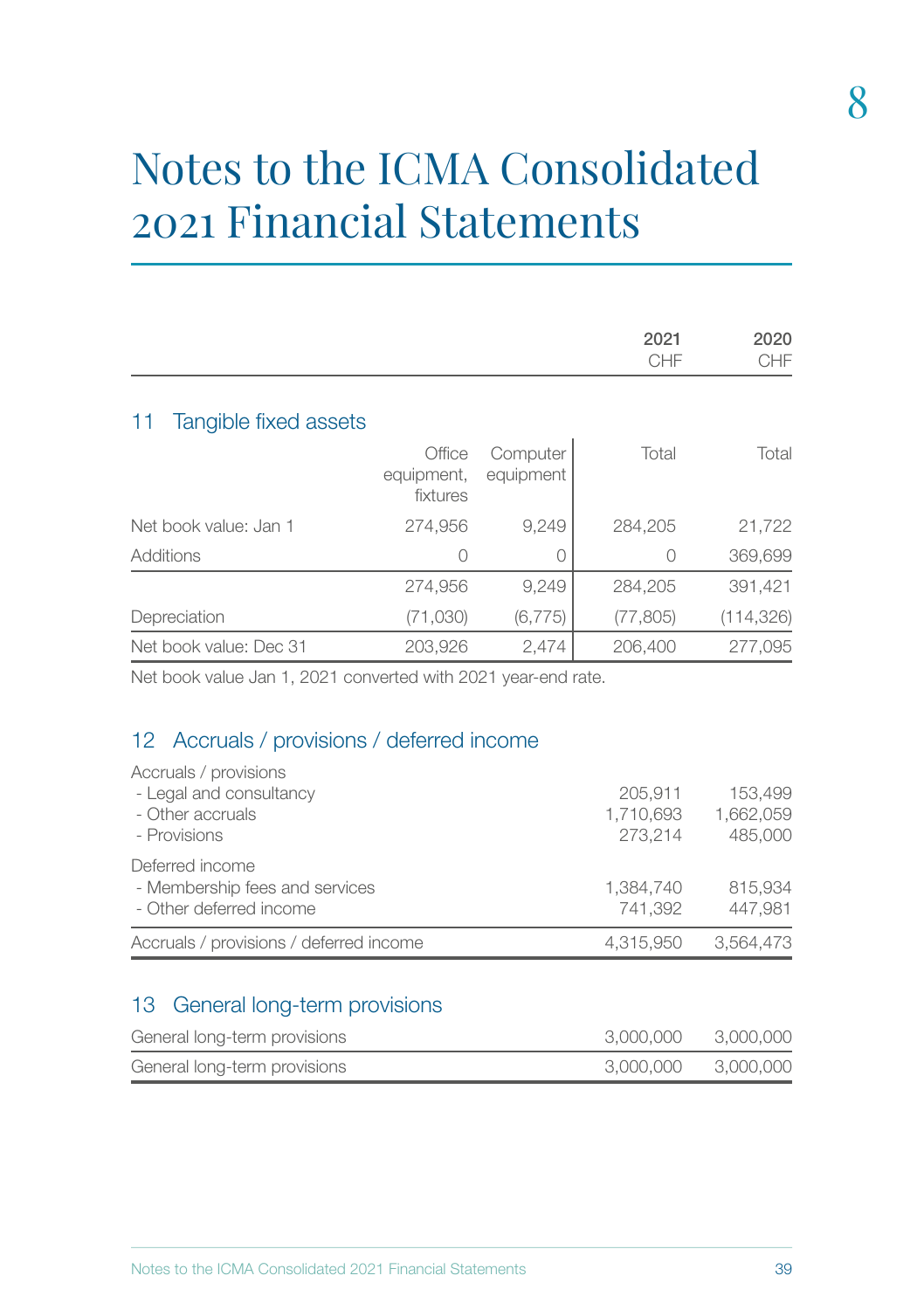|                |                                        |            |                         | 2021              | 2020              |
|----------------|----------------------------------------|------------|-------------------------|-------------------|-------------------|
| 14             | Membership structure                   |            |                         |                   |                   |
| Tier           | Type of member                         |            | Annual fee <sup>1</sup> | No. of<br>members | No. of<br>members |
| 1              | Global                                 | <b>GBP</b> | 140,000                 | 22                | 22                |
| 2a             | Large regional                         | CHF        | 100,000                 | 6                 | 5                 |
| 2 <sub>b</sub> | <b>Domestic</b>                        | CHF        | 50,000                  | 18                | 20                |
| 3              | Ordinary                               | CHF        | 17,500                  | 430               | 421               |
|                | Other members <sup>2</sup>             | CHF        | Ω                       | 24                | 22                |
|                | Group company members <sup>3</sup> CHF |            | 0                       | 117               | 112               |
|                |                                        |            |                         | 617               | 602               |
|                | <b>Branch entries</b>                  | CHF        | 2,500                   | 8                 | 6                 |
|                | SVT market committee                   |            |                         |                   |                   |
|                | Domestic                               | <b>EUR</b> | 10,000                  | 15                | 15                |

<sup>1</sup> basic fee plus additional contribution where applicable

<sup>&</sup>lt;sup>2</sup> other members: associations having reciprocal membership arrangements with ICMA, with membership fees being mutually waived

<sup>&</sup>lt;sup>3</sup> group company members: members which are part of a group of companies where one of the companies is either a tier 1, tier 2a or tier 2b member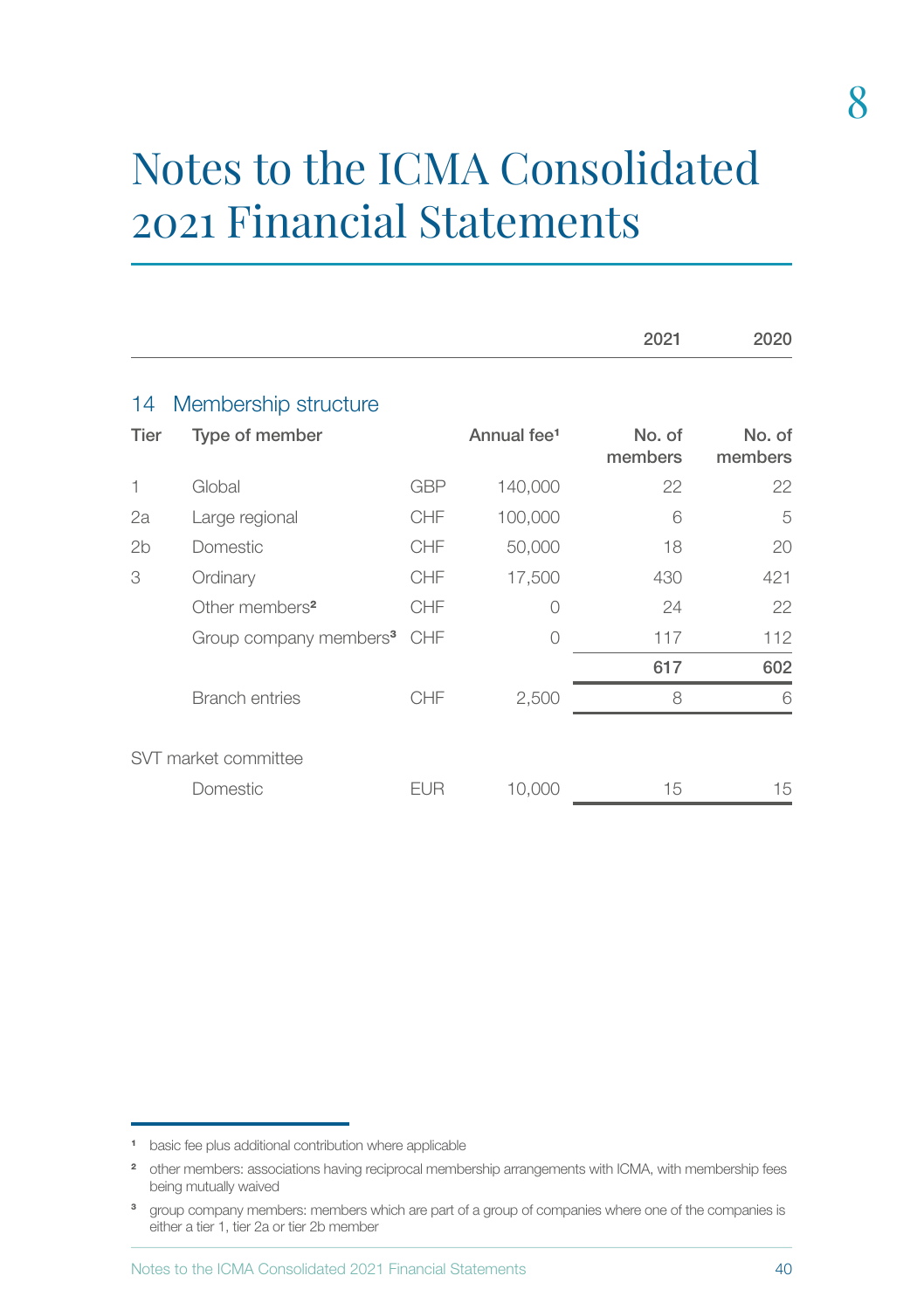|                                                                 |                       | 2021<br>CHF             | 2020<br>CHF            |
|-----------------------------------------------------------------|-----------------------|-------------------------|------------------------|
| Membership fees and services<br>15                              |                       |                         |                        |
| Membership fees<br>Subscriptions and other contributions        |                       | 12,742,292<br>299,812   | 12,777,503<br>253,804  |
| Membership fees                                                 |                       | 13,042,104              | 13,031,307             |
| <b>AGM and Conference</b>                                       | Income<br>Expenditure | 54,396<br>(94, 396)     | $\bigcap$<br>(37, 641) |
| <b>AGM</b> and Conference                                       |                       | (40,000)                | (37, 641)              |
| Education services                                              | Income<br>Expenditure | 1,512,401<br>(823, 245) | 1,296,975<br>(773,851) |
| Education services                                              |                       | 689,156                 | 523,124                |
| Events and regional activities                                  | Income<br>Expenditure | 32,149<br>(11, 943)     | 46,995<br>(73, 340)    |
| Events and regional activities                                  |                       | 20,206                  | (26, 345)              |
| Debts written off and change in<br>provision for doubtful debts |                       | (43, 157)               | 37,697                 |
| Other income                                                    |                       | (43, 157)               | 37,697                 |
| Total income                                                    |                       | 13,668,309              | 13,528,142             |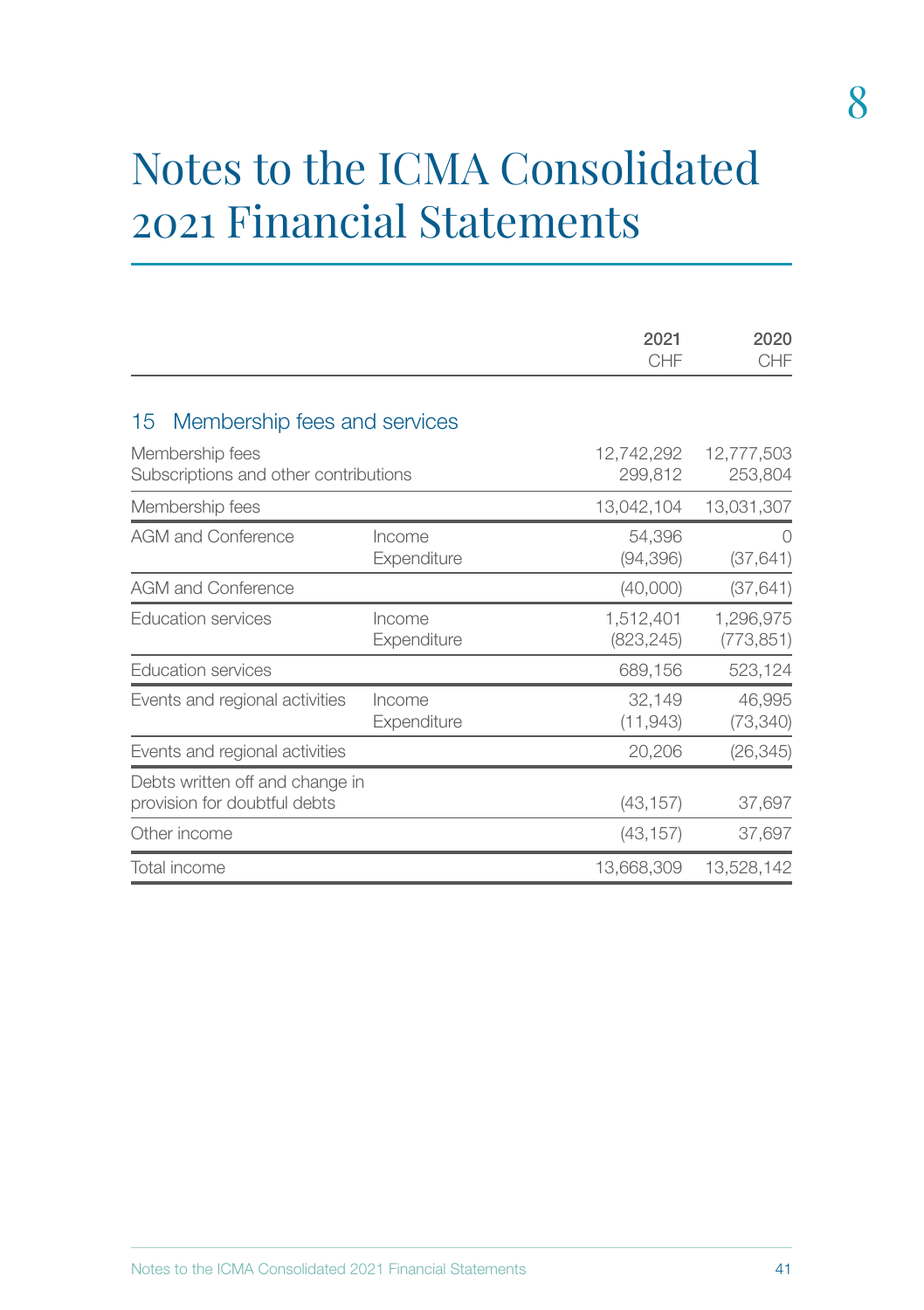|                                                                                                                                                                                                                                             | 2021       | 2020      |
|---------------------------------------------------------------------------------------------------------------------------------------------------------------------------------------------------------------------------------------------|------------|-----------|
|                                                                                                                                                                                                                                             | <b>CHF</b> | CHF       |
|                                                                                                                                                                                                                                             |            |           |
| 16 Personnel information                                                                                                                                                                                                                    |            |           |
| ICMA and its subsidiary ICMA Ltd. had at year end 50 employees (previous year 50<br>employees <sup>1</sup> ) equivalent to 48.8 FTE's (previous year 48.8 FTE's <sup>1</sup> ) located in Zurich,<br>London, Paris, Brussels and Hong Kong. |            |           |
|                                                                                                                                                                                                                                             |            |           |
| 17 Liabilities due to pension scheme                                                                                                                                                                                                        |            |           |
| Pension scheme liabilities                                                                                                                                                                                                                  | (5, 792)   | 3,207     |
|                                                                                                                                                                                                                                             |            |           |
| Compensation of ICMA's executive committee<br>18                                                                                                                                                                                            |            |           |
| Compensation of ICMA's executive committee                                                                                                                                                                                                  | 3,630,341  | 3.378.982 |

<sup>1</sup> including education team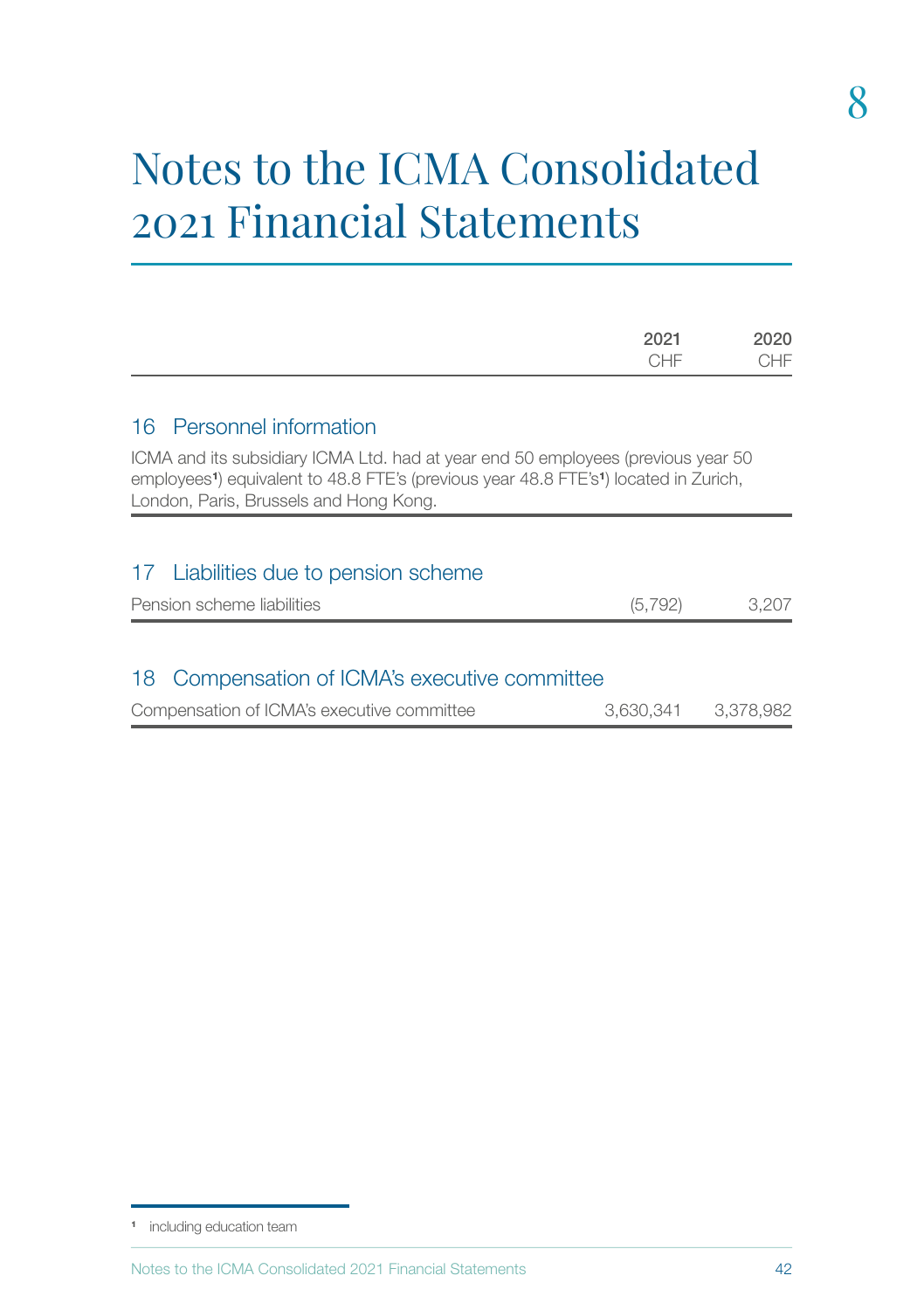|                                                   | 2021<br>CHF | 2020<br>CHF |
|---------------------------------------------------|-------------|-------------|
|                                                   |             |             |
| Other expenses<br>19                              |             |             |
| Office accommodation, maintenance, other expenses | 1,101,041   | 1,076,939   |
| Legal fees                                        | 686,260     | 522,556     |
| Consultancy fees                                  | 556,778     | 381,074     |
| Board expenses                                    | Ω           | 5,228       |
| Committee expenses                                | Ω           | 234         |
| Audit fees                                        | 39,569      | 61,973      |
| Communication and mail                            | 53,766      | 77,876      |
| <b>IT/Website</b>                                 | 193,919     | 257,450     |
| Supplies, printing and other secretariat expenses | 174,861     | 156,050     |
| Promotional events                                | 245,020     | 329,814     |
| Other taxes                                       | 35,406      | 34,883      |
| Other expenses                                    | 3,086,620   | 2,904,077   |

### 20 Financial income and expenses

| Interest and other income<br><b>FX</b> variation                | 5.779<br>179.927       | 16.052<br>(316,037)   |
|-----------------------------------------------------------------|------------------------|-----------------------|
| Financial income                                                | 185,706                | (299, 985)            |
| Interest expenses and bank charges<br>Revaluation of securities | (157, 367)<br>(14,390) | (106, 943)<br>(6,508) |
| Financial expenses                                              | (171, 757)             | (113, 451)            |
| Financial result                                                | 13.949                 | (413, 436)            |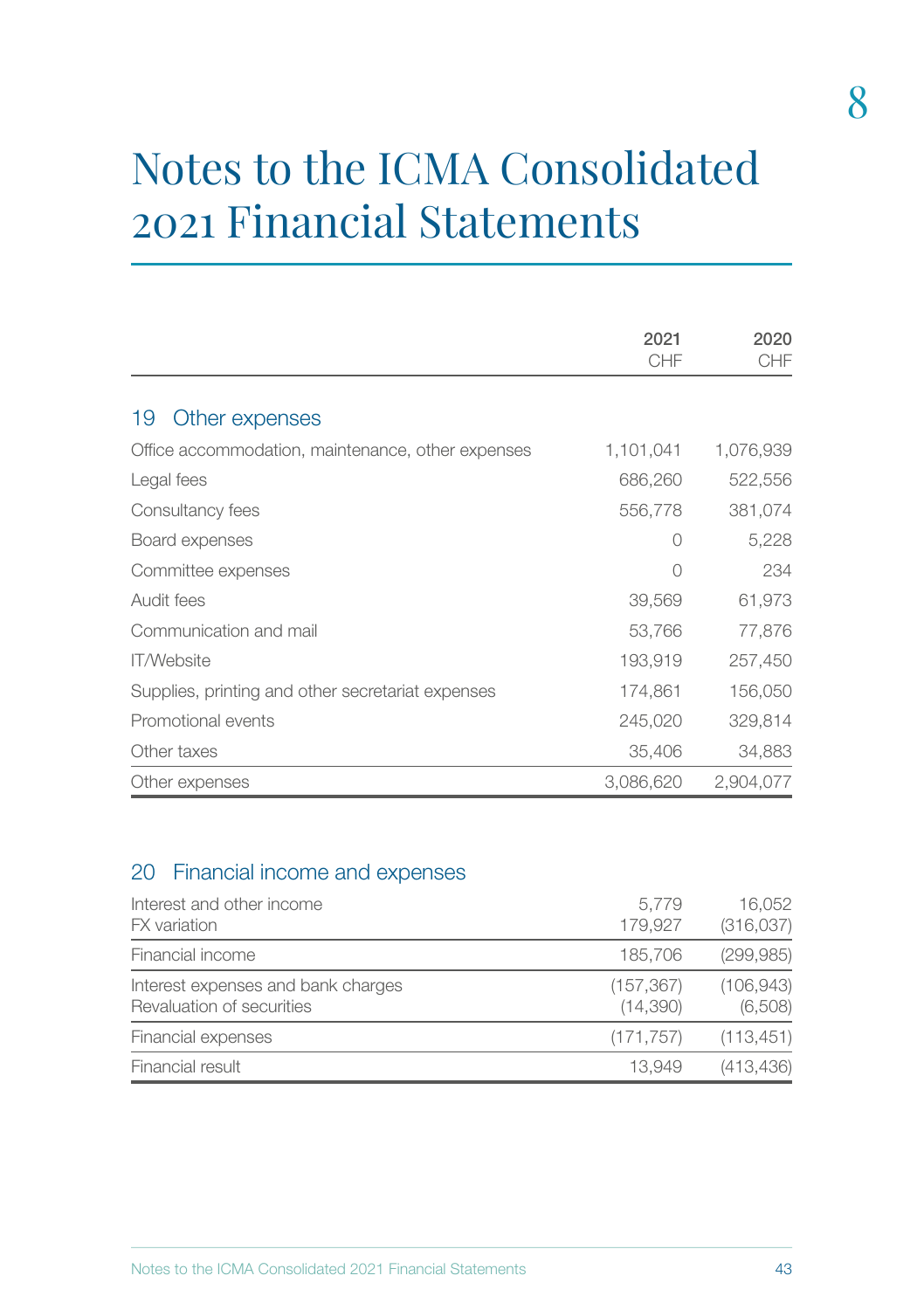|                                      | 2021<br>CHF | 2020<br>CHF |
|--------------------------------------|-------------|-------------|
| 21 Extraordinary income and expenses |             |             |
| Extraordinary income                 |             | 0           |
| Extraordinary expenses               |             | n           |
| Extraordinary result                 |             |             |

### 22 Provisions

A provision is made when there is a reasonable probability that based on current circumstances there will be a diminution in the resources of the ICMA Group.

### 23 Tangible fixed assets

Tangible fixed assets are carried at purchase price less depreciation.

### 24 Financial assets

Securities are valued at lower of cost or market value (LOCOM).

### 25 Significant post balance sheet events

There are no significant post balance sheets events.

### 26 Contingencies and commitments

There is committed expenditure in 2022 of CHF 2,021,894 for non-cancellable lease contracts for premises occupied by ICMA: Zurich until 2025; London until 2024; Paris until 2023; Hong Kong until 2023.

Cash on deposit totalling CHF 356,940 in respect of the aforementioned lease contracts is lodged as a deposit at the relevant banks.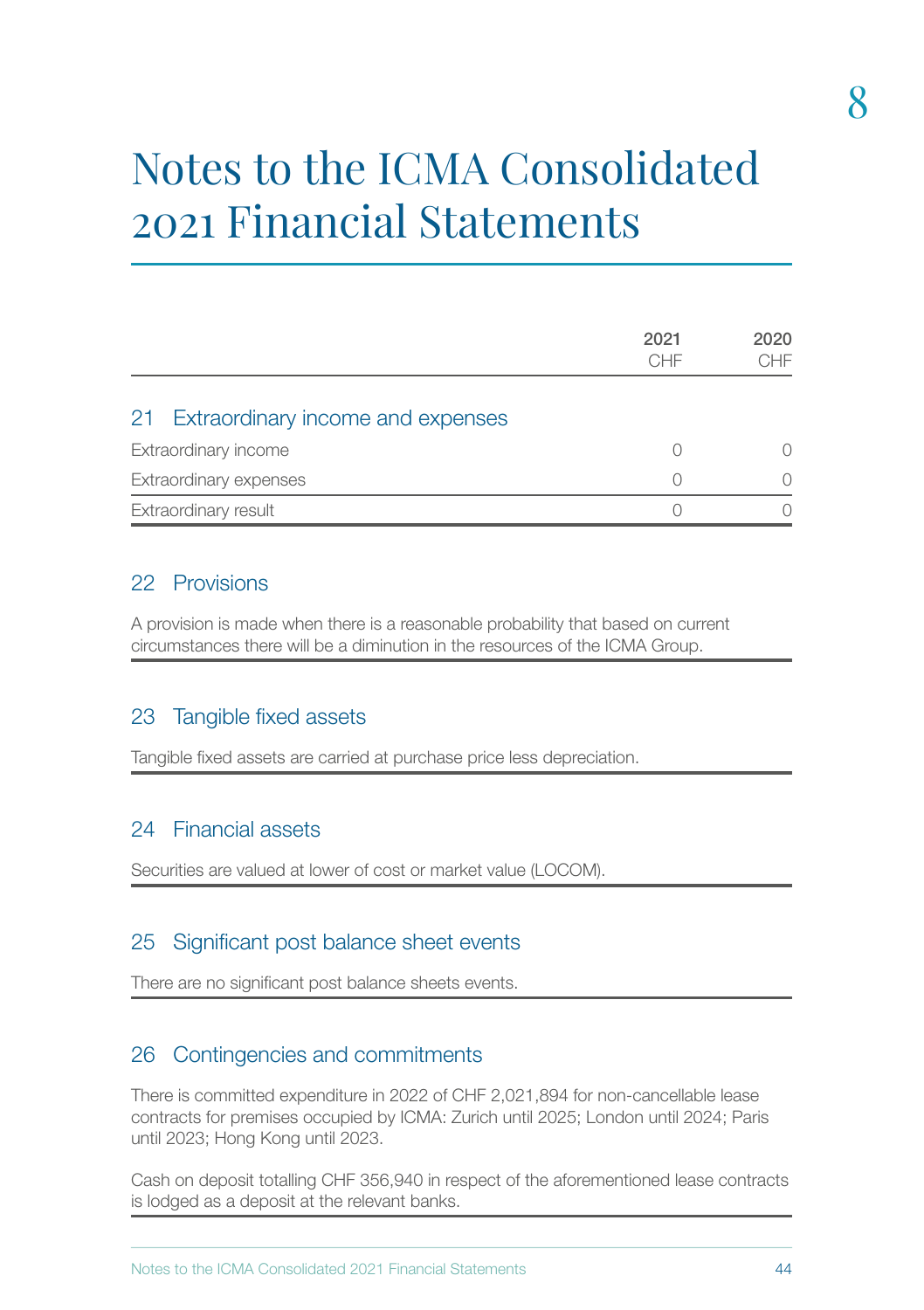# Auditor's Report (ICMA Zurich 2021 Financial Statements)

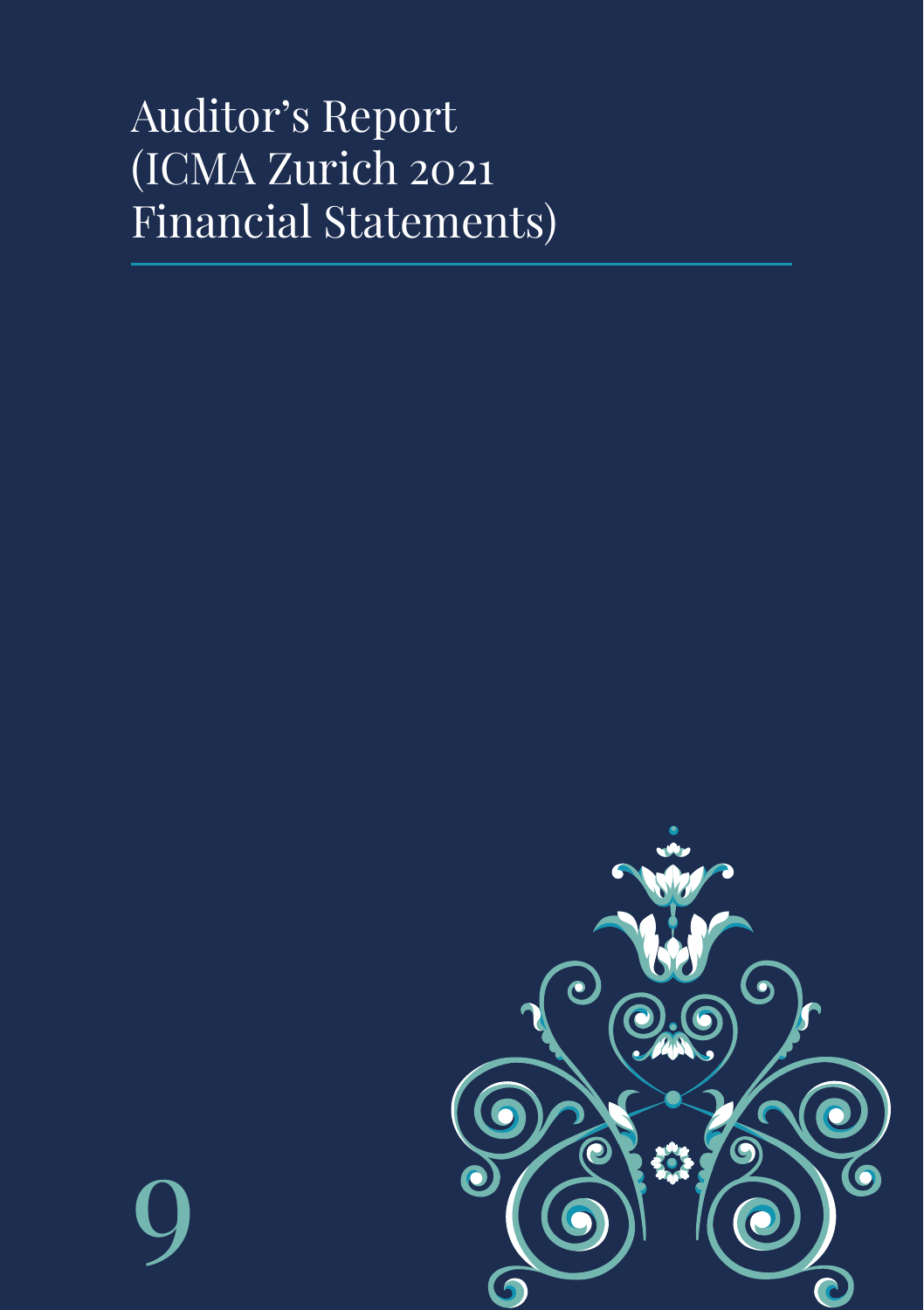### Auditor's Report 9 (ICMA Zurich 2021 Financial Statements)

Report of the Statutory Auditor on the ICMA Zurich 2021 Financial Statements to the General Meeting of the Members

### International Capital Market Association, Zurich

As statutory auditor in accordance with articles 12 (4) and 24 of the statutes, we have audited the financial statements of the International Capital Market Association contained herein, which comprise the balance sheet, income statement and notes, for the year ended 31 December 2021.

### Board of Directors' Responsibility

The board of directors is responsible for the preparation of the financial statements in accordance with the requirements of Swiss law and the statutes of the Association. This responsibility includes designing, implementing and maintaining an internal control system relevant to the preparation of financial statements that are free from material misstatement, whether due to fraud or error. The board of directors is further responsible for selecting and applying appropriate accounting policies and making accounting estimates that are reasonable in the circumstances.

### Auditor's Responsibility

Our responsibility is to express an opinion on these financial statements based on our audit. We conducted our audit in accordance with Swiss law and Swiss Auditing Standards. Those standards require that we plan and perform the audit to obtain reasonable assurance whether the financial statements are free from material misstatement.

An audit involves performing procedures to obtain audit evidence about the amounts and disclosures in the financial statements. The procedures selected depend on the auditor's judgment, including the assessment of the risks of material misstatement of the financial statements, whether due to fraud or error. In making those risk assessments, the auditor considers the internal control system relevant to the entity's preparation of the financial statements in order to design audit procedures that are appropriate in the circumstances, but not for the purpose of expressing an opinion on the effectiveness of the entity's internal control system. An audit also includes evaluating the appropriateness of the accounting policies used and the reasonableness of accounting estimates made, as well as evaluating the overall presentation of the financial statements. We believe that the audit evidence we have obtained is sufficient and appropriate to provide a basis for our audit opinion.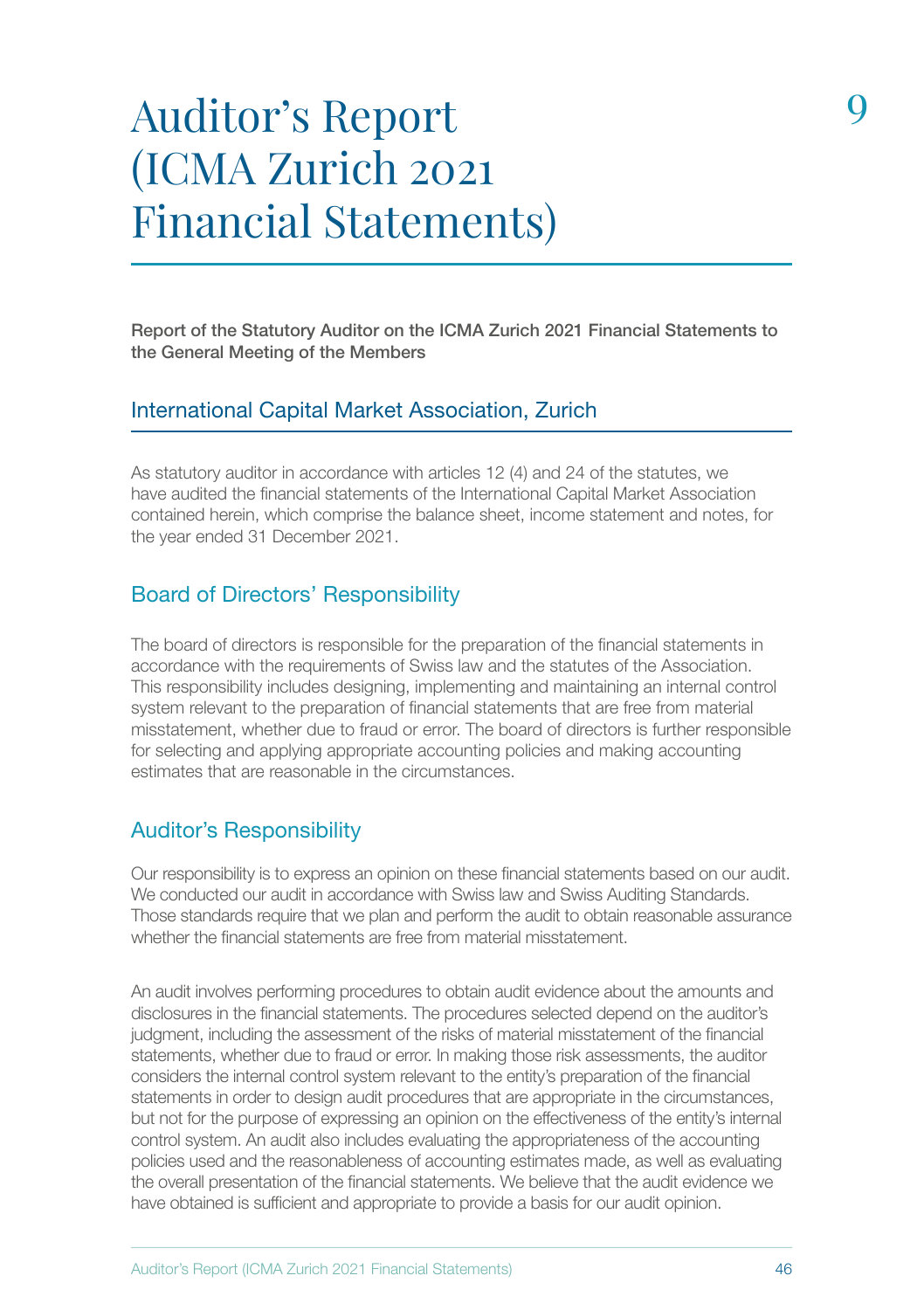### Auditor's Report 9 (ICMA Zurich 2021 Financial Statements)

### **Opinion**

In our opinion, the financial statements for the year ended 31 December 2021 comply with Swiss law and the statutes of the Association.

### Report on Other Requirements

We confirm that we meet the requirements on licensing according to the Auditor Oversight Act (AOA) and independence (article 69b Swiss Civil Code (CC) in relation with article 728 CO and article 11 AOA) and that there are no circumstances incompatible with our independence.

In accordance with article 69b CC in relation with article 728a paragraph 1 item 3 CO and Swiss Auditing Standard 890, we confirm that an internal control system exists, which has been designed for the preparation of financial statements according to the instructions of the Board of Directors.

We recommend that the financial statements submitted to you be approved.

Zurich, March 14, 2022

### Ernst & Young Ltd.

Eveline Hunziker Licensed Audit Expert (Auditor in charge)

Arik Amiet Licensed Audit Expert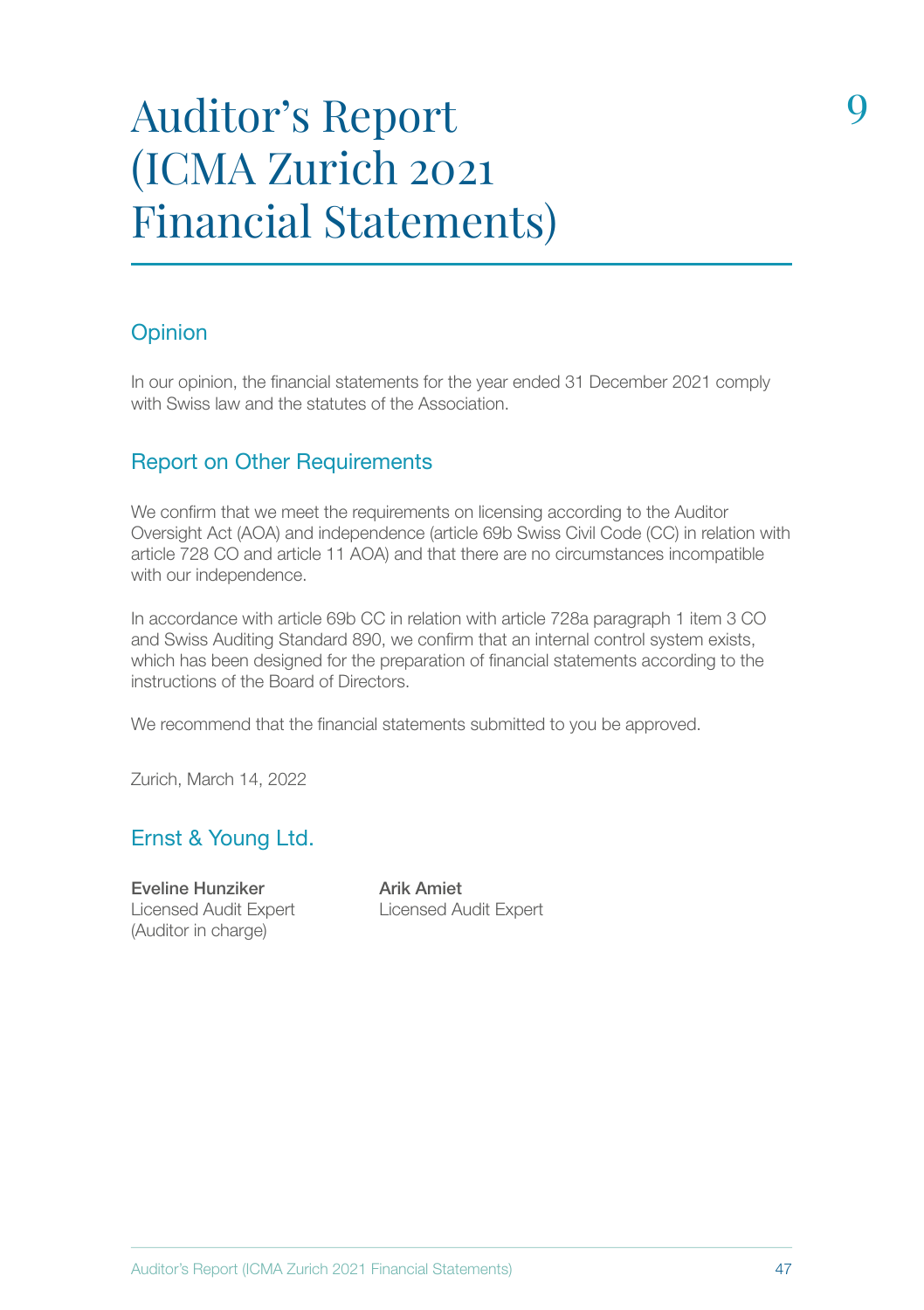# ICMA Zurich 2021 Balance Sheet

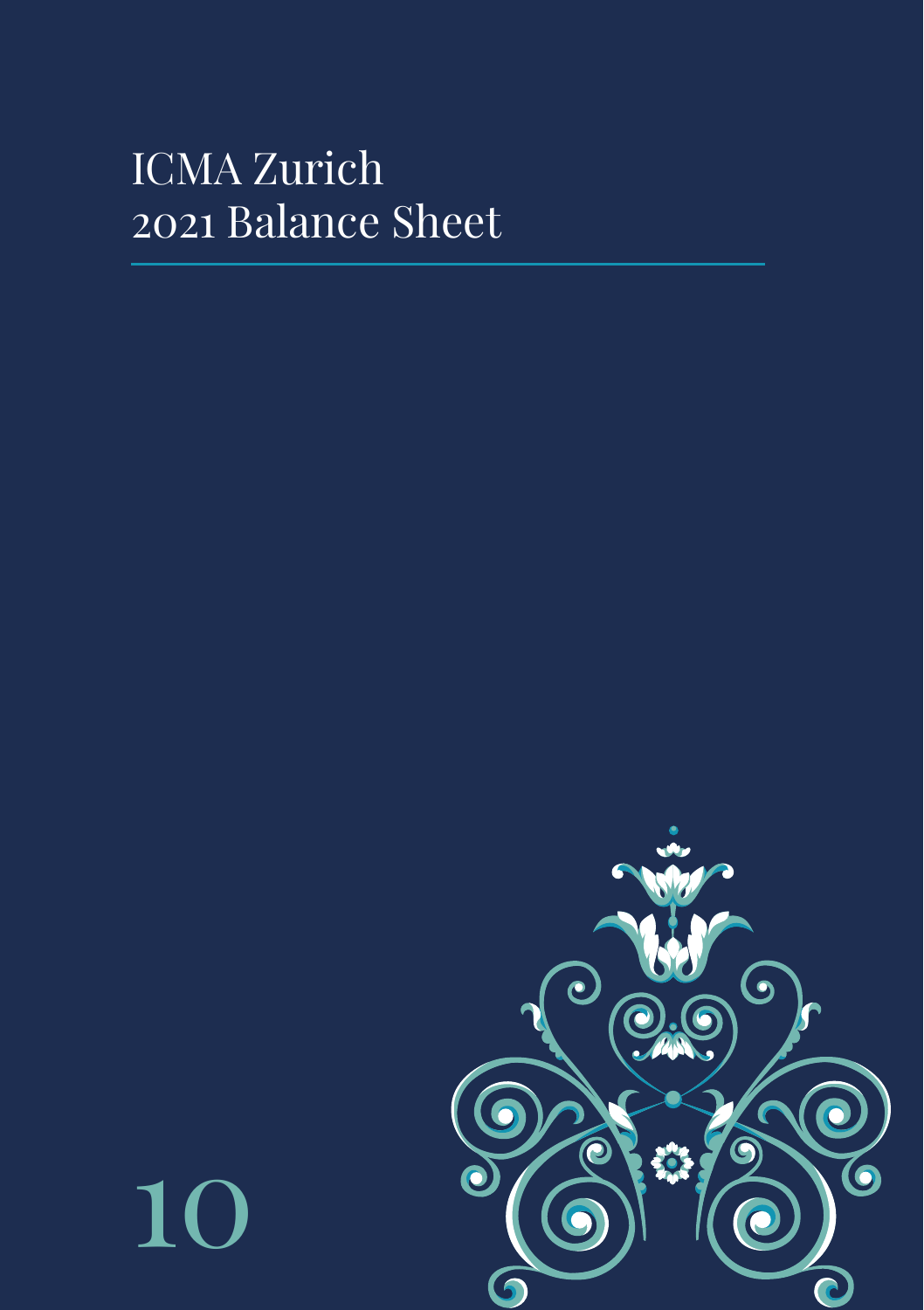# ICMA Zurich 2021 Balance Sheet

| <b>Balance Sheet</b><br>as at December 31                                                                                                         | <b>Notes</b> | 2021<br>CHF                       | 2020<br>CHF                     |
|---------------------------------------------------------------------------------------------------------------------------------------------------|--------------|-----------------------------------|---------------------------------|
| Assets                                                                                                                                            |              |                                   |                                 |
| Current assets<br>- Petty cash / cash at banks<br>- Short-term receivables<br>- Prepaid expenses / accrued income                                 | 3<br>4<br>5  | 23,187,645<br>428,528<br>97,785   | 22,576,930<br>520,999<br>24,759 |
| Long-term assets<br>- Financial assets<br>- Investments in subsidiaries<br>- Tangible fixed assets                                                | 6<br>7<br>8  | 998,890<br>381,005<br>5,185       | 1,013,280<br>381,005<br>8,749   |
| <b>Total Assets</b>                                                                                                                               |              | 25,099,038                        | 24,525,722                      |
| Liabilities                                                                                                                                       |              |                                   |                                 |
| <b>Current liabilities</b><br>- Trade payables<br>- Short-term liabilities<br>(non-interest-bearing)<br>- Accruals / provisions / deferred income | 9<br>10      | 235,032<br>1,021,828<br>4,009,821 | 149,139<br>683,585<br>3,073,315 |
| Long-term liabilities<br>- General long-term provisions                                                                                           | 11           | 3,000,000                         | 3,000,000                       |
| <b>Total Liabilities</b>                                                                                                                          |              | 8,266,681                         | 6,906,039                       |
| Capital<br>Deficit for the year<br>Retained surplus at January 1                                                                                  |              | (787, 326)<br>17,619,683          | (107, 756)<br>17,727,439        |
| <b>Total Capital</b>                                                                                                                              |              | 16,832,357                        | 17,619,683                      |
| <b>Total Liabilities and Capital</b>                                                                                                              |              | 25,099,038                        | 24,525,722                      |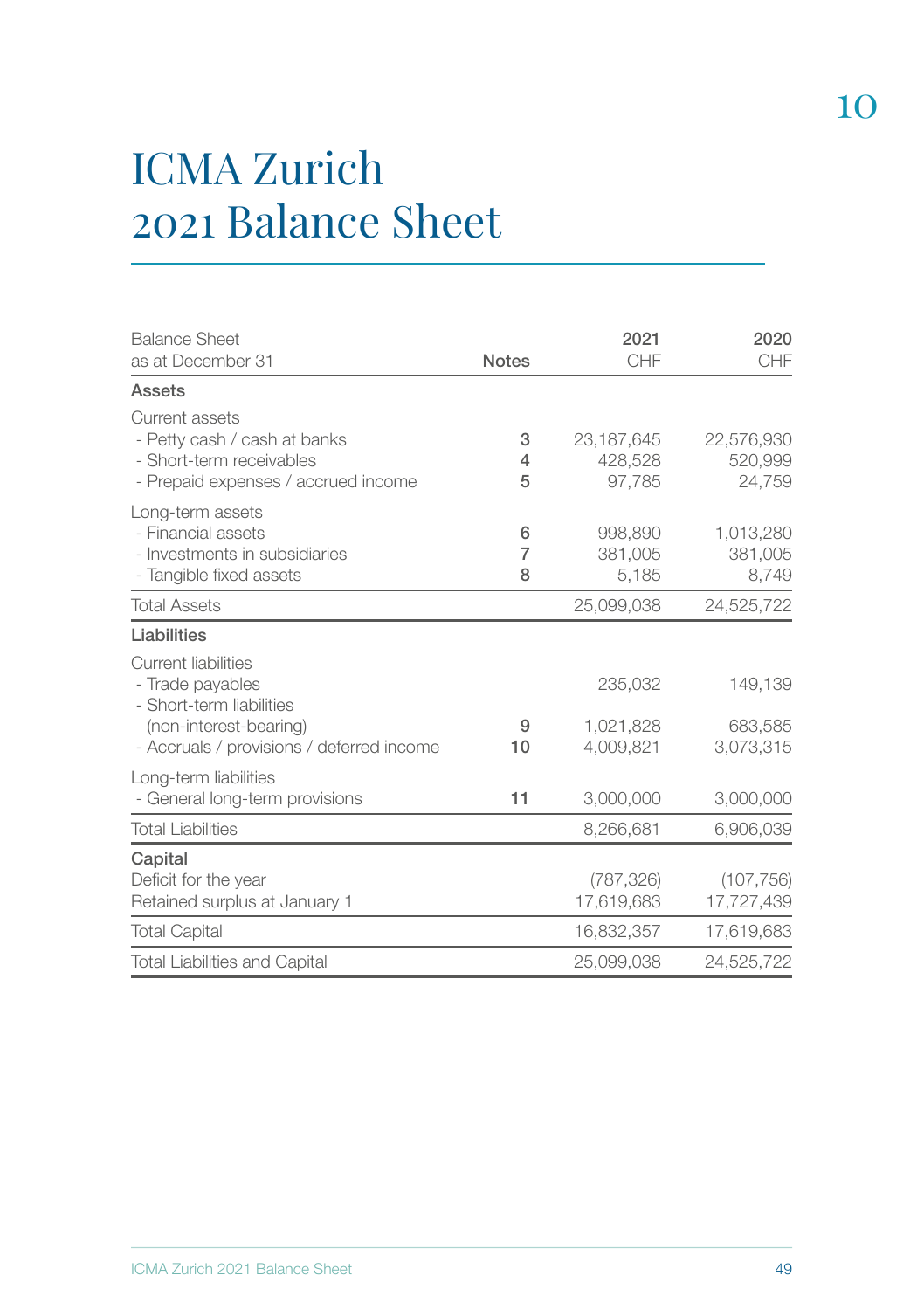# ICMA Zurich 2021 Income Statement

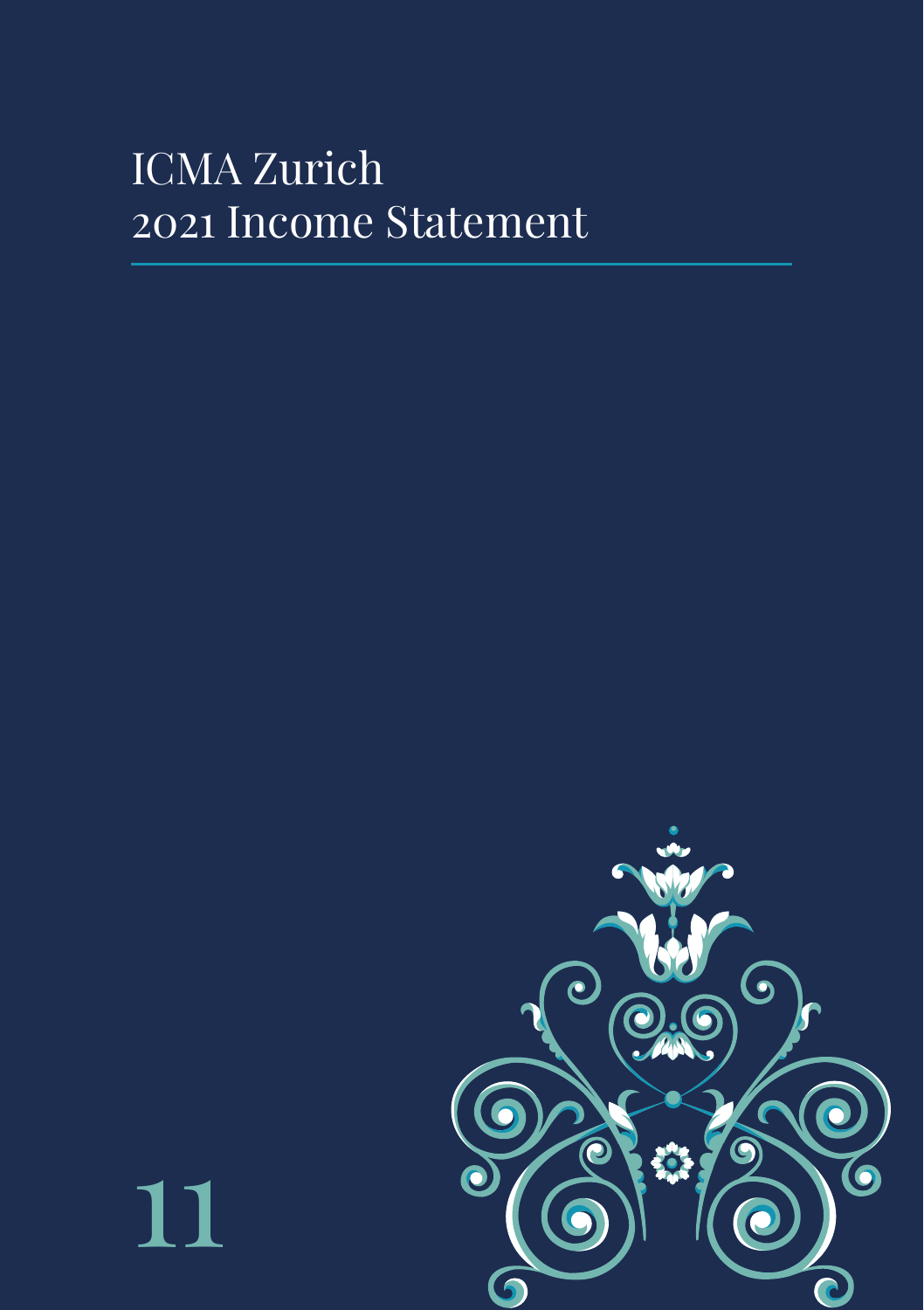# ICMA Zurich 2021 Income Statement

| Income Statement<br>for the year ended December 31 | <b>Notes</b> | 2021<br>CHF                  | 2020<br><b>CHF</b>             |
|----------------------------------------------------|--------------|------------------------------|--------------------------------|
| Income                                             |              |                              |                                |
| Membership fees and services                       | 12,13        | 13,668,309                   | 13,528,142                     |
| Total income                                       |              | 13,668,309                   | 13,528,142                     |
| Expenditure                                        |              |                              |                                |
| Personnel expenses<br>Other expenses               | 14<br>16     | (5, 186, 388)<br>(9,444,433) | (5, 116, 631)<br>(8, 263, 886) |
| Total operating expenses                           |              | (14,630,821)                 | (13,380,517)                   |
| <b>EBITDA</b>                                      |              | (962, 512)                   | 147,625                        |
| Depreciation on assets                             | 8            | (3,564)                      | (7, 343)                       |
| <b>EBIT</b>                                        |              | (966,076)                    | 140,282                        |
| Financial result<br>Extraordinary result           | 17<br>18     | 218,750<br>U                 | (208, 038)                     |
| Deficit before taxes                               |              | (747,326)                    | (67, 756)                      |
| Direct taxes                                       |              | (40,000)                     | (40,000)                       |
| Deficit for the year                               |              | (787,326)                    | (107, 756)                     |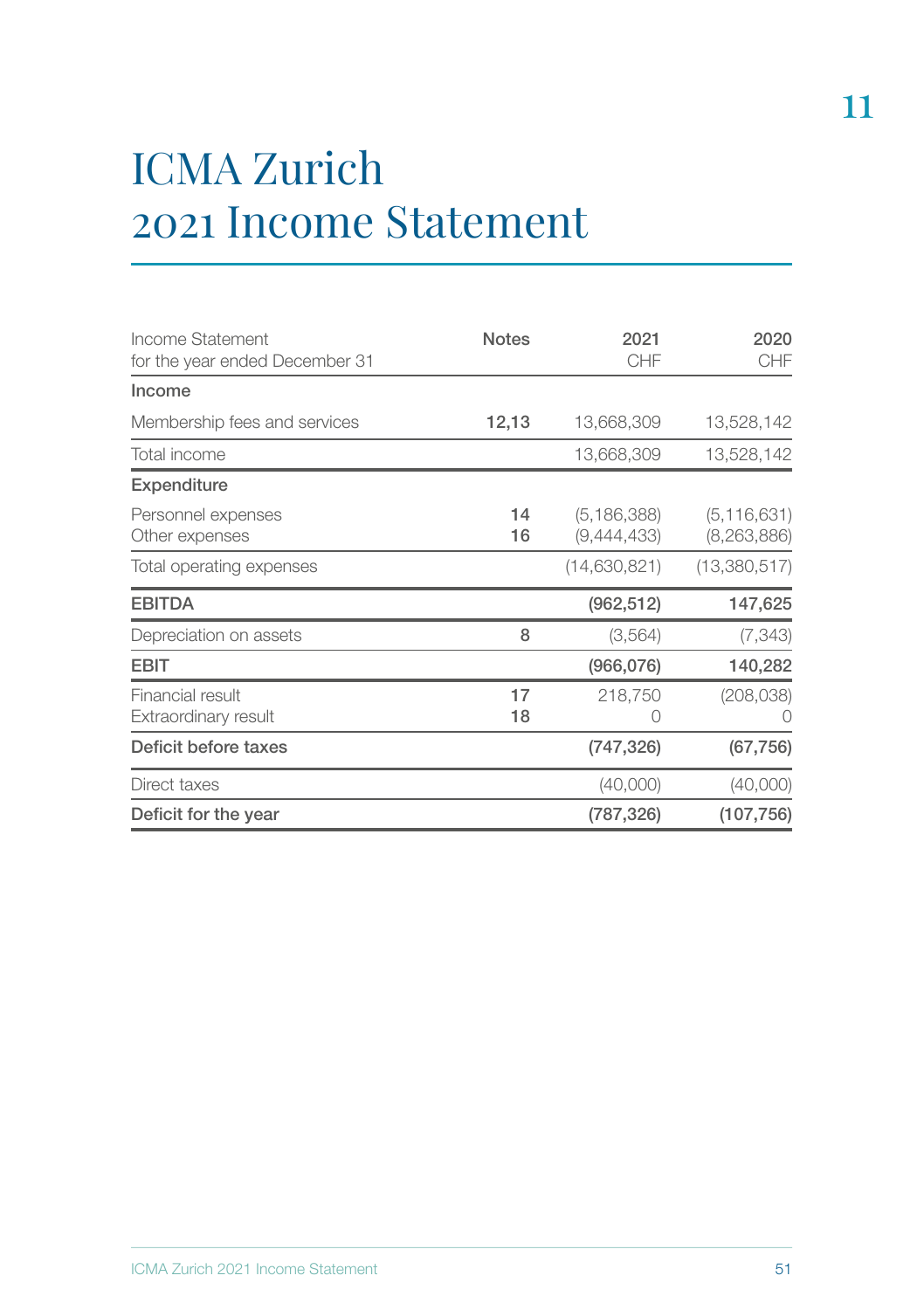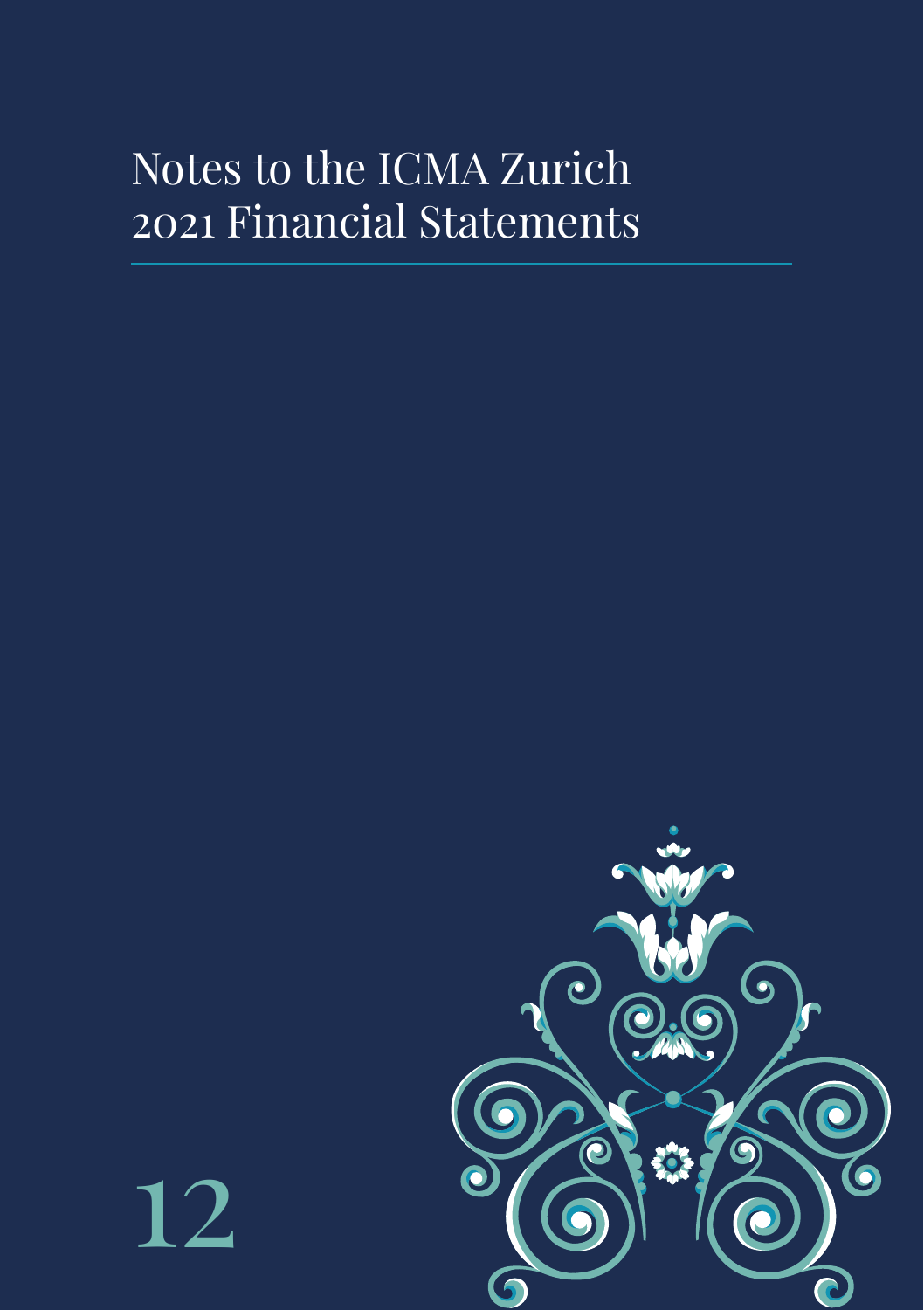### 1 Basis of preparation

The financial statements of the International Capital Market Association (ICMA) have been prepared in accordance with the provisions of the Swiss Code of Obligations.

### 2 Company name, legal form, domicile

The International Capital Market Association (ICMA) is an association (Verein) pursuant to articles 60 to 79 of the Swiss Civil Code. It is an independent legal entity with legal capacity. It is governed by Swiss law. Its duration is unlimited. ICMA is domiciled in Zurich (Switzerland) and registered in the Zurich Commercial Register.

|                              | 2021       | 2020       |
|------------------------------|------------|------------|
|                              | CHF        | CHF        |
|                              |            |            |
| 3 Petty cash / cash at banks |            |            |
| Petty cash                   | 716        | 1,001      |
| Cash at banks (CHF)          | 22,575,674 | 21,759,372 |
| Cash at banks (GBP)          | 200,922    | 201,009    |
| Cash at banks (EUR)          | 410,333    | 615,548    |
| Petty cash / cash at banks   | 23,187,645 | 22,576,930 |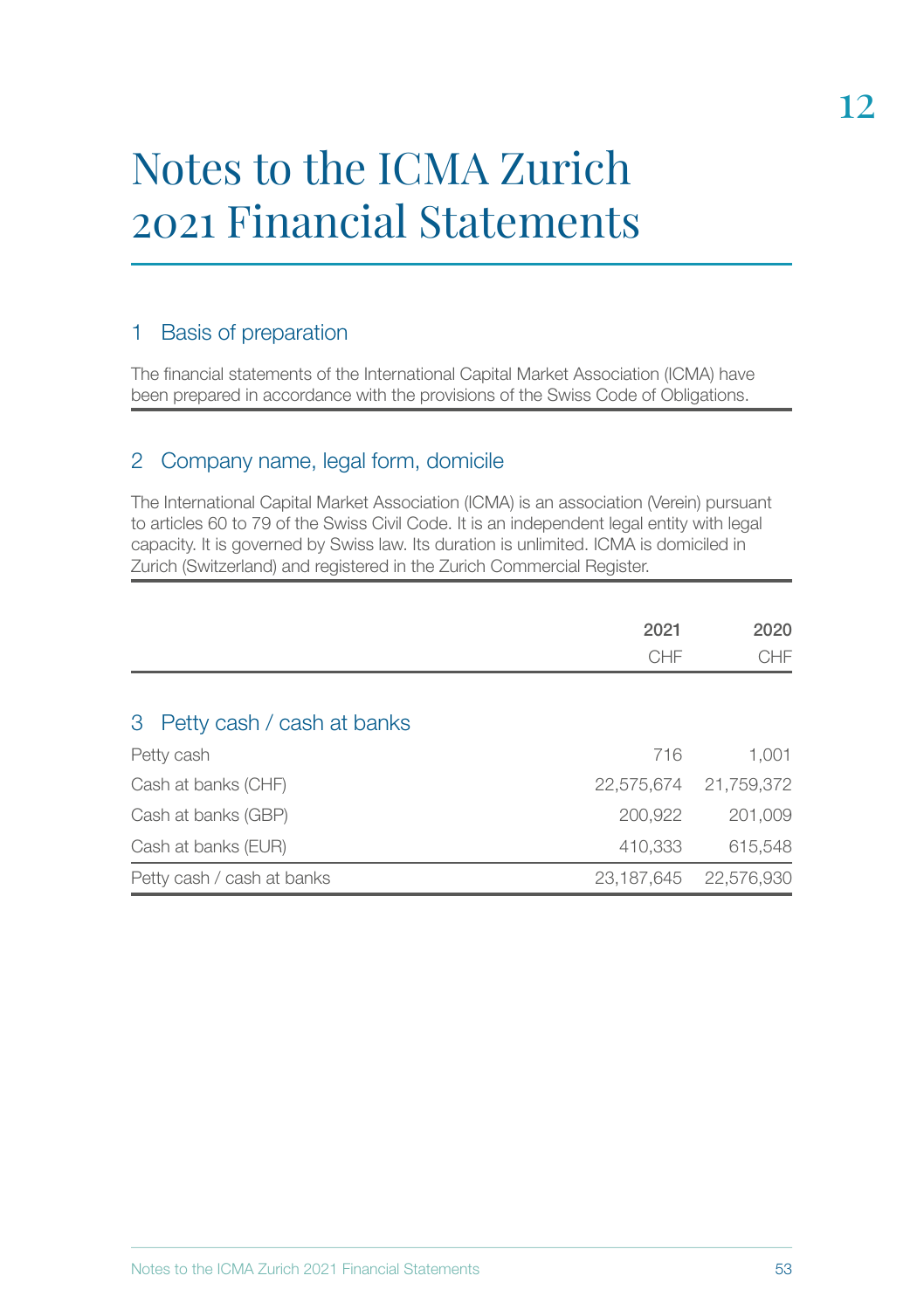|                                          | 2021<br>CHF | 2020<br>CHF |
|------------------------------------------|-------------|-------------|
|                                          |             |             |
| Short-term receivables<br>$\overline{4}$ |             |             |
| Accounts due from members                | 362,735     | 402,781     |
| Provision for doubtful debts             | (153,000)   | (106,000)   |
| Sundry debtors                           | 218,793     | 224,218     |
| Short-term receivables                   | 428,528     | 520,999     |
| Prepaid expenses / accrued income<br>5   |             |             |
| Prepaid expenses                         | 96,727      | 23,701      |
| Accrued income                           | 1,058       | 1,058       |

Prepaid expenses / accrued income 97,785 24,759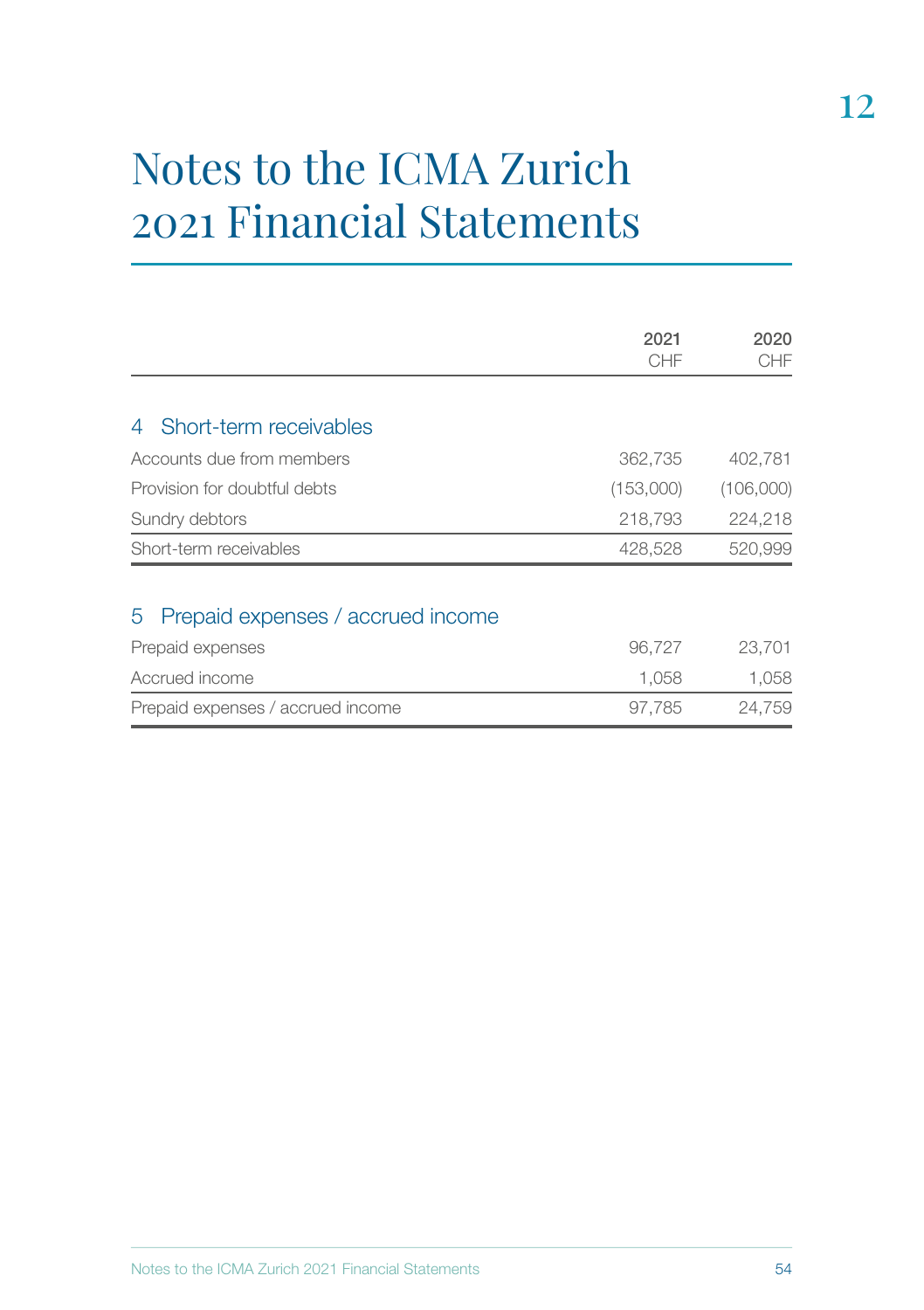|                                                            | 2021<br>CHF | 2020<br>CHF |
|------------------------------------------------------------|-------------|-------------|
|                                                            |             |             |
| 6 Financial assets                                         |             |             |
| Maturing in 2022                                           |             |             |
| UBS London, 0.56%<br>maturing 22.04.2022; senior unsecured | 998.890     | 1,013,280   |
| Financial assets                                           | 998,890     | 1.013.280   |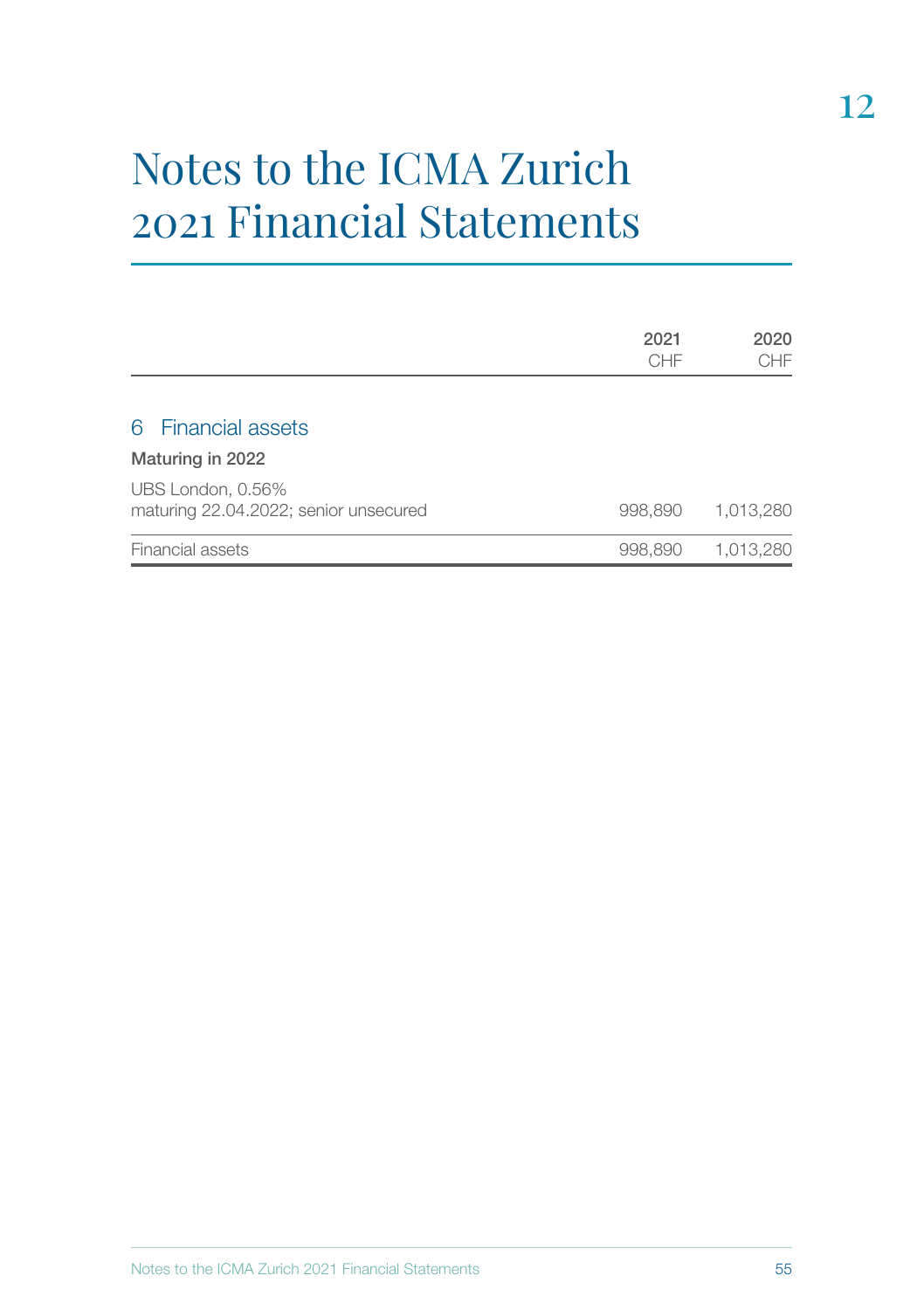|                                                                         |                                  |                       | 2021<br>CHF | 2020<br>CHF |
|-------------------------------------------------------------------------|----------------------------------|-----------------------|-------------|-------------|
| Investments in subsidiaries<br>7                                        |                                  |                       |             |             |
| Wholly-owned subsidiaries with 100% voting rights:                      |                                  |                       |             |             |
| International Capital Market Association Limited<br>(ICMA Ltd.), London |                                  |                       | 381,005     | 381,005     |
| Investments in subsidiaries                                             |                                  |                       | 381,005     | 381,005     |
| Tangible fixed assets<br>8                                              | Office<br>equipment,<br>fixtures | Computer<br>equipment | Total       | Total       |
| Net book value: Jan 1                                                   | 8,749                            | 0                     | 8,749       | 11,306      |
| Additions                                                               | $\Omega$                         | 0                     | $\Omega$    | 4,786       |
|                                                                         |                                  |                       |             |             |
|                                                                         | 8,749                            | 0                     | 8,749       | 16,092      |
| Depreciation                                                            | (3,564)                          | 0                     | (3,564)     | (7, 343)    |

### 9 Short-term liabilities

| Other payables                   | 4.312     | 44.573  |
|----------------------------------|-----------|---------|
| Intercompany payable (ICMA Ltd.) | 1.017.516 | 639.012 |
| Short-term liabilities           | 1.021.828 | 683.585 |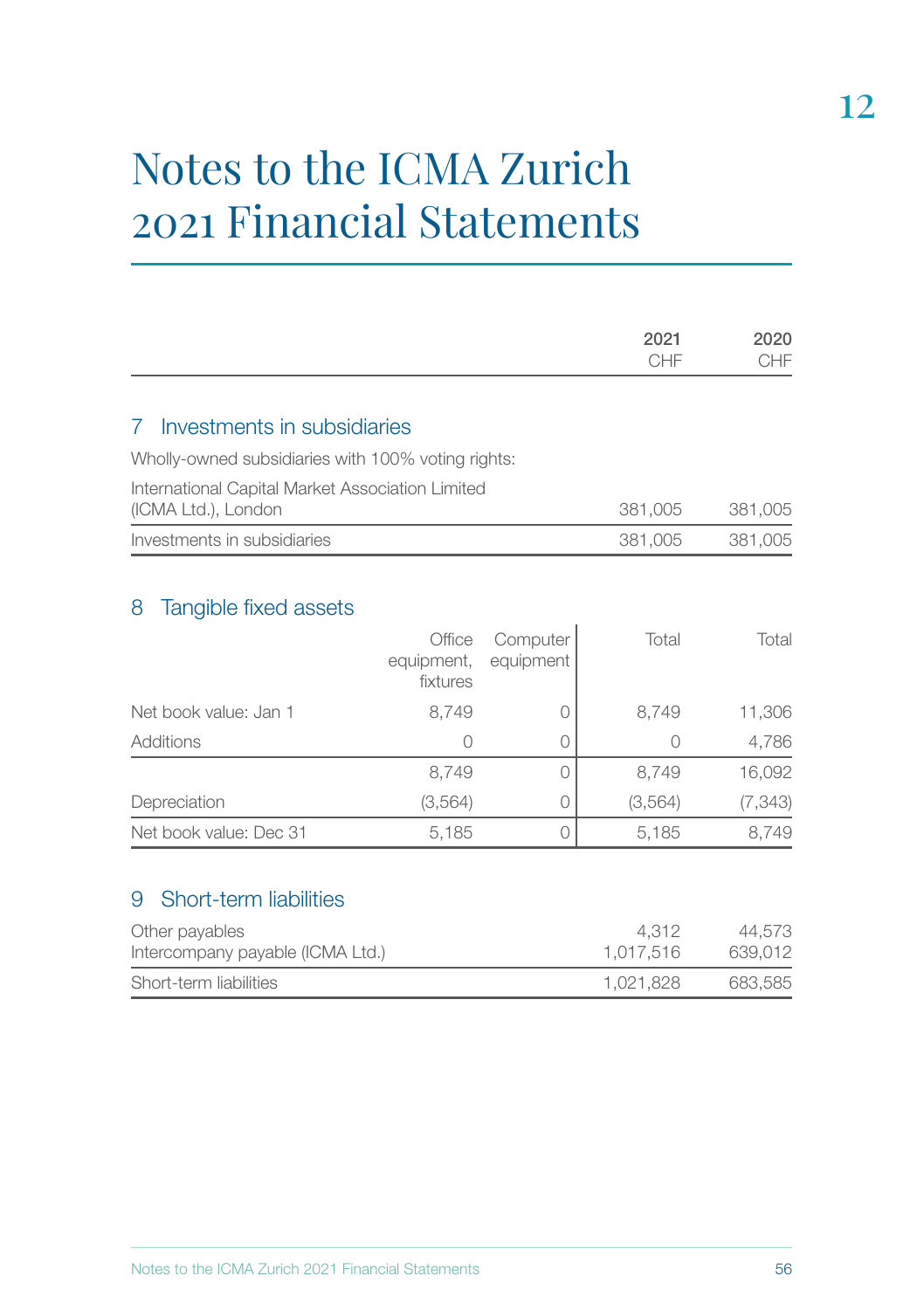|                                                                                      | 2021<br>CHF                     | 2020<br>CHF                     |
|--------------------------------------------------------------------------------------|---------------------------------|---------------------------------|
|                                                                                      |                                 |                                 |
| Accruals / provisions / deferred income<br>10                                        |                                 |                                 |
| Accruals / provisions<br>- Legal and consultancy<br>- Other accruals<br>- Provisions | 186,165<br>1.424.310<br>273,214 | 110,000<br>1,214,400<br>485,000 |
| Deferred income<br>- Membership fees and services<br>- Other deferred income         | 1,384,740<br>741.392            | 815,934<br>447,981              |
| Accruals / provisions / deferred income                                              | 4,009,821                       | 3,073,315                       |
| General long-term provisions<br>11<br>General long-term provisions                   | 3.000.000                       | 3.000.000                       |

| Concretionly tonn provisions | 0,000,000 0,000,000 |  |
|------------------------------|---------------------|--|
| General long-term provisions | 3,000,000 3,000,000 |  |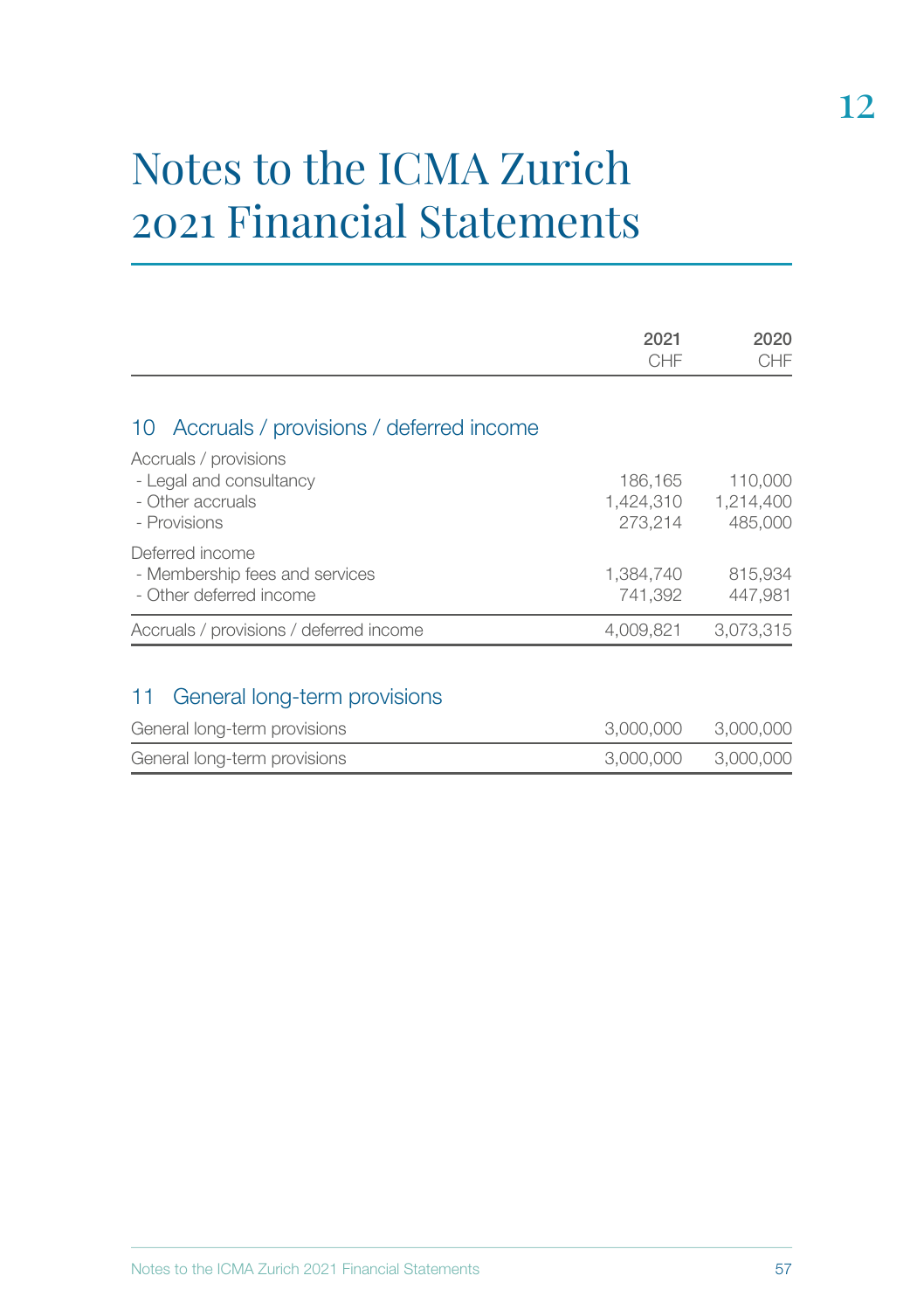|                |                                    |            |                         | 2021              | 2020              |
|----------------|------------------------------------|------------|-------------------------|-------------------|-------------------|
|                | 12 Membership structure            |            |                         |                   |                   |
| Tier           | Type of member                     |            | Annual fee <sup>1</sup> | No. of<br>members | No. of<br>members |
| 1              | Global                             | <b>GBP</b> | 140,000                 | 22                | 22                |
| 2a             | Large regional                     | <b>CHF</b> | 100,000                 | 6                 | 5                 |
| 2 <sub>b</sub> | Domestic                           | CHF        | 50,000                  | 18                | 20                |
| 3              | Ordinary                           | <b>CHF</b> | 17,500                  | 430               | 421               |
|                | Other members <sup>2</sup>         | CHF        | $\bigcap$               | 24                | 22                |
|                | Group company members <sup>3</sup> | CHF        | $\Omega$                | 117               | 112               |
|                |                                    |            |                         | 617               | 602               |
|                | <b>Branch entries</b>              | CHF        | 2,500                   | 8                 | 6                 |
|                | SVT market committee               |            |                         |                   |                   |
|                | Domestic                           | <b>EUR</b> | 10,000                  | 15                | 15                |

<sup>1</sup> basic fee plus additional contribution where applicable

<sup>2</sup> other members: associations having reciprocal membership arrangements with ICMA, with membership fees being mutually waived

<sup>&</sup>lt;sup>3</sup> group company members: members which are part of a group of companies where one of the companies is either a tier 1, tier 2a or tier 2b member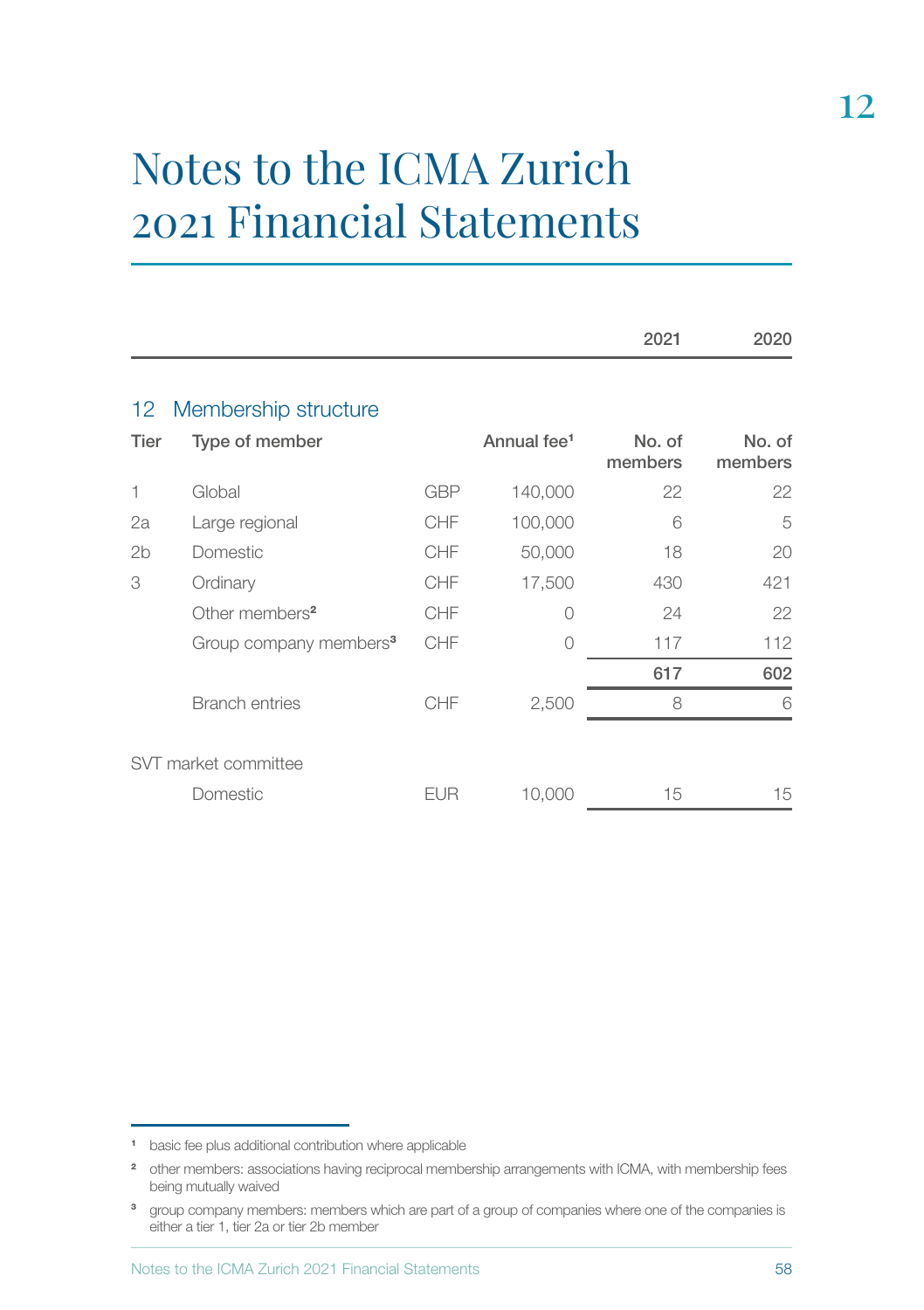|                                                                 |                       | 2021<br>CHF             | 2020<br>CHF            |
|-----------------------------------------------------------------|-----------------------|-------------------------|------------------------|
| 13<br>Membership fees and services                              |                       |                         |                        |
| Membership fees<br>Subscriptions and other contributions        |                       | 12,742,292<br>299,812   | 12,777,503<br>253,804  |
| Membership fees                                                 |                       | 13,042,104              | 13,031,307             |
| AGM and Conference                                              | Income<br>Expenditure | 54,396<br>(94, 396)     | ∩<br>(37, 641)         |
| <b>AGM</b> and Conference                                       |                       | (40,000)                | (37, 641)              |
| Education services                                              | Income<br>Expenditure | 1,512,401<br>(823, 245) | 1,296,975<br>(773,851) |
| <b>Education services</b>                                       |                       | 689,156                 | 523,124                |
| Events and regional activities                                  | Income<br>Expenditure | 32,149<br>(11, 943)     | 46,995<br>(73, 340)    |
| Events and regional activities                                  |                       | 20,206                  | (26, 345)              |
| Debts written off and change in<br>provision for doubtful debts |                       | (43, 157)               | 37,697                 |
| Other income                                                    |                       | (43, 157)               | 37,697                 |
| Total income                                                    |                       | 13,668,309              | 13,528,142             |

### 14 Personnel information

At year end ICMA had 18 employees (previous year 18) equivalent to 17.4 FTE's (previous year 17.4) based in Zurich and ICMA's representative offices in Paris, Brussels and Hong Kong.

### 15 Liabilities due to pension scheme

No liabilities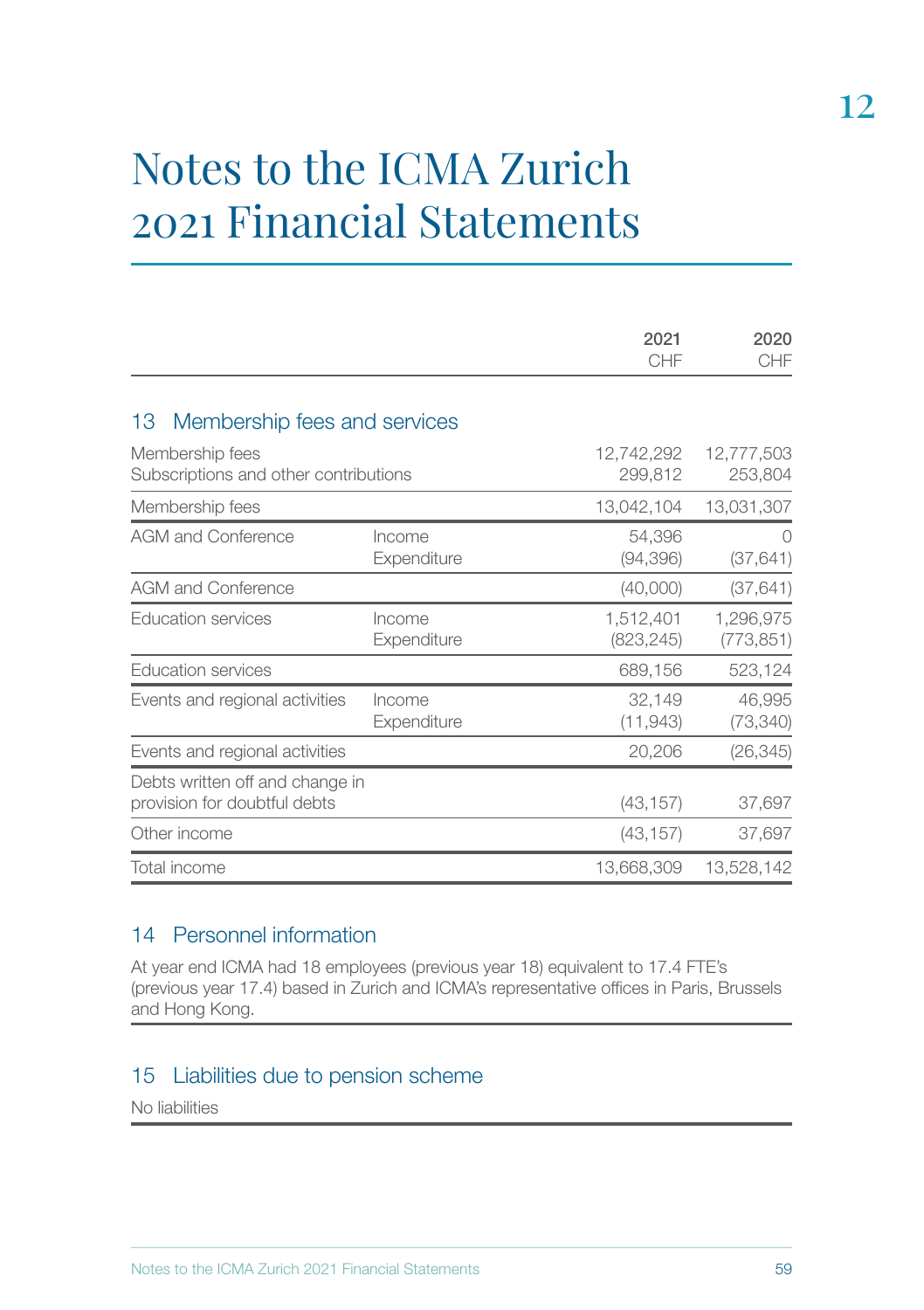|                                                   | 2021<br>CHF | 2020<br>CHF |
|---------------------------------------------------|-------------|-------------|
|                                                   |             |             |
| <b>Other Expenses</b><br>16                       |             |             |
| Office accommodation, maintenance, other expenses | 390,959     | 226,857     |
| Legal fees                                        | 669,494     | 522,556     |
| Consultancy fees                                  | 522,651     | 302,963     |
| Board expenses                                    | 0           | 5,228       |
| Committee expenses                                | Ω           | 234         |
| Audit fees                                        | 39,569      | 49,940      |
| Communication and mail                            | 32,188      | 35,310      |
| <b>IT/Website</b>                                 | 158,933     | 147,820     |
| Supplies, printing and other secretariat expenses | 20,650      | 17,494      |
| Promotional events                                | 227,196     | 323,366     |
| Membership fees                                   | 61,303      | 73,521      |
| Other taxes                                       | 35,406      | 34,883      |
| Intercompany service agreement with ICMA Ltd.     | 7,286,084   | 6,523,714   |
| Other expenses                                    | 9,444,433   | 8,263,886   |

### 17 Financial income and expenses

| Interest and other income<br>Dividend from ICMA Ltd.<br><b>FX</b> variation | 5,708<br>204.272<br>180.237 | 15.701<br>205.428<br>(316, 018) |
|-----------------------------------------------------------------------------|-----------------------------|---------------------------------|
| Financial income                                                            | 390.217                     | (94, 889)                       |
| Interest expenses and bank charges<br>Revaluation of securities             | (157, 077)<br>(14,390)      | (106, 641)<br>(6,508)           |
| Financial expenses                                                          | (171, 467)                  | (113, 149)                      |
| Financial result                                                            | 218,750                     | (208, 038)                      |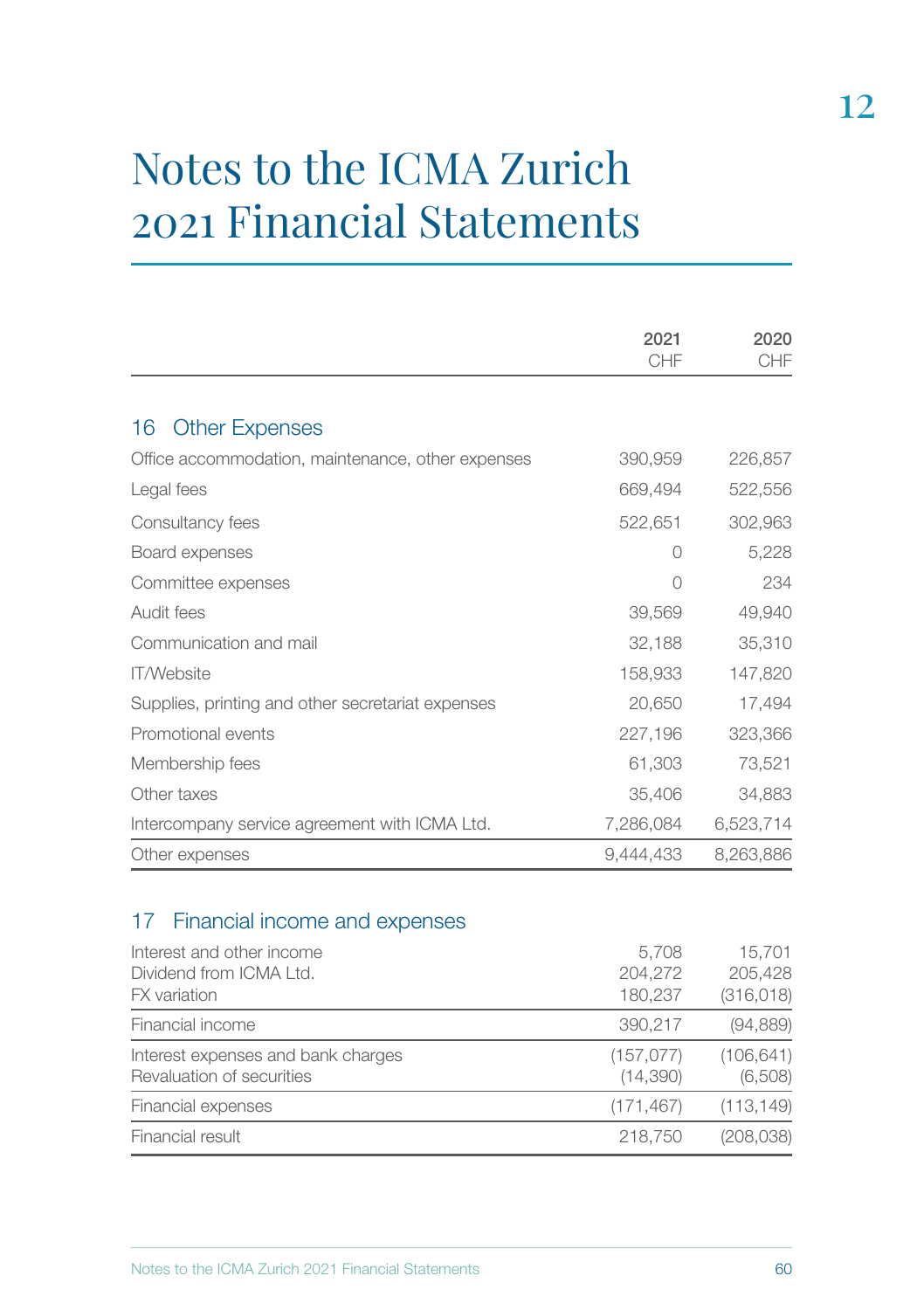|                                                | 2021<br>CHF | 2020<br>CHE |
|------------------------------------------------|-------------|-------------|
| 18 Extraordinary income and expenses           |             |             |
| Extraordinary income<br>Extraordinary expenses |             | 0           |
| Extraordinary result                           |             |             |

### 19 Tangible fixed assets

Tangible fixed assets are carried at purchase price less depreciation.

### 20 Financial assets

Securities are valued at lower of cost or market value (LOCOM).

### 21 Significant post balance sheet events

There are no significant post balance sheet events.

### 22 Provisions

A provision is made when there is a reasonable probability that based on current circumstances there will be a diminution in the resources of the ICMA group.

### 23 Contingencies and commitments

There is committed expenditure in 2022 of CHF 787,391 non-cancellable lease contracts for premises occupied by ICMA: Zurich until 2025; Paris until 2023; Hong Kong until 2023.

Cash on deposit totalling CHF 110,040 in respect of the aforementioned lease contracts is lodged as a deposit at the relevant banks.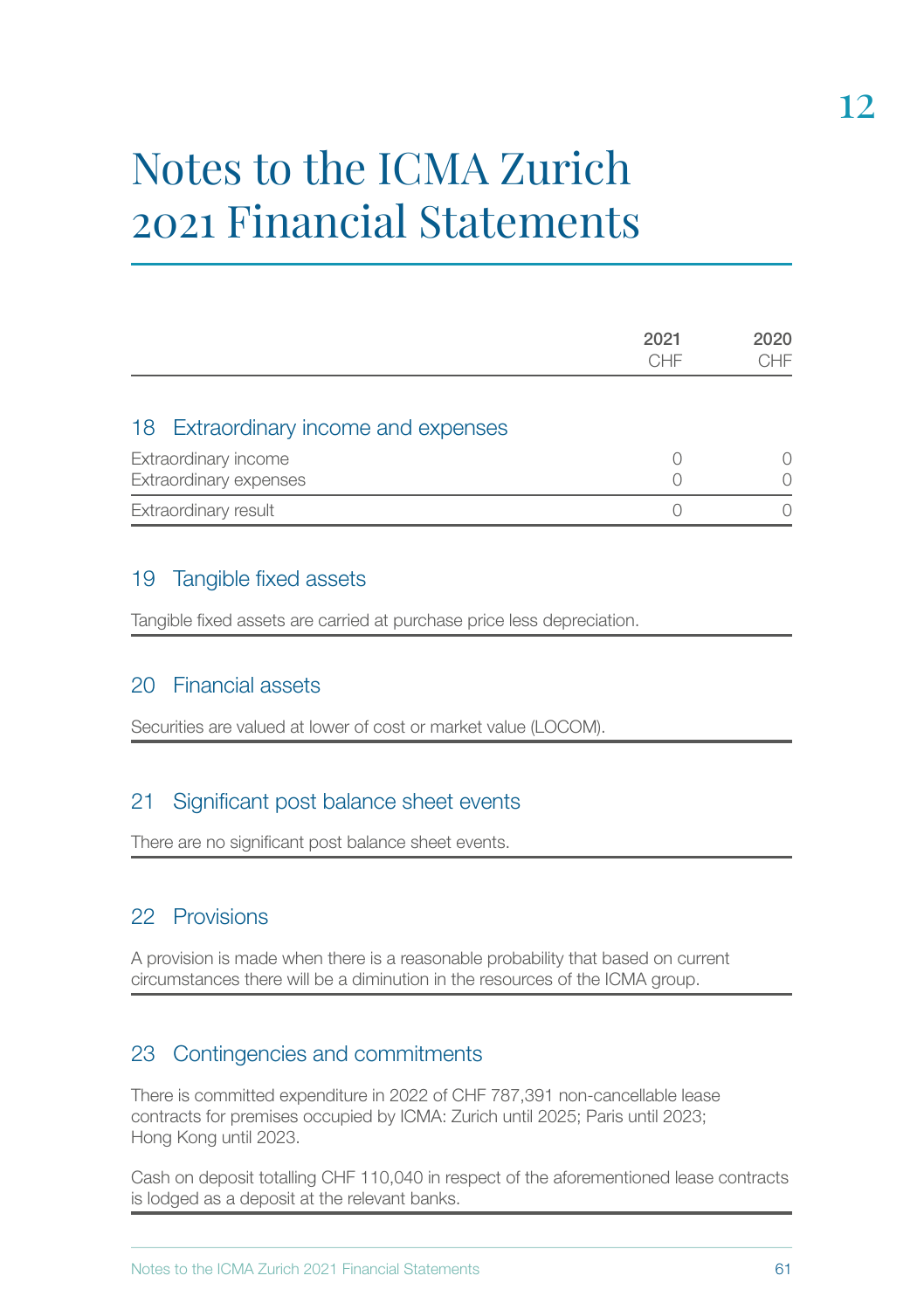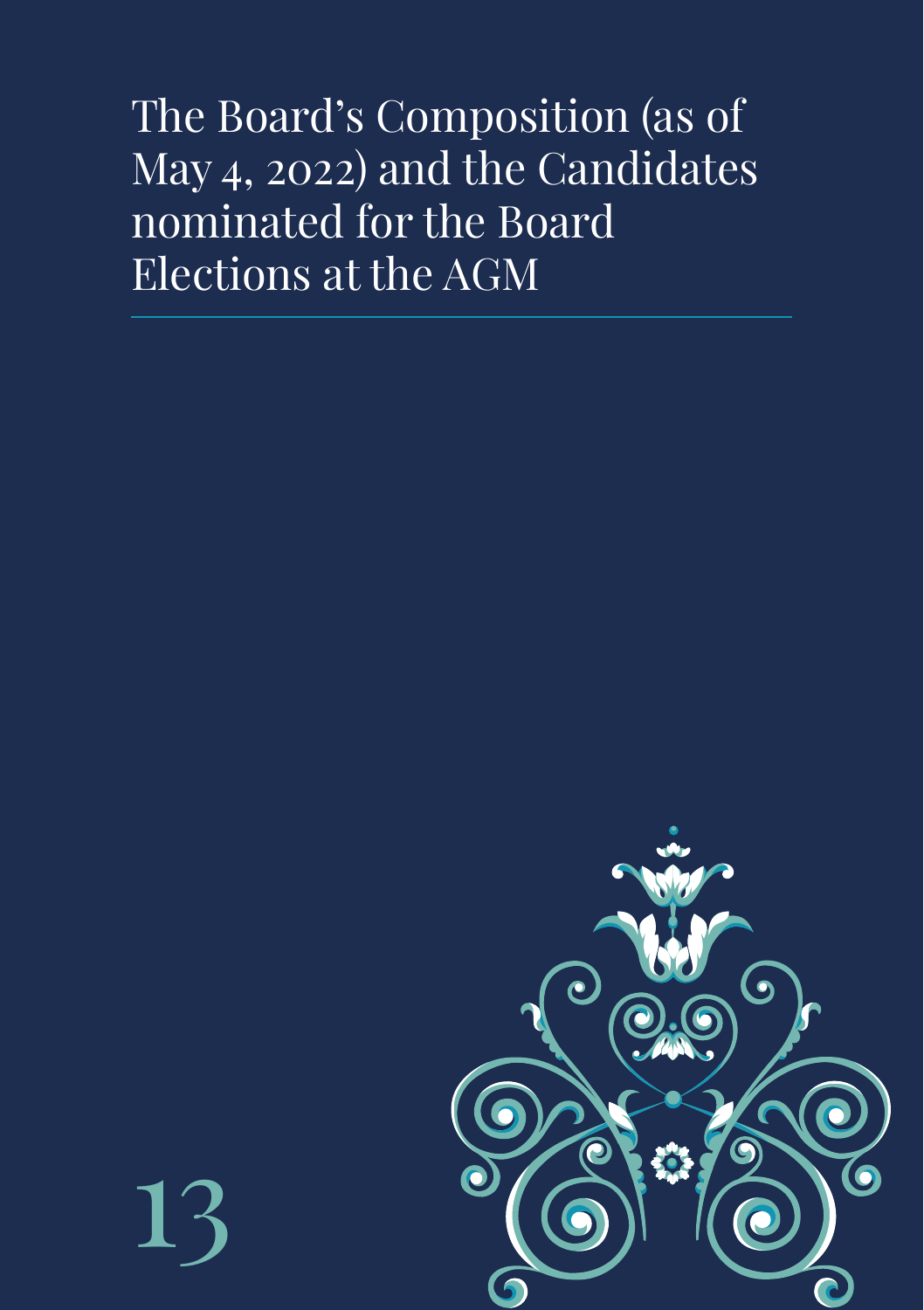Board members resigning after the AGM 2022:

1 Joanna Helen Aubrey Cound, member of the board<sup>1</sup>, BlackRock Investment Management (UK) Limited, London, born on July 15, 1961, British, resident in London, Great Britain

elected at the ordinary general meeting on May 16, 2019 for a term of office expiring at the ordinary general meeting in 2022<sup>2</sup>

2 Roman Schmidt, member of the board<sup>1</sup>, Commerzbank AG, Frankfurt am Main, born on August 8, 1962, German, resident in Frankfurt am Main, Germany

elected at the ordinary general meeting on May 16, 2019 for a term of office expiring at the ordinary general meeting in 2022<sup>2</sup>

Board members remaining in office after the AGM 2022:

1 Gareth James Allen, member of the board<sup>1</sup>, UBS AG, London, born on April 30, 1981, British, resident in Sevenoaks, Great Britain

 elected at the ordinary general meeting on July 22, 2020 for a term of office expiring at the ordinary general meeting in 2023<sup>2</sup>

2 Amine Bel Hadi Soulami, member of the board<sup>1</sup>, BNP Paribas, Bahrain, born on February 14, 1963, British, French and Moroccan, resident in Al Adliyah, Bahrain

 elected at the ordinary general meeting on June 24, 2021 for a term of office expiring at the ordinary general meeting in 2024<sup>2</sup>

3 Jonathan James Brown, member of the board<sup>1</sup>, Barclays Capital Securities Limited, London, born on February 17, 1968, British, resident in Cambridge, Great Britain

 elected at the ordinary general meeting on July 22, 2020 for a term of office expiring at the ordinary general meeting in 2023<sup>2</sup>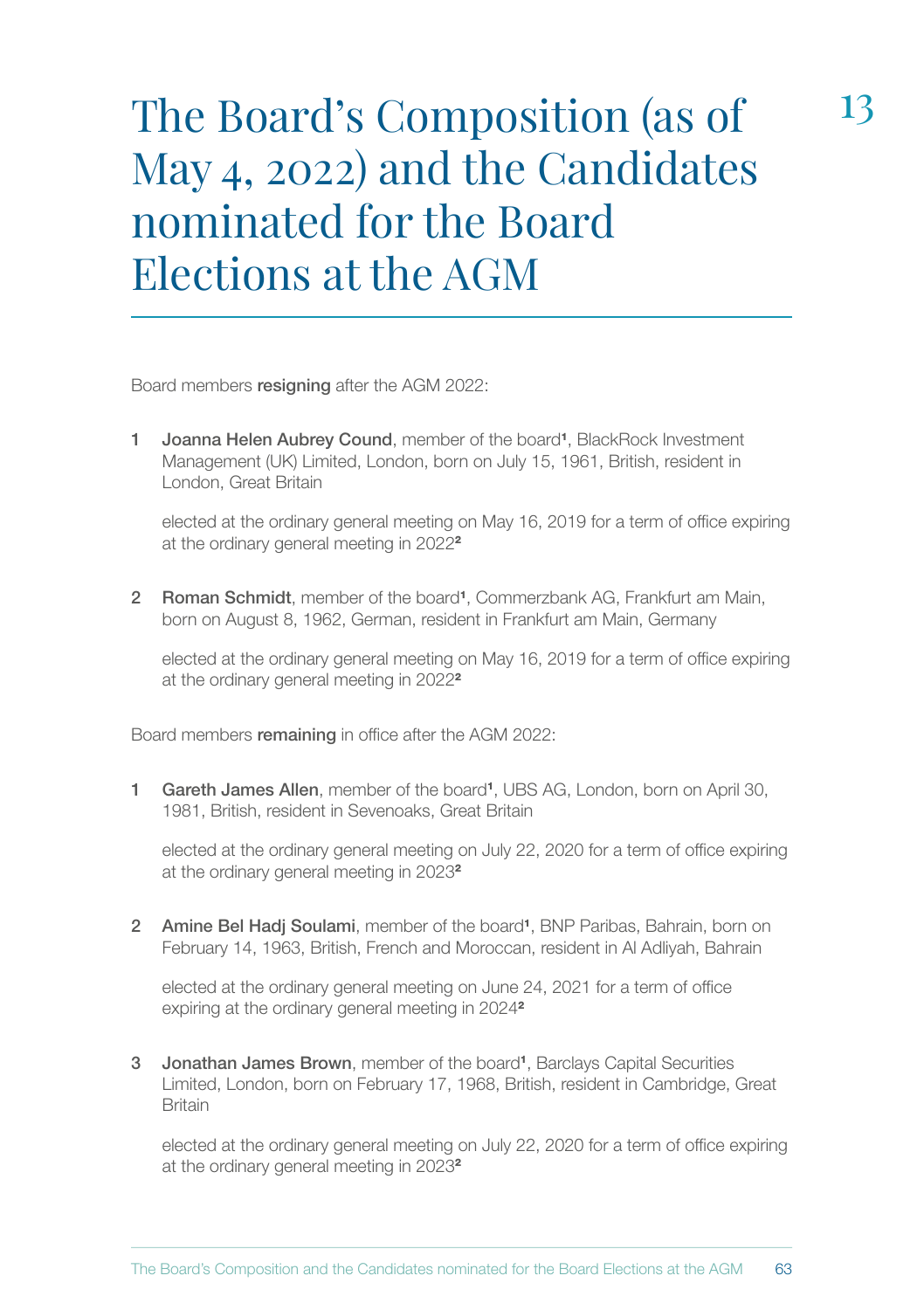4 Mandy Jennifer DeFilippo, chair of the board<sup>1</sup>, London, born on December 5, 1975, British and American, resident in New York, USA

 elected at the ordinary general meeting on July 22, 2020 for a term of office expiring at the ordinary general meeting in 2023<sup>2</sup>

5 Reiko Hayashi, member of the board1, Bank of America Merrill Lynch, Tokyo, born on September 15, 1962, Japanese, resident in Tokyo, Japan

 elected at the ordinary general meeting on July 22, 2020 for a term of office expiring at the ordinary general meeting in 2023<sup>2</sup>

6 Eila Kaarina Kreivi, member of the board<sup>1</sup>, European Investment Bank, Luxembourg, born on June 17, 1961, Finnish, resident in Luxembourg, Grand Duchy of Luxembourg

 elected at the ordinary general meeting on July 22, 2020 for a term of office expiring at the ordinary general meeting in 2023<sup>2</sup>

7 Virginia Laird, member of the board<sup>1</sup>, Citigroup Global Markets Limited, London, born on December 14, 1965, British, resident in London, Great Britain

 elected at the ordinary general meeting on June 24, 2021 for a term of office expiring at the ordinary general meeting in 2024<sup>2</sup>

8 Marc Edward Lewell, member of the board<sup>1</sup>, J.P. Morgan Securities Limited, London, born on October 15, 1973, British, resident in London, Great Britain

 elected at the ordinary general meeting on June 24, 2021 for a term of office expiring at the ordinary general meeting in 2024<sup>2</sup>

9 Ingo Ralf Mainert, member of the board<sup>1</sup>, Allianz Global Investors GmbH, Frankfurt am Main, born on March 16, 1963, German, resident in Bad Homburg vor der Höhe, Germany

elected at the ordinary general meeting on July 22, 2020 for a term of office expiring at the ordinary general meeting in 2023<sup>2</sup>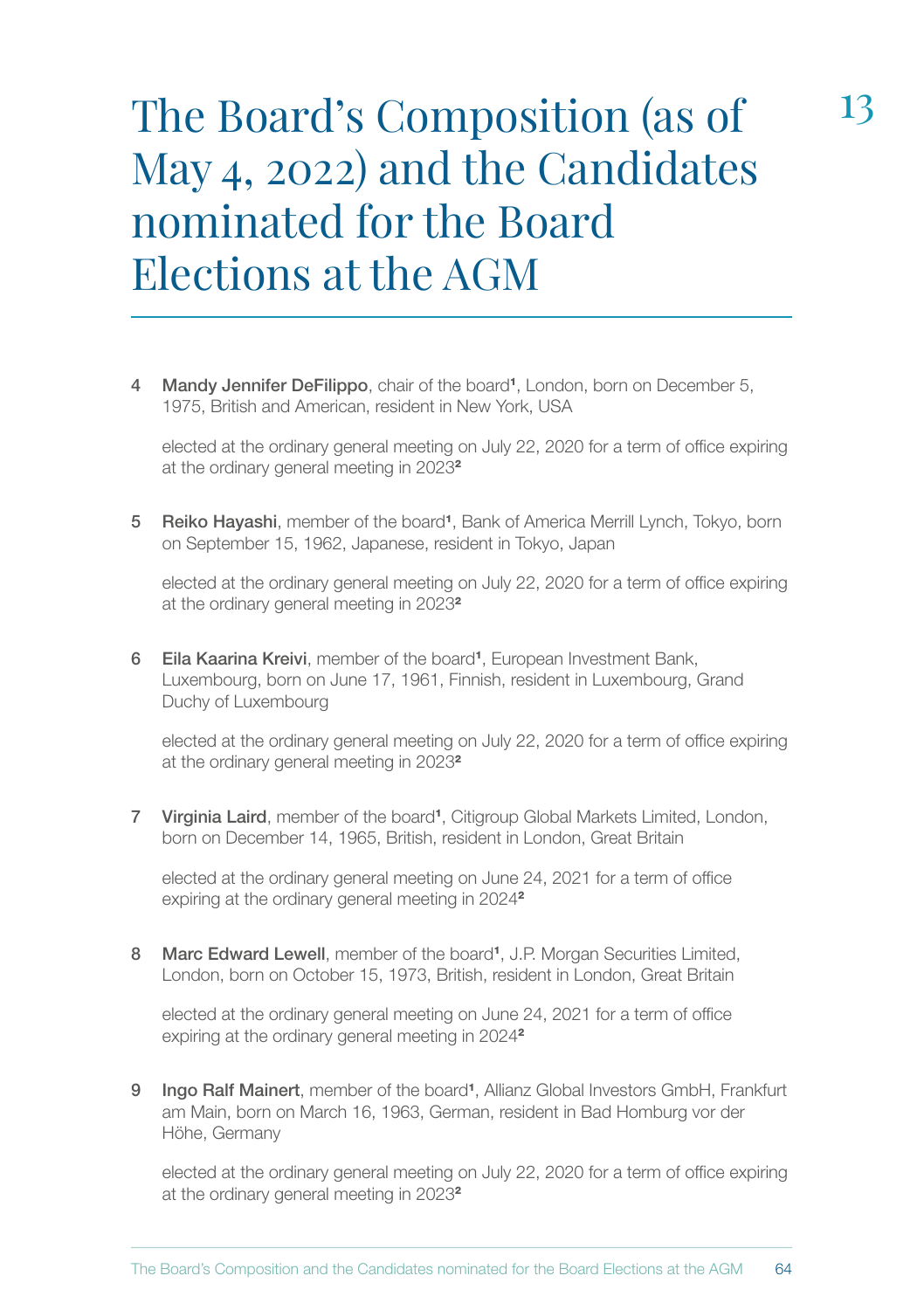10 Jean-Marc Mercier, deputy chair of the board<sup>1</sup>, HSBC Bank plc, London, born on January 9, 1965, French, resident in Paris, France

elected at the ordinary general meeting on June 24, 2021 for a term of office expiring at the ordinary general meeting in 2024<sup>2</sup>

11 Christiane Bertha E Muyldermans, member of the board<sup>1</sup>, KBC Bank N.V., Brussels, born on February 7, 1959, Belgian, resident in Mechelen, Belgium

elected at the ordinary general meeting on June 24, 2021 for a term of office expiring at the ordinary general meeting in 2024<sup>2</sup>

12 Per-Åke Nyberg, member of the board<sup>1</sup>, Swedbank AB (publ), Stockholm, born on April 11, 1967, Swedish, resident in Bromma, Sweden

 elected at the ordinary general meeting on June 24, 2021 for a term of office expiring at the ordinary general meeting in 2024<sup>2</sup>

13 Bryan Gibson Pascoe, chief executive<sup>3</sup>, ICMA, born on November 27, 1968, British, resident in London, Great Britain

 appointed as chief executive (executive president) / board member pursuant to article 14 (2) of the statutes effective September 6, 2021<sup>2</sup>

14 Heleen Neeltje Willemina van Rooijen, member of the board<sup>1</sup>, Nederlandse Waterschapsbank N.V., The Hague, born on September 8, 1978, Dutch, resident in The Hague, The Netherlands

 elected at the ordinary general meeting on July 22, 2020 for a term of office expiring at the ordinary general meeting in 2023<sup>2</sup>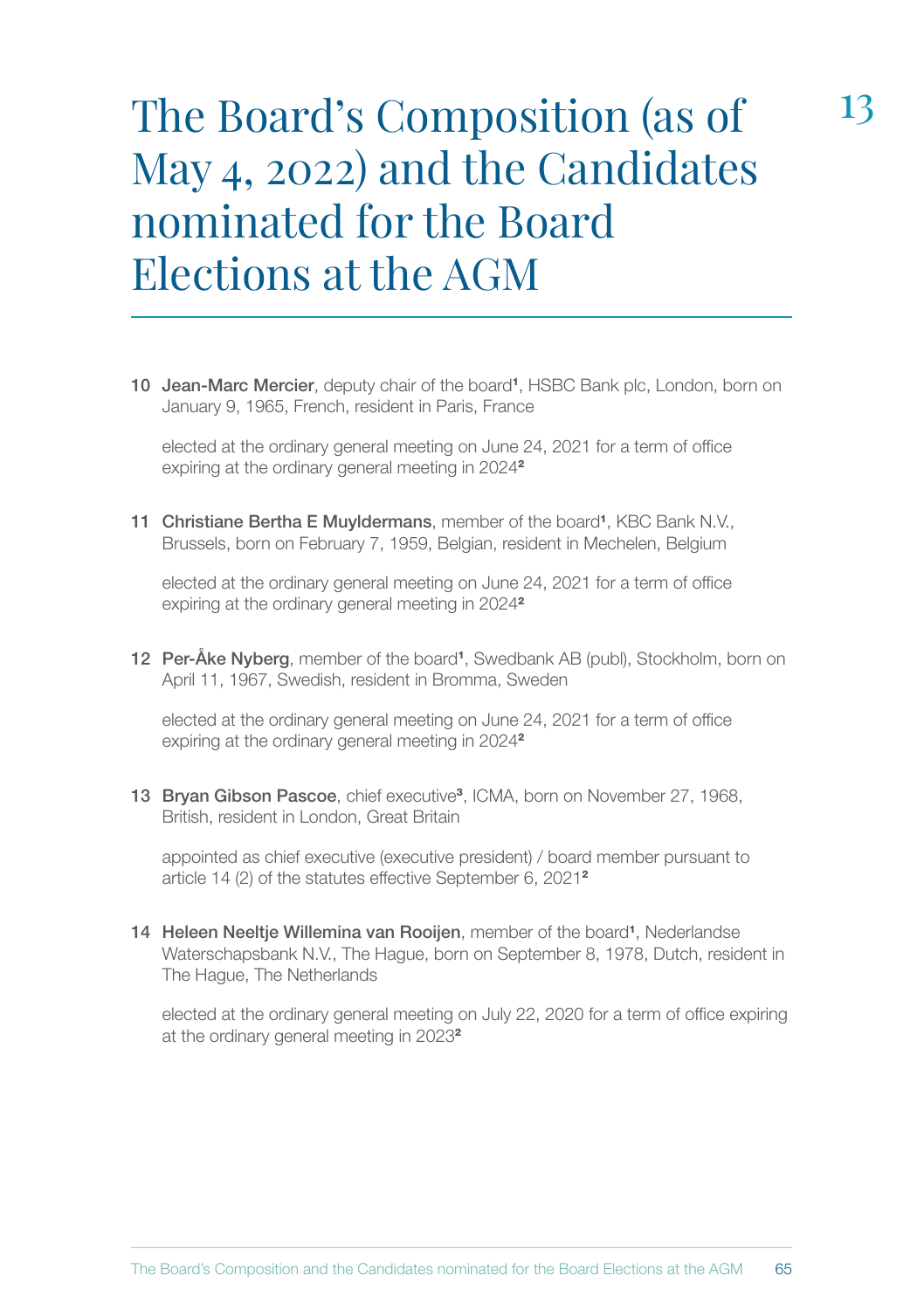Candidates nominated for the board elections at the AGM 2022:

1 Alessandro Ercole Mario Brusadelli, member of the board<sup>1</sup>, UniCredit S.p.A., Milan, born on March 27, 1969, Italian, resident in Milan, Italy

elected at the ordinary general meeting on May 16, 2019 for a term of office expiring at the ordinary general meeting in 2022<sup>2</sup>

nominated for election at the ordinary general meeting on June 9, 2022 for a term of office expiring at the ordinary general meeting in 2025<sup>4</sup>

2 Dr. Frank Engels, member of the board<sup>1</sup>, Union Asset Management Holding AG<sup>5</sup>, Frankfurt am Main, born on June 24, 1968, German, resident in Frankfurt am Main, Germany

 elected at the ordinary general meeting on May 16, 2019 for a term of office expiring at the ordinary general meeting in 2022<sup>2</sup>

 nominated for election at the ordinary general meeting on June 9, 2022 for a term of office expiring at the ordinary general meeting in 2025<sup>4</sup>

3 Kun Hu, member of the board<sup>1</sup>, Bank of China Limited, Beijing, born on October 28, 1977, Chinese, resident in Beijing, China

 elected at the ordinary general meeting on May 16, 2019 for a term of office expiring at the ordinary general meeting in 2022<sup>2</sup>

 nominated for election at the ordinary general meeting on June 9, 2022 for a term of office expiring at the ordinary general meeting in 2025<sup>4</sup>

4 Jean-Luc Lamarque, member of the board<sup>1</sup>, Crédit Agricole Corporate and Investment Bank, London, born on April 1, 1964, French and British, resident in London, Great Britain

 appointed by the nomination committee on February 18, 2020 for a term of office expiring at the ordinary general meeting in 2022<sup>2</sup>

 nominated for election at the ordinary general meeting on June 9, 2022 for a term of office expiring at the ordinary general meeting in 2025<sup>4</sup>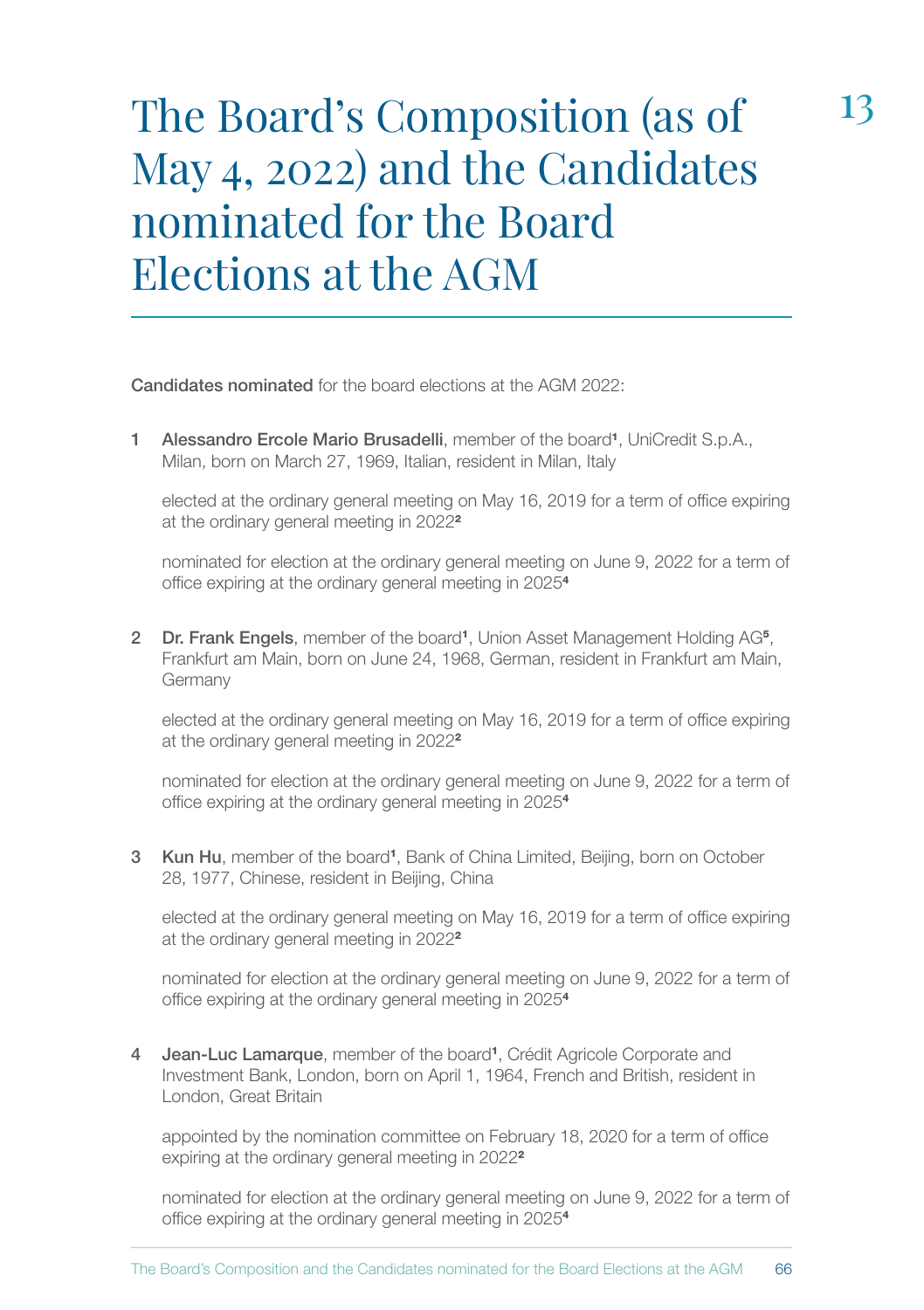5 Janet Susan Wilkinson, member of the board<sup>1</sup>, RBC Europe Limited, London, born on June 13, 1970, British and South African, resident in London, Great Britain

elected at the ordinary general meeting on May 16, 2019 for a term of office expiring at the ordinary general meeting in 2022<sup>2</sup>

 nominated for election at the ordinary general meeting on June 9, 2022 for a term of office expiring at the ordinary general meeting in 2025<sup>4</sup>

6 Jérôme Jean Haegeli, member of the board<sup>1</sup>, Swiss Re Management Ltd. Zurich, born on December 17, 1974, Swiss and French, resident in Ennetbaden, Switzerland

appointed by the nomination committee on November 24, 2021 for a term of office expiring at the ordinary general meeting in 2022<sup>2</sup>

 nominated for election at the ordinary general meeting on June 9, 2022 for an abbreviated term of office expiring at the ordinary general meeting in 2024<sup>4</sup>

7 Stephen Andrew Fisher<sup>1</sup>, BlackRock Investment Management (UK) Limited, London, born on June 8, 1977, British, resident in Faversham, Great Britain

 nominated for election at the ordinary general meeting on June 9, 2022 for a term of office expiring at the ordinary general meeting in 2025<sup>4</sup>

8 Henrik Karl Raber<sup>1</sup>, Standard Chartered Bank, Singapore, born on December 13, 1970, Swedish, resident in Singapore, Singapore

 nominated for election at the ordinary general meeting on June 9, 2022 for a term of office expiring at the ordinary general meeting in 2025<sup>4</sup>

<sup>1</sup> no authority to sign for ICMA

<sup>&</sup>lt;sup>2</sup> declared acceptance of election or appointment

<sup>&</sup>lt;sup>3</sup> authority to sign jointly by two for ICMA

<sup>4</sup> declared acceptance of election subject to being elected at the AGM on June 9, 2022

<sup>5</sup> effective July 1, 2022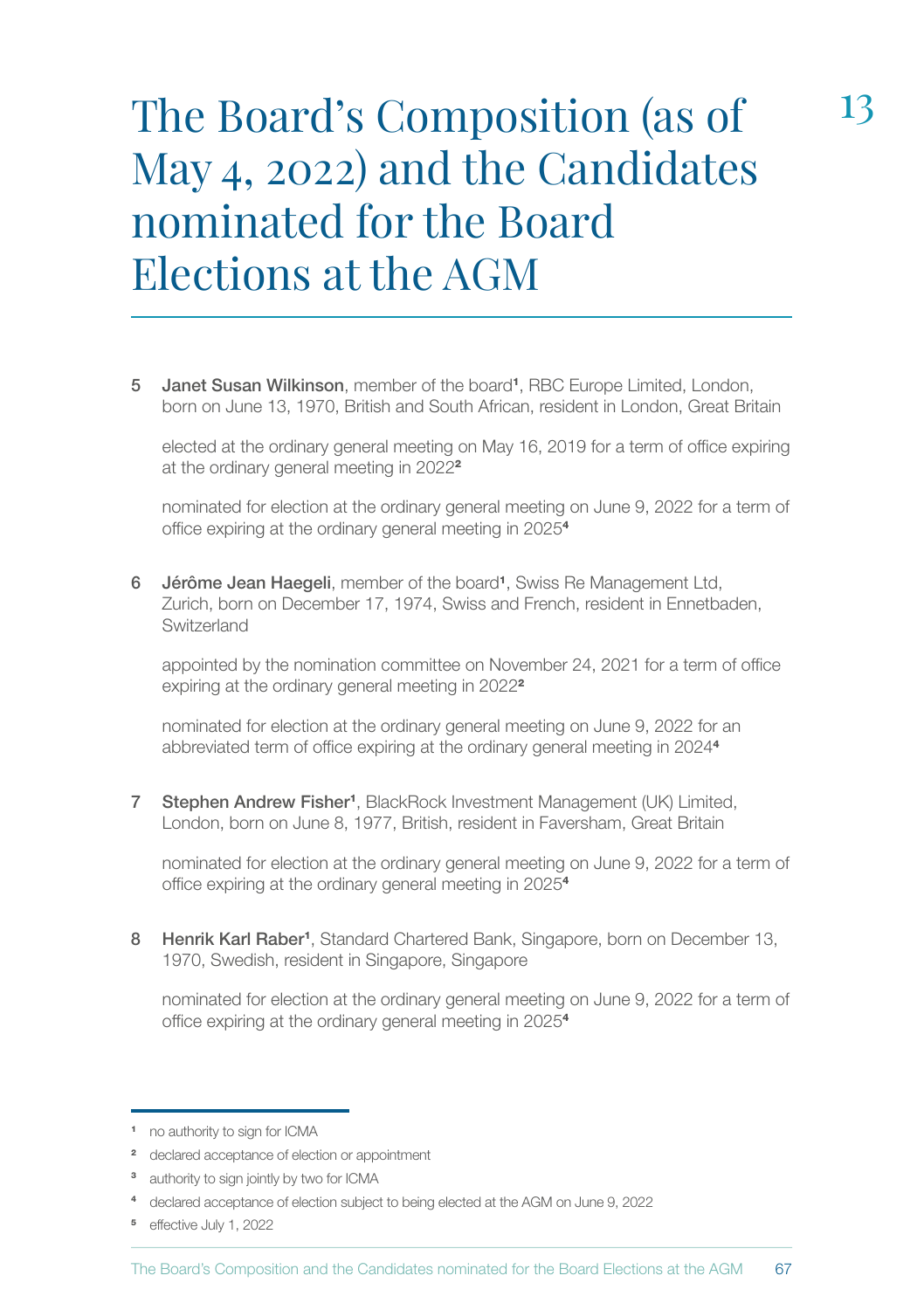

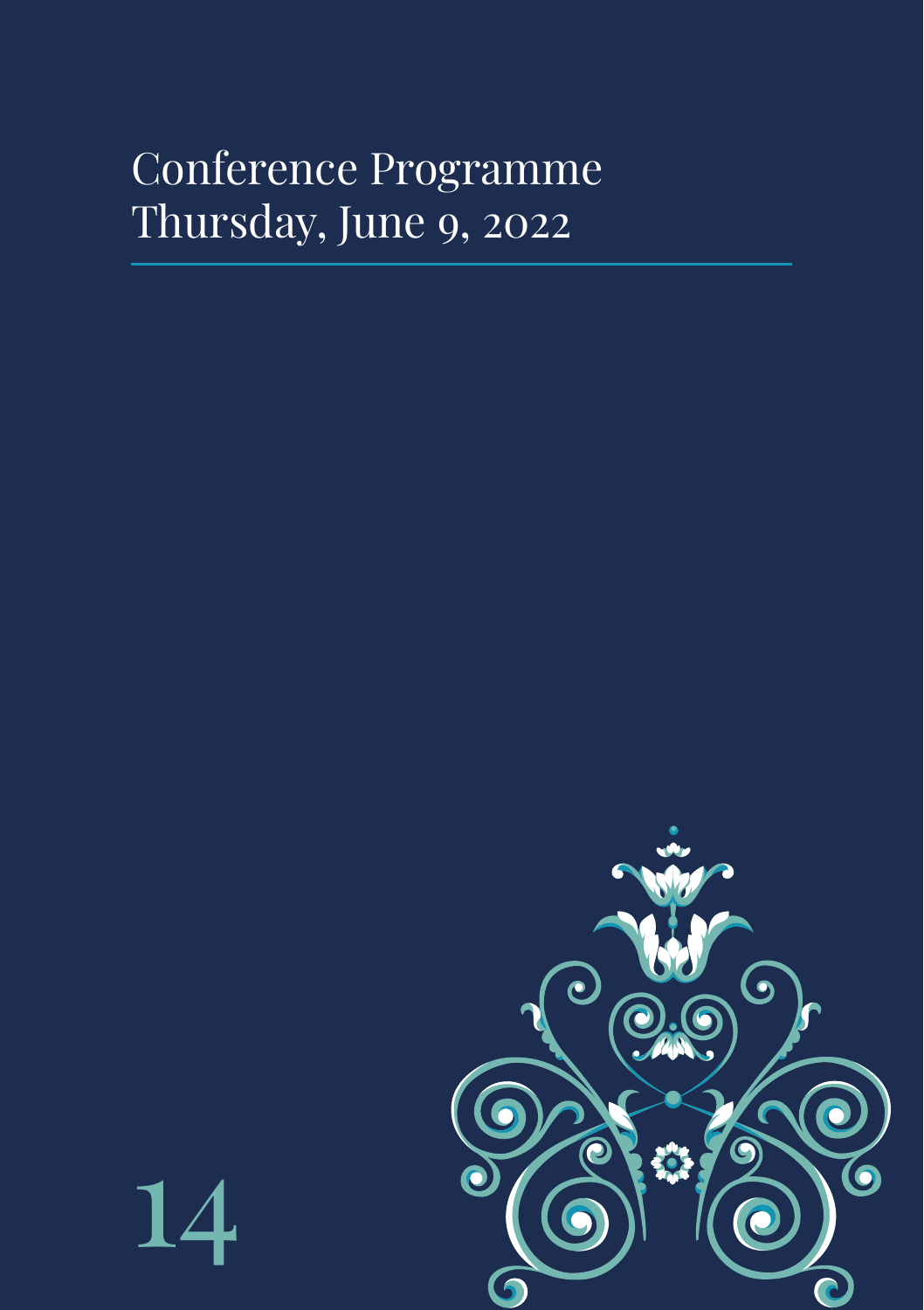### Hilton Vienna Park Hotel

13:00 Open of conference Mandy DeFilippo, Chair, ICMA

#### 13:10 Welcome address

Lukasz Januszewski, Board Member, Markets and Investment Banking, Raiffeisen Bank International

#### 13:20 Keynote address

Dr. Magnus Brunner, Federal Minister of Finance, Austria (virtual)

#### 13:30 Forum of industry leaders: Capital markets in the wake of the pandemic and the current geopolitical crisis

Geopolitical tensions and de-globalisation, inflationary pressures, a drive towards a more sustainable economy and technological advances are accelerating change in capital markets, in an environment where the consequences of the global pandemic and calls for greater diversity are redefining the role of leadership. On the opening panel of the conference, industry heads and thought leaders engage in frank debate on the functioning of the capital markets amid these dynamics and share their thoughts on building strategies for success in future.

Moderator: Katie Martin, Markets Editor, Financial Times Panellists: Christoph Boschan, Chief Executive Officer, Vienna Stock Exchange Bertrand de Mazières, Director General - Finance, European Investment Bank Martin Moloney, Secretary General, IOSCO Henrik Raber, Global Head of Credit Markets, Standard Chartered (virtual) Angelika Sommer-Hemetsberger, Board of Executive Directors, Oesterreichische Kontrollbank AG Hans Stoter, Global Head, AXA IM Core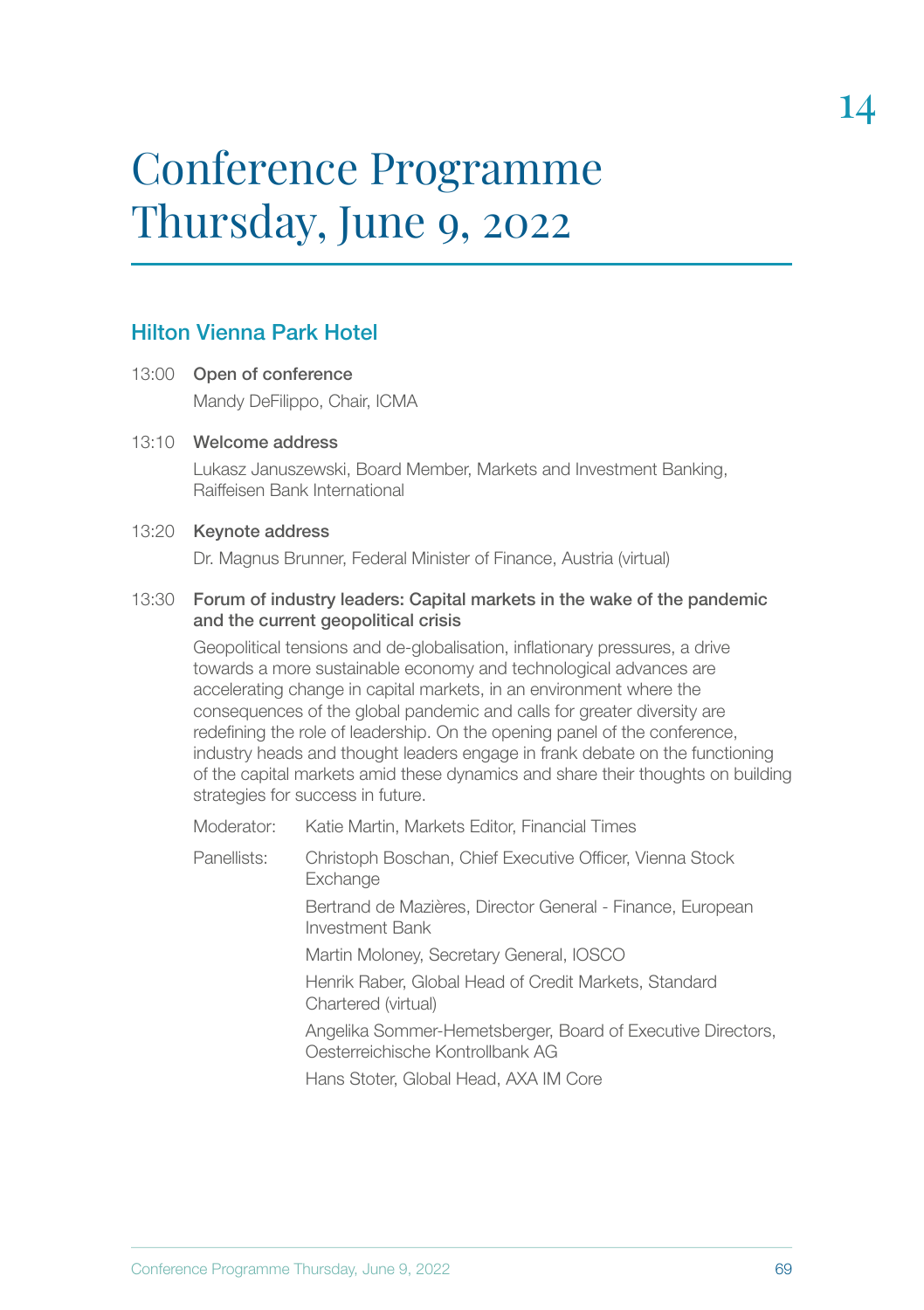#### 14:30 Fireside chat: Diversity and inclusion: creating a culture of equality in the capital markets

Mandy DeFilippo, Chair, ICMA Julia Hoggett, Chief Executive Officer, London Stock Exchange

#### 14:50 Coffee break

#### 15:20 Keynote address

Verena Ross, Chair, European Securities Markets Authority

#### 15:35 Keynote address

Alexandra Jour-Schroeder, Deputy Director General, Directorate-General for Financial Stability, Financial Services and Capital Markets Union, European Commission

#### 15:50 Panel: The future of sustainable finance

The global market for sustainable finance has come a long way in the last five years, its development largely made possible by adherence to voluntary guidance developed by the industry such as the green bond and green loan principles, which are internationally recognised de facto standards. As policy makers in Europe and beyond get to grips with regulation of this fast-growing sector how will this affect the market its ability to deliver on climate and environmental goals?

- Moderator: Denise Odaro, Head of Investor Relations and Sustainable Finance, International Finance Corporation
- Panellists: Julie Becker, Chief Executive Officer, Luxembourg Stock Exchange

Niall Bohan, Director, Asset and Financial Risk Management, Directorate-General for the EU Budget, European Commission Andrew Cross, Chief Financial Officer, Asian Infrastructure

Investment Bank

Jerome Haegeli, Group Chief Economist, Swiss Re Institute Nicholas Pfaff, Deputy Chief Executive and Head of Sustainable Finance, ICMA

Andrew Steel, Global Head of Sustainable Finance, Sustainable Fitch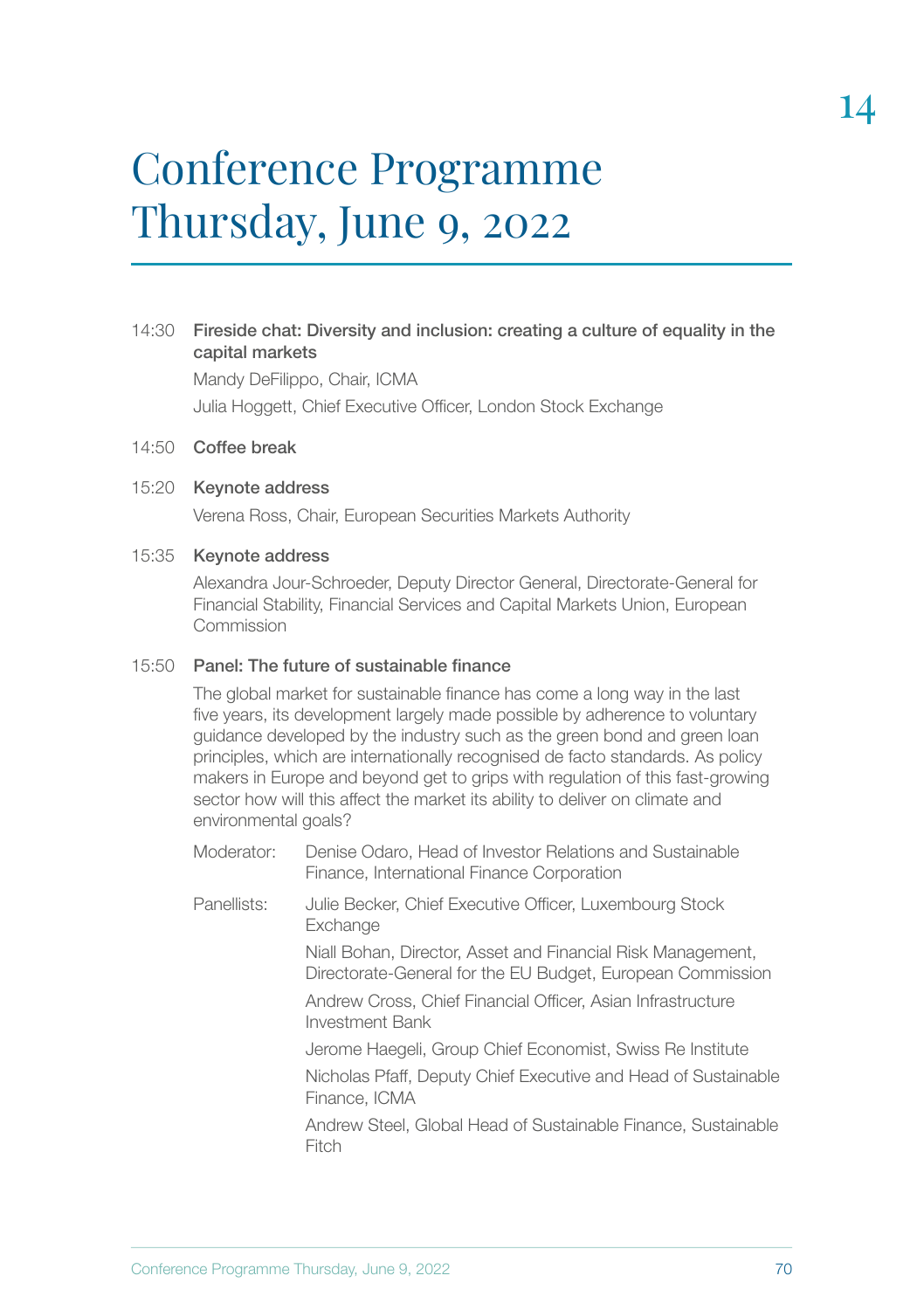#### 16:50 Keynote address

Christian Hyldahl, Head of Continental Europe, BlackRock

#### 17:05 Panel: Fintech: Digital currencies, blockchain bonds and ESG data shaping capital markets

The quest for increased efficiency is a key driver of electronification in capital markets. Laws and regulations are being adapted in key economies to pave the way for digital securities and CBDC is at the top of the agenda of central banks around the world. The transition to a more sustainable economy entails an ESG data management and compliance exercise on an unprecedented scale over the coming years. Common standards will play a key role to support the digital transformation of capital markets.

- How will these developments impact the functioning of the international debt capital markets?
- Who will gain and who will potentially be at risk?
- How can you prepare your business for the challenges lying ahead?
- Moderator: Armin Peter, Global Head of Debt Syndicate & Head of Sustainable Banking EMEA, UBS
- Panellists: Rehan Ahmed, Chief Product Officer, Marketnode

Stephane Malrait, Head of Market Structure and Innovation, ING Bank

Ivan Odonnat, Deputy Director General for Financial Stability and Operations, Banque de France

Michael Voisin, Partner, Linklaters

#### 17:55 Keynote address

Leslie Maasdorp, Vice President and Chief Financial Officer, New Development Bank

#### 18:10 Closing remarks

Bryan Pascoe, Chief Executive, ICMA

#### 18:15 Close of day 1 of the conference

Conference continues on Friday, June 10, 2022

*Please note that this programme is subject to change.*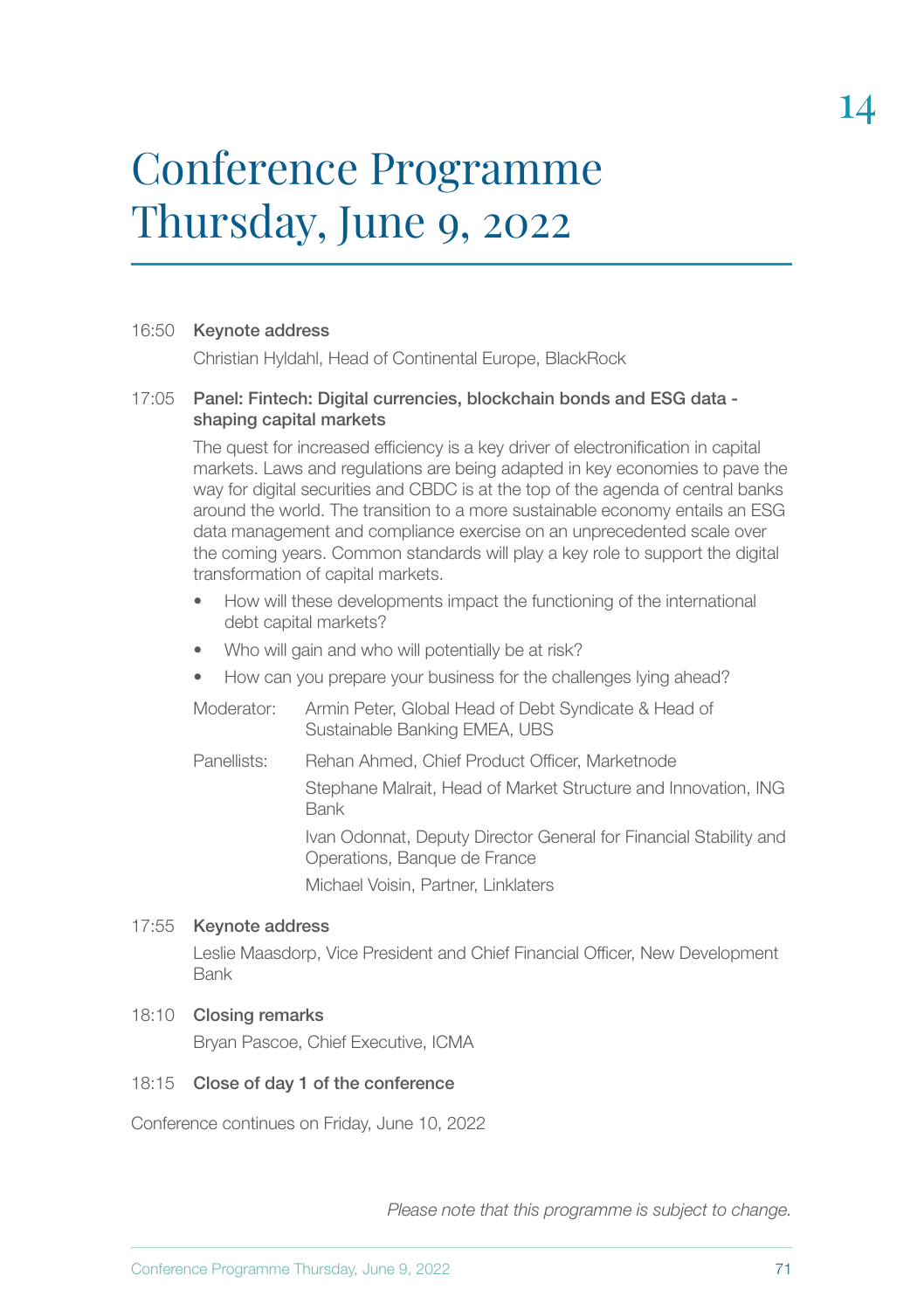# Gala Reception

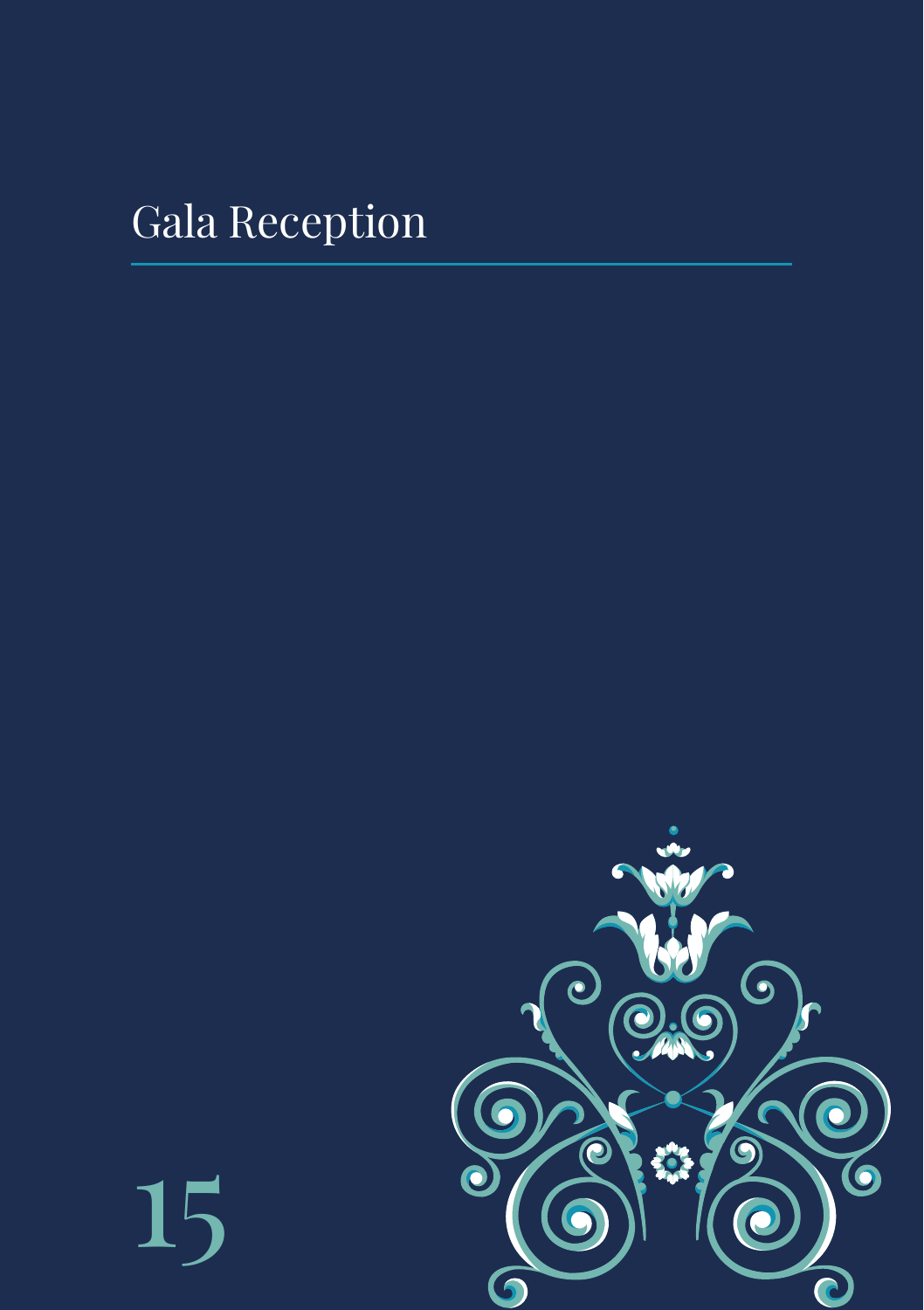### Gala Reception

### Thursday, June 9, 2022 20:00 to 01:00

HOFBURG Vienna **Heldenplatz** 1010 Vienna Austria

This year's Gala Reception will take place at the HOFBURG Vienna.

The HOFBURG Vienna was formerly the imperial residence for centuries. Today it is the premiere venue for congresses and conventions, fairs and exhibitions – as well as banquets, balls and concerts.

Historic trams will depart from opposite the Hilton Vienna Park Hotel from 19:30 to 20:00. Guides will direct delegates to the departure point.

Coaches will return to the Hilton Vienna Park Hotel departing every 30 minutes from 22:30 to 01:00.

Dress code: business attire

For security purposes, please ensure that you wear your name badge at all times.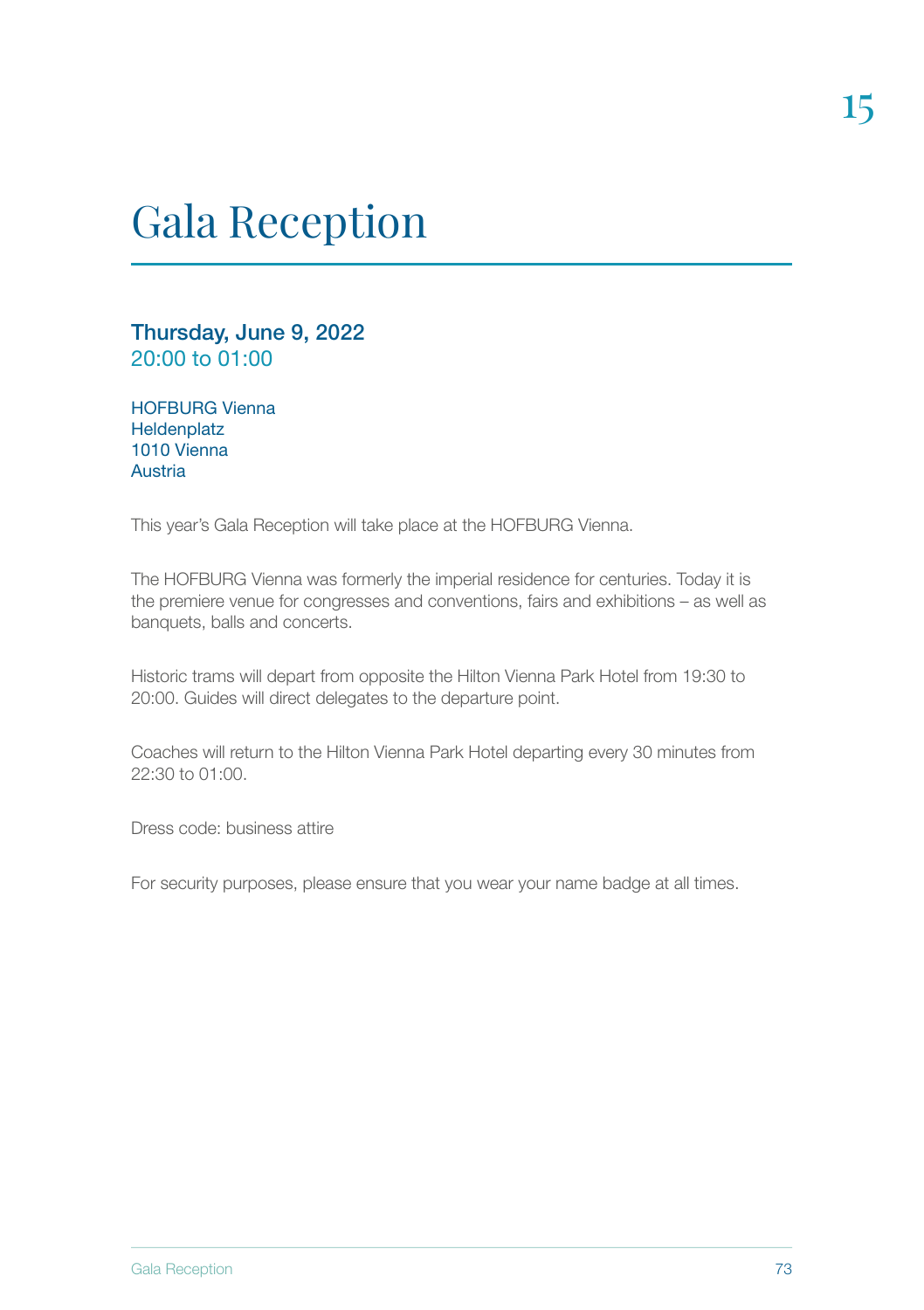

16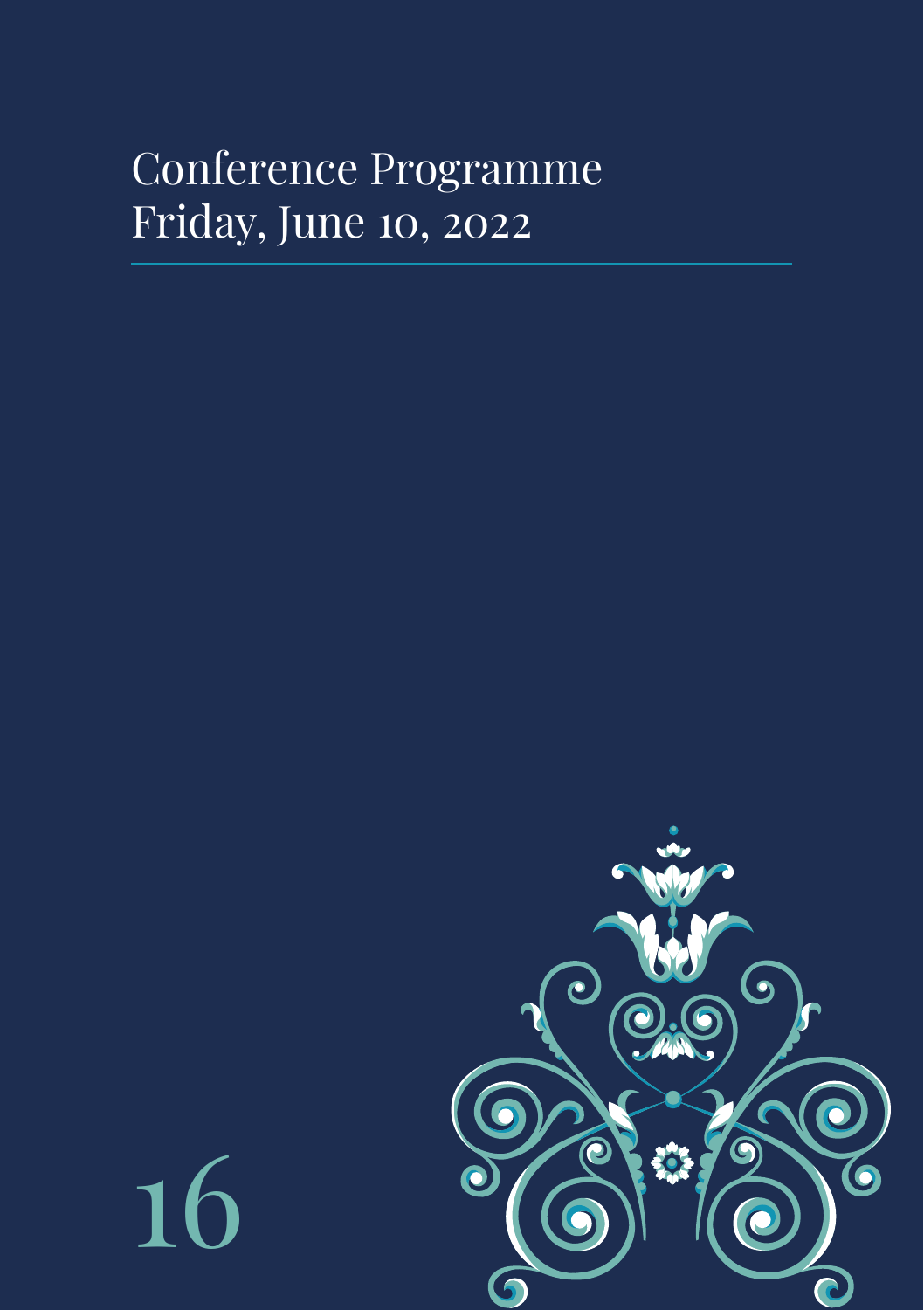### Hilton Vienna Park Hotel

- 08:30 Exhibition area open
- 09:15 Opening remarks Bryan Pascoe, Chief Executive, ICMA

#### 09:20 Keynote address

Harald Waiglein, Directorate General III for Economic Policy, Financial Markets and Customs, Federal Ministry of Finance, Austria

#### 09:35 Panel: Building better secondary bond markets

The international panel will be looking at efforts under way in Europe and beyond to improve transparency regimes, liquidity provision and international access to bond markets including third country access to EU bond markets. With a related discussion on innovation, and obstacles to innovation, in secondary bond markets.

- Moderator: Janet Wilkinson, Head of Global Markets Flow Sales, EMEA, RBC Capital Markets
- Panellists: David Camara, Executive Director Global Markets, Goldman Sachs

Christian Kopf, Head of Fixed Income and Currencies, Union Investment

Angelo Proni, Chief Executive Officer, MTS Markets

Imène Rahmouni-Rousseau, Director General Market Operations, European Central Bank

David Wright, Head of Dealer and Client Sales, EMEA, **MarketAxess** 

### 10:25 Fireside chat: Islamic finance and sustainability

Dr. Zamir Iqbal, Vice President and Chief Financial Officer, Islamic Development Bank

Yves Jacob, Global Head of Public Sector Coverage, Société Générale Corporate & Investment Banking

#### 10:45 Keynote address

Toby Williams, Technical Specialist, Financial Conduct Authority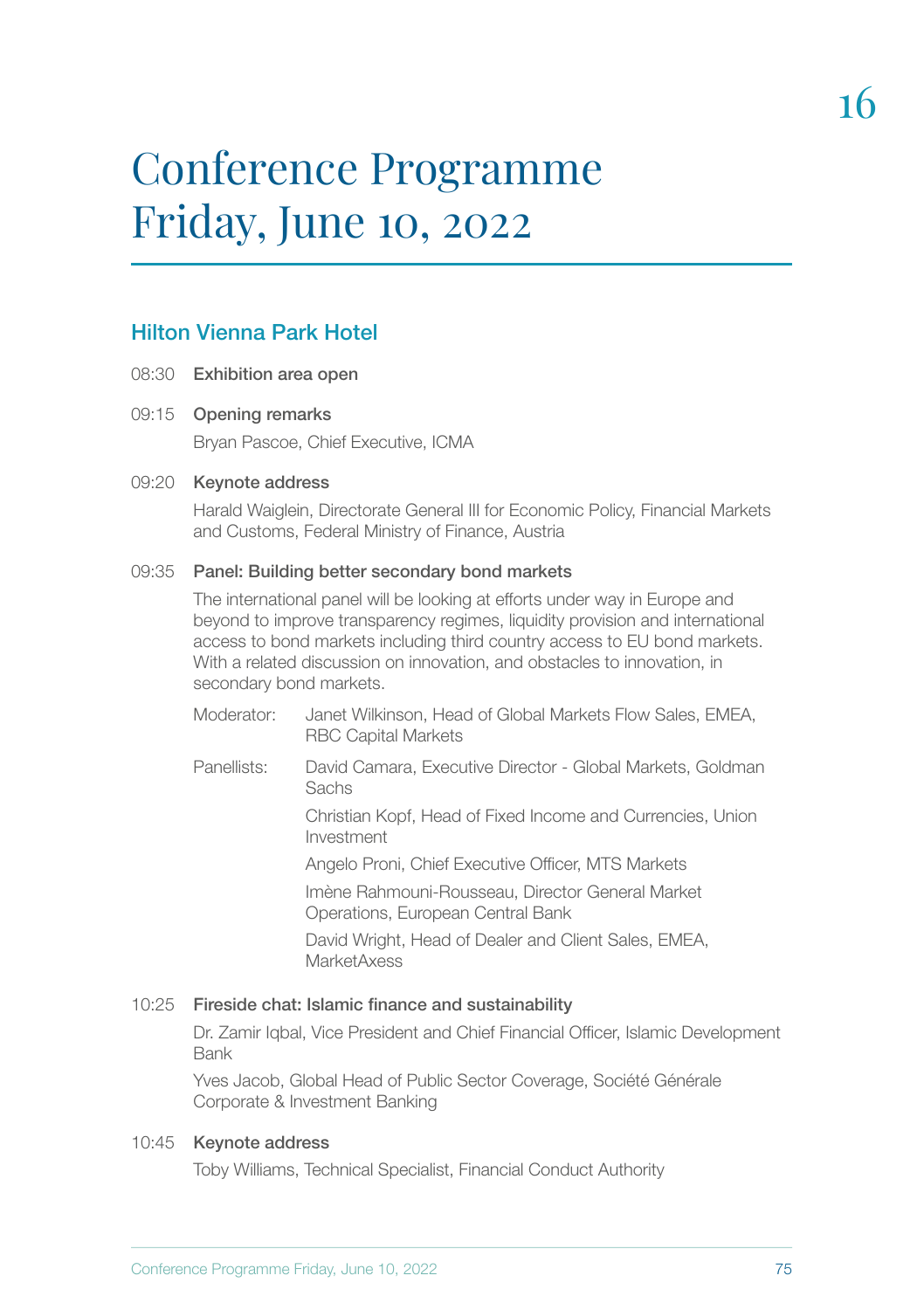#### 11:00 Panel: The state of primary markets

Global primary bond markets thrived during the pandemic generating record levels of funding for the real economy. But a changing interest rate environment and the end of central bank support now present a different market environment for new bond issues. We also have an increasing focus on technology and what it means for the new bond issue process or even the nature of bonds themselves, as well as the mainstreaming of sustainability and various regulatory developments. Taken together, this is a critical period for primary bond markets.

- Moderator: Marc Lewell, Managing Director, Head of International Syndicate, J.P. Morgan
- Panellists: Kalin Anev Janse, Chief Financial Officer and Member of the Management Board, European Stability Mechanism

Frank Engels, Chief Investment Officer, Union Asset Management Holding AG, Frankfurt (as of 1 July 2022)

Reiko Hayashi, Director and Deputy President, BofA Securities Japan Co., Ltd.

Isabelle Laurent, Deputy Treasurer & Head of Funding, European Bank for Reconstruction & Development

#### 11:50 Coffee break

#### 12:10 Panel: Short term markets - essential but vulnerable?

A panel of experts from the buy-side, dealer and issuer community will explore why the short-term money markets are so critical in the overall financial structure, with a retrospective on short term markets' vulnerabilities over the pandemic, and an eye on optimisation of future performance. How will money market fund regulation affect access and accessibility to short term financing? Is there a risk of over regulation on this and other key sources of financing? And is there a role for sustainability in short term markets, such as green repo and commercial paper?

| Moderator:  | Andy Hill, Head of Secondary Markets, ICMA                                                |
|-------------|-------------------------------------------------------------------------------------------|
| Panellists: | Gareth Allen, Global Head of Investments and Execution, UBS                               |
|             | Harald Bänsch, Managing Director, UniCredit                                               |
|             | Veronica Iommi, Secretary General, Institutional Money Market<br><b>Funds Association</b> |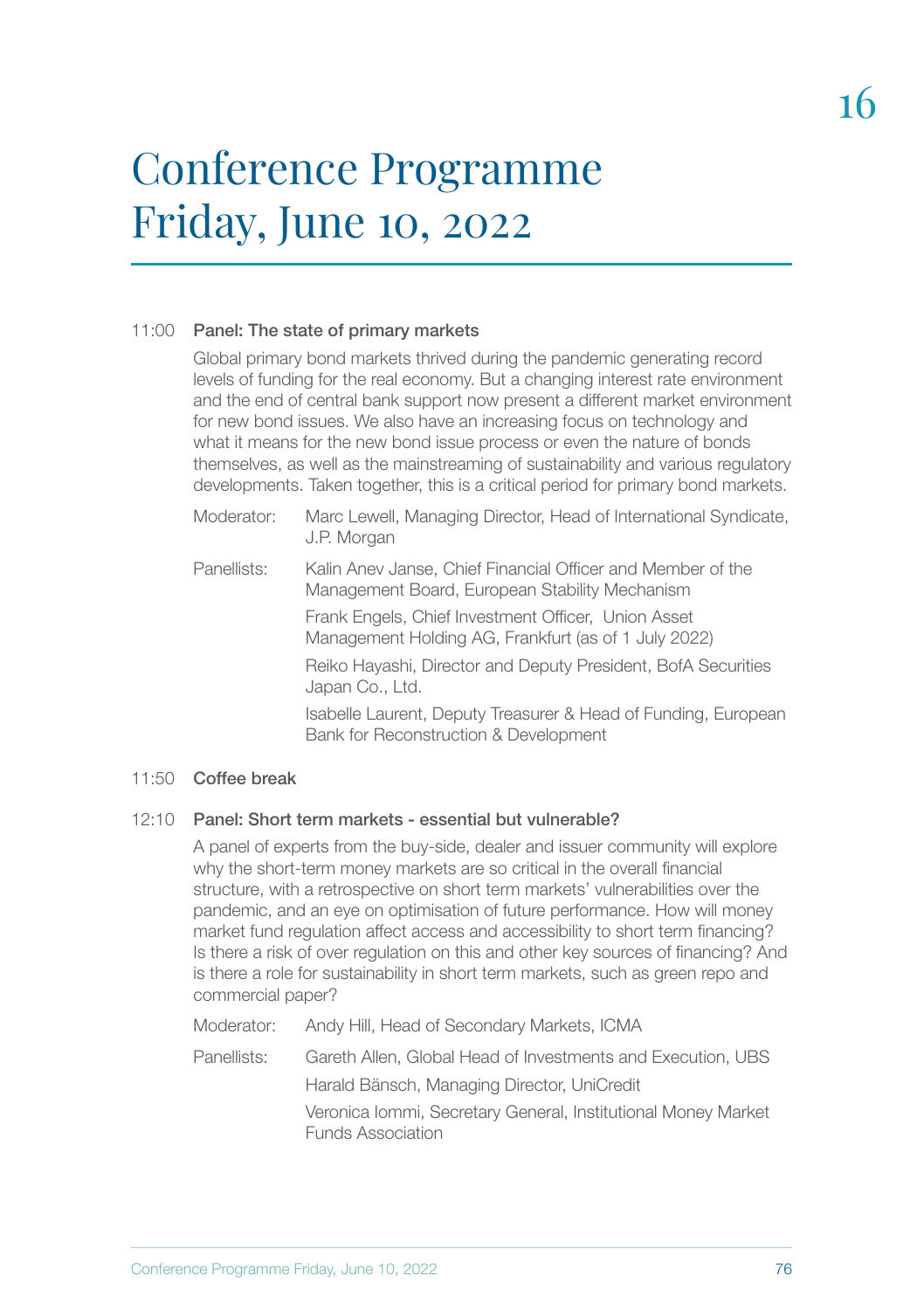#### 13:00 Keynote address

Gillian Tett, Chair of the Editorial Board & Editor-at-Large, US, Financial Times (virtual)

### 13:10 Closing remarks Bryan Pascoe, Chief Executive, ICMA

- 13:15 Lunch
- 14:30 Close of event

*Please note that this programme is subject to change.*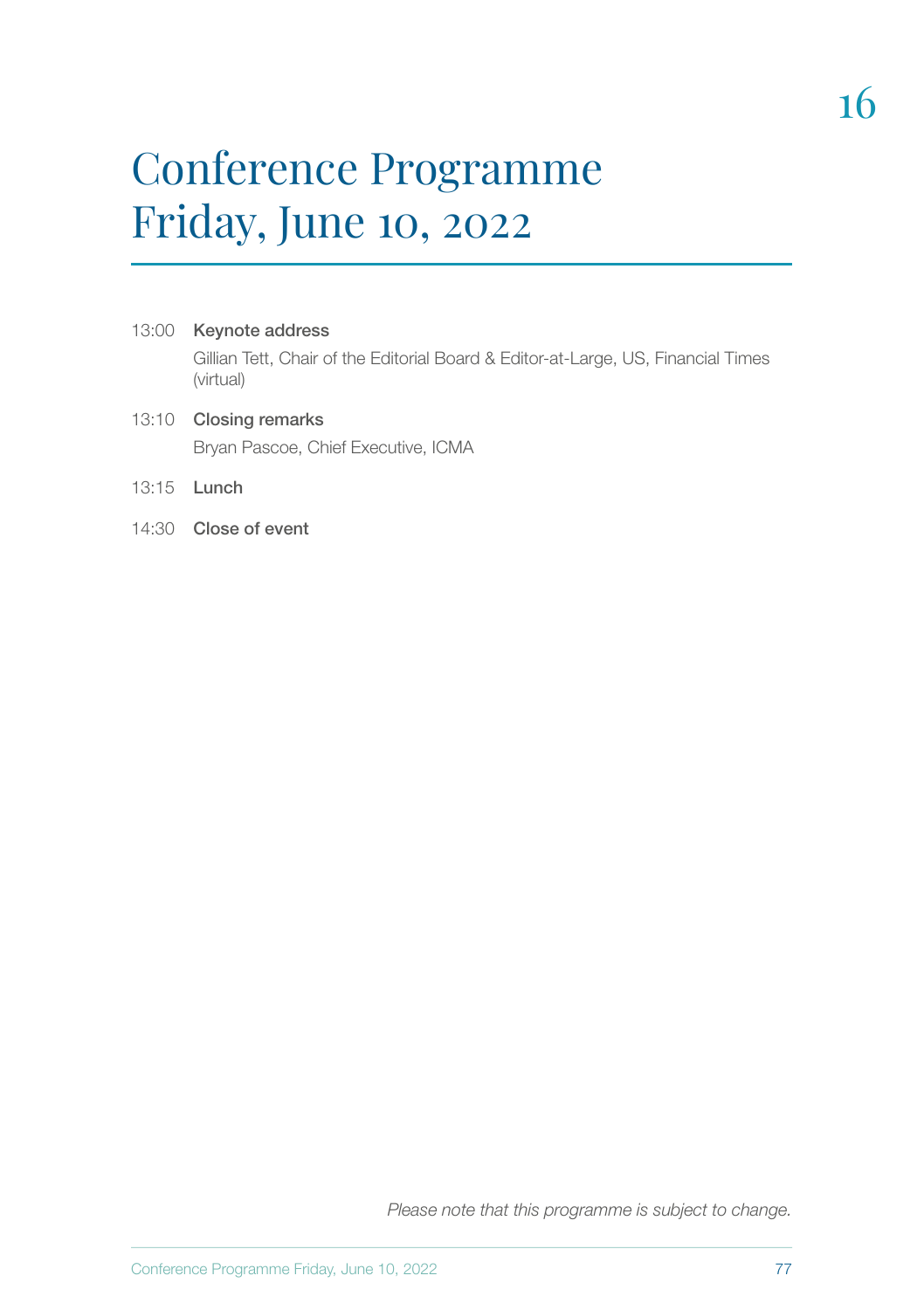# ICMA Event Management Team Contact Details

17

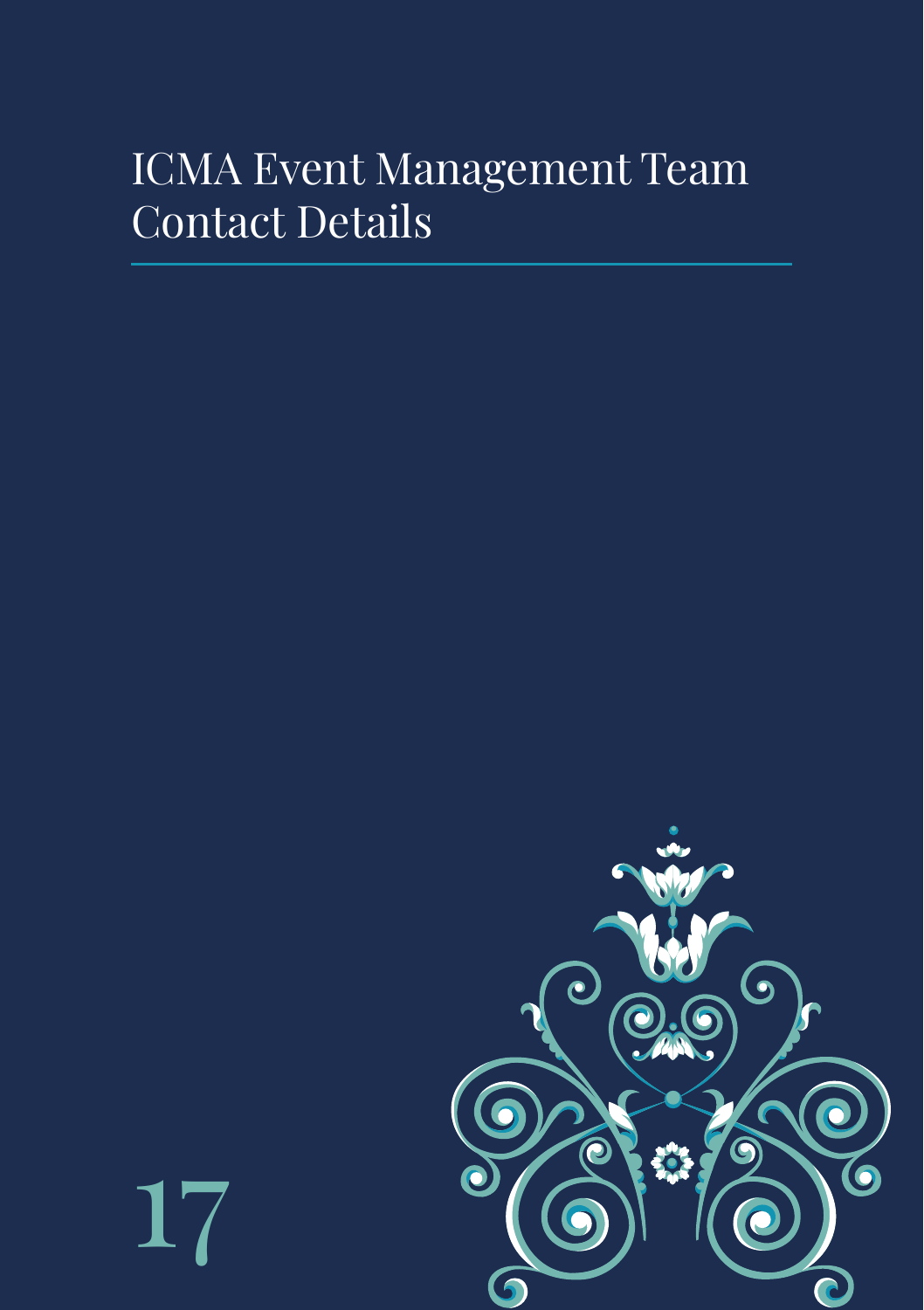# ICMA Event Management Team Contact Details

Please contact the ICMA event management team for assistance:

Allan Malvar allan.malvar@icmagroup.org +44 7738 696 451

Shannelle Rose shannelle.rose@icmagroup.org +44 7788 392 922

Ravina Patel ravina.patel@icmagroup.org +44 7872 194 734